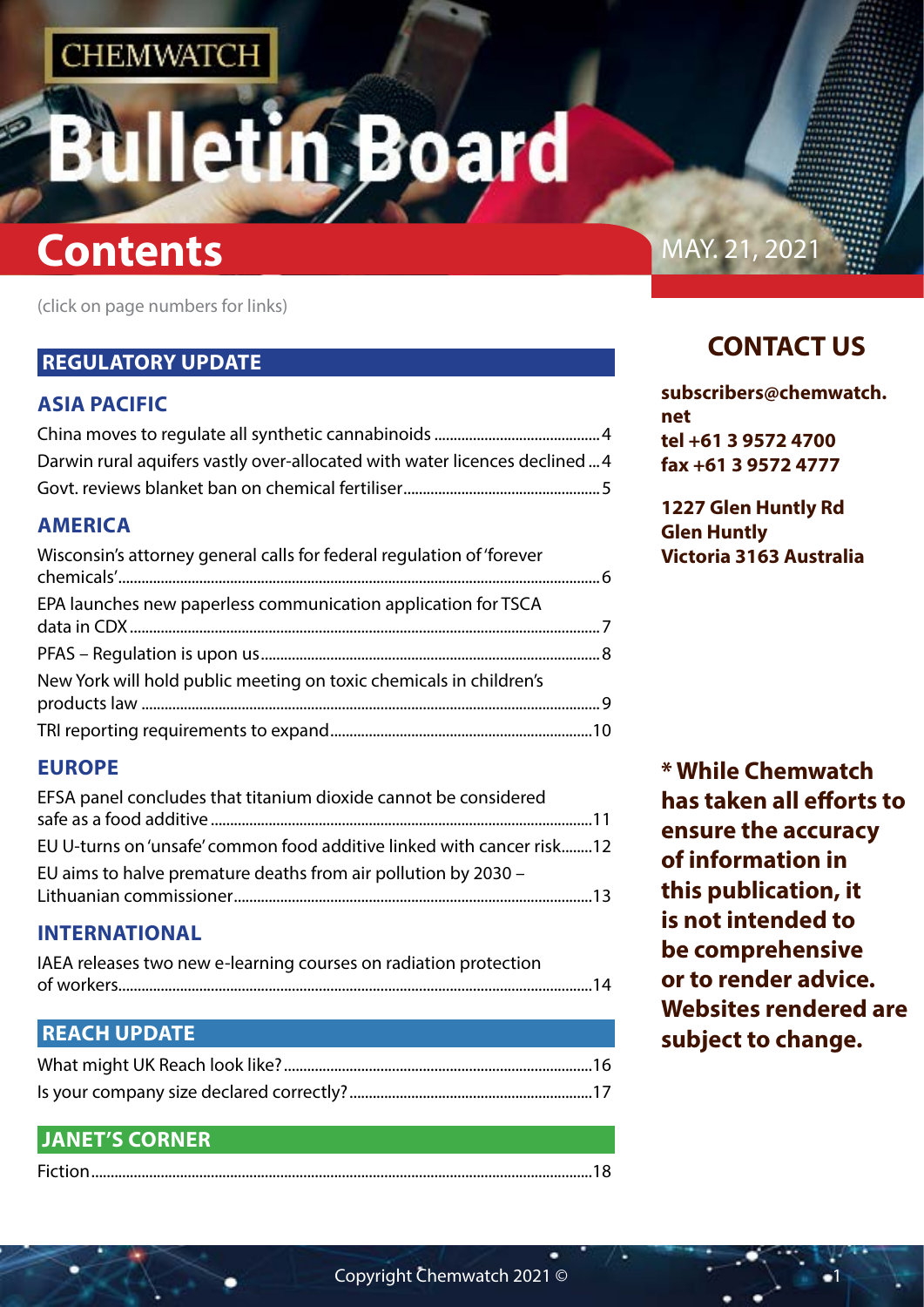# **Bulletin Board**

## **Contents** MAY. 21, 2021 **Contents** MAY. 21, 2021

| nk to section)69 |
|------------------|
| 69               |
|                  |
| 69               |
| 69               |



### **[TECHNICAL NOTES](#page-34-0)**

| (Note: Open your Web Browser and click on Heading to link to section)69 |  |
|-------------------------------------------------------------------------|--|
|                                                                         |  |
|                                                                         |  |
|                                                                         |  |
|                                                                         |  |

**[HAZARD ALERT](#page-9-0)** [Malathion...........................................................................................................................19](#page-9-0)

| . |  |  |  |  |  |  |  |  |  |  |
|---|--|--|--|--|--|--|--|--|--|--|
|   |  |  |  |  |  |  |  |  |  |  |
|   |  |  |  |  |  |  |  |  |  |  |

| <b>GOSSIP</b>                                                            |
|--------------------------------------------------------------------------|
|                                                                          |
| Twenty firms produce 55% of the world's plastic waste, report reveals 25 |
| .27                                                                      |
|                                                                          |
| The holy grail is here: a stable, solid-state, lithium-metal battery30   |
| The 5 mass extinction events that shaped that history of Earth-          |
| Study finds alarming levels of 'forever chemicals' in US mothers'<br>.38 |
| Morphing noodles start flat but bend into curly pasta shapes as<br>.40   |
| he main ingredient in RoundUp doesn't just kill plants. It harms<br>.41  |
| Rarely seen supersized moth with 10-inch wingspan found at<br>.43        |
|                                                                          |

### **[CURIOSITIES](#page-22-0)**

| More accurate clocks may add more disorder to the universe45               |     |
|----------------------------------------------------------------------------|-----|
| No shared language? No problem! People across cultures                     | 47  |
| It's on our plates and in our poo, but are microplastics a health risk? 49 |     |
| Alcohol made from radioactive Chernobyl apples seized by Ukraine           | .52 |
| Scientists say this E. coli won't make you sick and could be good for      | .53 |
| There's a neurological reason you say 'um' when you think of a word        | .56 |
|                                                                            |     |
|                                                                            |     |
| Forget throat swabs: Dutch company claims its breathalyzer can             | .64 |
|                                                                            | .67 |

## **CHEMWATCH Bulletin Board**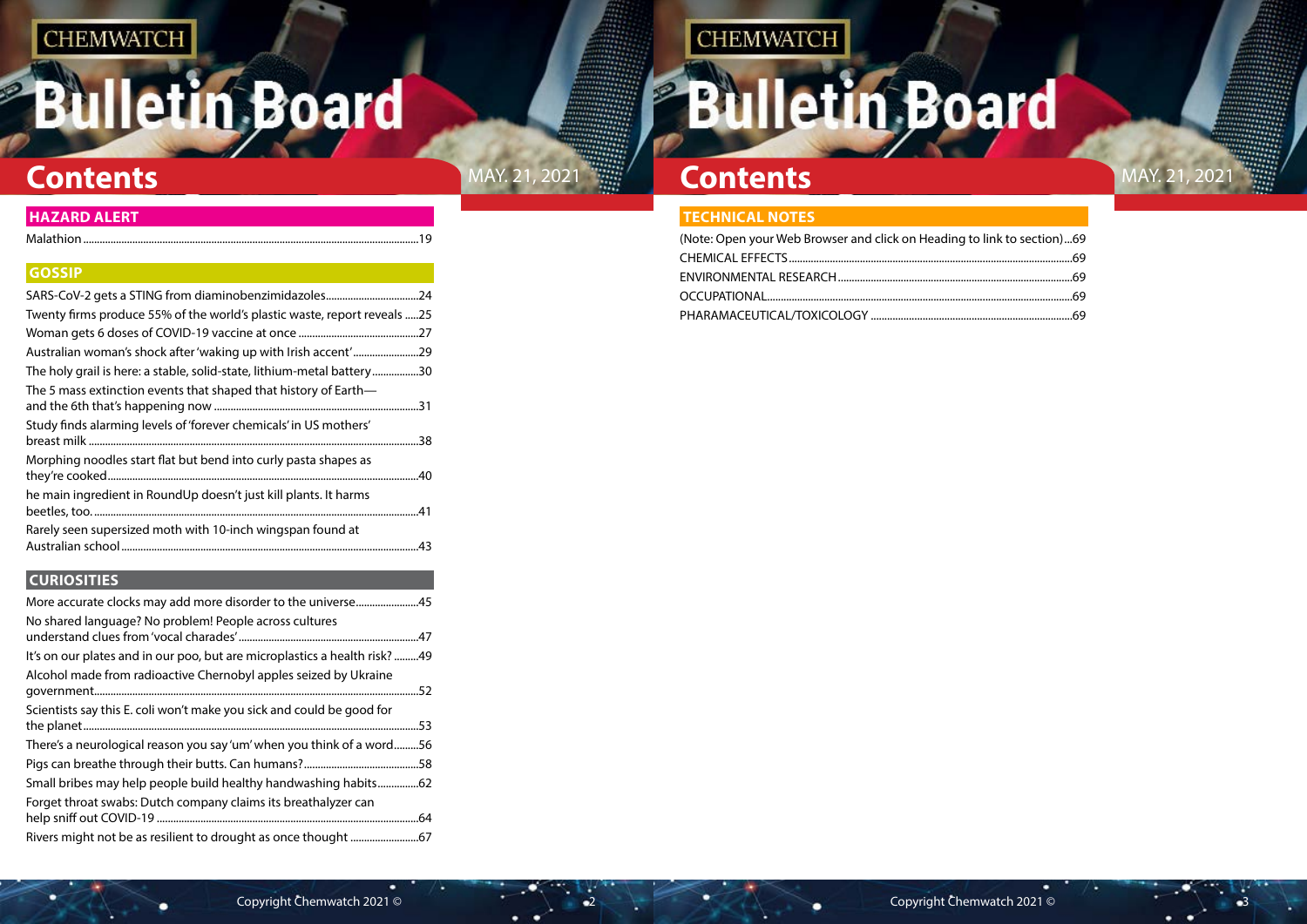# <span id="page-2-0"></span>**Bulletin Board**

### **"The directions are not clear cut."**

**Some of the drugs** 

**in China were being produced domesti-**

**cally, though some** 

**were also being smuggled from** 

**abroad, he added.**

It was a rare decision by Top End water management after long stretches of little or no water resource regulation.

The area is home to almost a quarter of Australia's mango crop as well as watermelon farms, Asian vegetable farms and Australia's biggest barramundi farm.

So what do decisions like this mean for the future of agricultural development in the region?

#### [Read More](https://www.abc.net.au/news/rural/2021-05-13/darwin-rural-water-aquifer-agricultural-development/100116664)

ABC Rural, 13 May 2021

https://www.abc.net.au/news/rural/2021-05-13/darwin-rural-wateraquifer-agricultural-development/100116664

### **Govt. reviews blanket ban on chemical fertiliser**

#### *2021-05-09*

Regulations relaxed for shipment finalised before May 5; import licences for some products

The Finance Ministry has issued a gazette that, without completely banning the import of all agrochemicals, allows for some items to be brought in after May 6 this year subject to special import licence regulations.

The gazette also effectively permits any shipments of agrochemicals that were seaborne on or before May 5 to arrive, be cleared and distributed. In the chemical fertiliser, pesticide and other agrochemical sectors, sources expressed confusion at the development this week as they had been told a total ban would be imposed with immediate effect.

"We are waiting till Monday to clarify this with the Controller General of Imports and Exports and relevant authorities," one private sector source said. "The directions are not clear cut."

Gazette 2226/48 of May 6, signed by Mahinda Rajapaksa in his capacity as Finance Minister, is available on the website of the Department of Imports and Exports Control but is yet to be released via the Government Printer. It says the regulations shall only be applicable to the importation of goods which have a date of bill of lading or airway bill on or after May 6, 2021.

Meanwhile, the Department issued operating instructions to commercial banks stating, among other things, that: "Commercial banks shall not



### **ASIA PACIFIC**

### **China moves to regulate all synthetic cannabinoids**

#### *2021-05-11*

China will become the world's first country to regulate all synthetic cannabinoid substances, in a bid to get ahead of new variations whose chemical properties are not yet subject to regulation, the country's drugs control office said on Tuesday.

Synthetic cannabinoids are lab-made drugs originally designed to produce similar effects to cannabis, but which are often far stronger and carry a greater health risk, Deng Ming, deputy director of China's National Narcotics Control Commission, said at a briefing.

By the end of 2020, 1047 variations had appeared worldwide, Deng said. Some of the drugs in China were being produced domestically, though some were also being smuggled from abroad, he added.

Abuse of the drug has been particularly prevalent in China's western Xinjiang region, where police have seized 16 kilos of the drug and arrested 390 suspects since 2018, Yu Haibin, another official, said.

#### Read More

Reuters, 11 May 2021

[https://www.reuters.com/world/china/china-moves-regulate-all-synthetic](https://www.reuters.com/world/china/china-moves-regulate-all-synthetic-cannabinoids-2021-05-11/)[cannabinoids-2021-05-11/](https://www.reuters.com/world/china/china-moves-regulate-all-synthetic-cannabinoids-2021-05-11/)

#### **Darwin rural aquifers vastly over-allocated with water licences declined**

#### *2021-05-13*

Ken Jones' plans to develop his 300-hectare block in Darwin's rural area into a vegetable farm have been dashed after his application to secure water from an aquifer under his land was denied.

He had hoped to employ up to 50 people during the peak harvest time and deliver fresh food to markets across Australia.

But 12 months after applying for a licence to extract groundwater to irrigate his future crops, he was told the aquifer under his land was overallocated.

## MAY. 21, 2021 **May. 8 20 Regulatory Update** MAY. 21, 2021

**CHEMWATCH** 

## **Regulatory Update**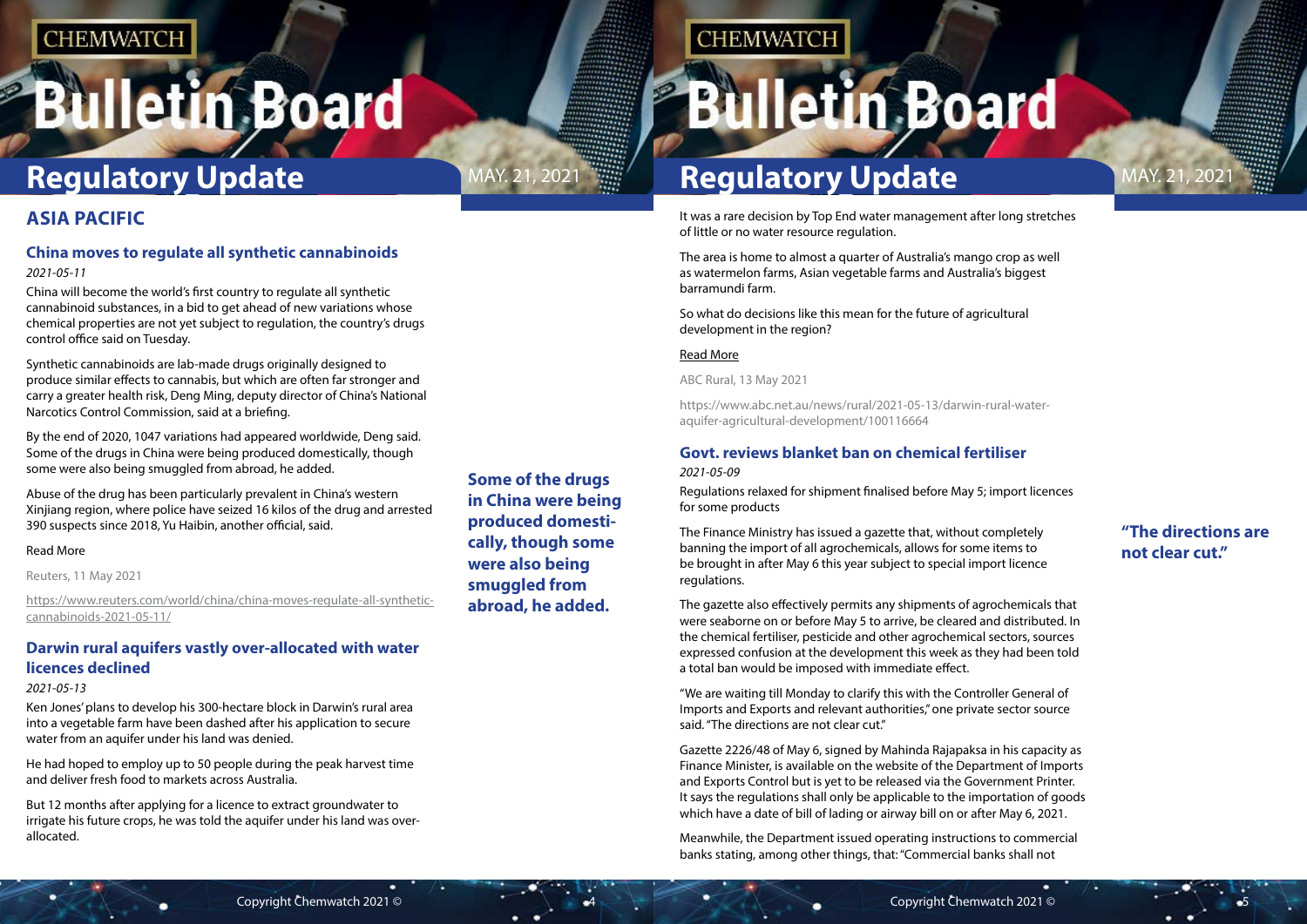# <span id="page-3-0"></span>**Bulletin Board**

**According to EPA, the new application provides users with a faster, secure, and more convenient way to comply with TSCA reporting requirements…**

**Despite studies showing PFAS exposure negatively affects human health, there are no national drinking water standards or requirements that public water systems test for the compounds.**

## **CHEMWATCH**

# **Bulletin Board**

## MAY. 21, 2021 **MAY. 21, 2021** MAY. 21, 202

## **Regulatory Update Regulatory Update**

Despite studies showing PFAS exposure negatively affects human health, there are no national drinking water standards or requirements that public water systems test for the compounds.

"Millions of people across the United States are exposed to PFAScontaminated drinking water and widespread releases of PFAS into the environment," the attorneys general wrote. "The states have limited resources to comprehensively assess and address PFAS. Therefore, it is crucial for EPA to broadly regulate PFAS ... to protect public health and the environment."

PFAS are a group of thousands of largely unregulated synthetic compounds that do not break down naturally and have been shown to increase the risk of cancer and other ailments.

#### [Read More](https://madison.com/wsj/news/local/environment/wisconsins-attorney-general-calls-for-federal-regulation-of-forever-chemicals/article_b6ac4fbc-1b59-5124-9049-374350c223b8.html)

Wisconsin State Journal, 11 May 2021

https://madison.com/wsj/news/local/environment/wisconsins-attorneygeneral-calls-for-federal-regulation-of-forever-chemicals/article\_b6ac4fbc-1b59-5124-9049-374350c223b8.html

### **EPA launches new paperless communication application for TSCA data in CDX**

#### *2021-05-11*

The U.S. Environmental Protection Agency (EPA) **[announced](https://www.epa.gov/chemicals-under-tsca/epa-launches-new-paperless-communication-application-tsca-data-central-data)** on May 11, 2021, that it has launched a new application in the Central Data Exchange (CDX), EPA's electronic reporting site, that will allow users to submit electronically certain communications under the Toxic Substances Control Act (TSCA). According to EPA, the new application provides users with a faster, secure, and more convenient way to comply with TSCA reporting requirements and is "expected to be used for hundreds of individual communications every year."

EPA states that the application is located within the Chemical Safety and Pesticide Programs (CSPP) data flow and supports numerous types of communications, including General Confidential Correspondence, Requests for Chemical Information, Pre-manufacture Notice (PMN) Corrections for Submissions made Prior to 2016, and Copy of Record Requests. Previously, these types of communications were required to be sent to EPA in hard copy. EPA will continue to accept paper documents,



proceed with any payment in respect of the importation of items shipped on or after May 6, 2021, mentioned under regulation No 3 of Gazette Extraordinary No 2226/48 of May 6, 2021, without a valid Import Control Licence (ICL)".

"Sri Lanka Customs shall not release the items which shipped on or after May 6, 2021, specified under regulation No 3 of the Gazette Extraordinary 2226/48 of May 6, 2021, without a valid Import Control Licence (ICL)," the letter, addressed to the Chief Executive Officers of commercial banks, states.

"There is no impediment to the clearing of any shipments from the port if they were seaborne before 6th May," Imports and Exports Controller General T V D Damayanthi S Karunarathne, said. "Anything after May 6 must have a valid import licence."

#### [Read More](http://www.sundaytimes.lk/210509/news/govt-reviews-blanket-ban-on-chemical-fertiliser-443063.html)

Sunday Times, 9 May 2021

[http://www.sundaytimes.lk/210509/news/govt-reviews-blanket-ban-on](http://www.sundaytimes.lk/210509/news/govt-reviews-blanket-ban-on-chemical-fertiliser-443063.html)[chemical-fertiliser-443063.html](http://www.sundaytimes.lk/210509/news/govt-reviews-blanket-ban-on-chemical-fertiliser-443063.html)

### **AMERICA**

### **Wisconsin's attorney general calls for federal regulation of 'forever chemicals'**

#### *2021-05-11*

Wisconsin Attorney General Josh Kaul and other state law enforcement officials are calling on the U.S. Environmental Protection Agency to expand monitoring and testing of drinking water for toxic "forever chemicals."

Kaul, a Democrat, and attorneys general from 17 states and the District of Columbia, submitted **[comments](https://www.doj.state.wi.us/sites/default/files/news-media/510.21_PFAS_Comments.pdf)** Monday asking the agency to regulate PFAS as a class, something the chemical industry has staunchly opposed.

The comments, submitted in support of the EPA's plan to require public water systems to test for 29 unregulated PFAS compounds, say the agency should also require monitoring and validate a method for measuring total PFAS, lower minimum reporting levels and advance environmental justice with PFAS monitoring.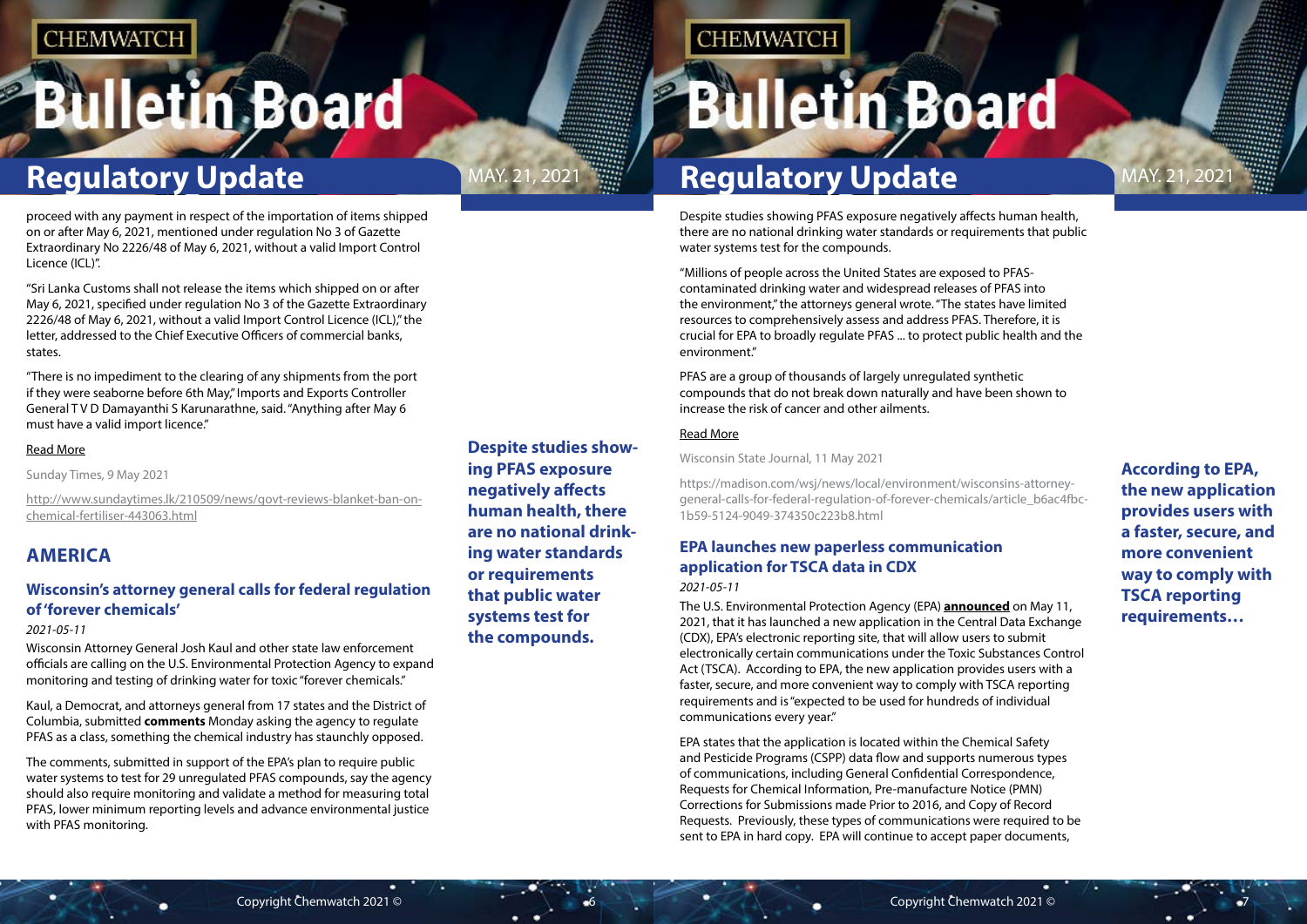# <span id="page-4-0"></span>**Bulletin Board**

**Title 9 of Article 37 of the Environmental Conservation Law (ECL) establishes an ingredient disclosure program and prohibits certain chemicals in children's products.**

**The comment period on this advance notice just closed and we anticipate a proposed rulemaking in the near future.**

## MAY. 21, 2021 **MAY. 21, 2021** Regulatory Update MAY. 21, 2021

**CHEMWATCH** 

## **Regulatory Update Regulatory Update**

regarding the presence of 29 PFAS compounds in drinking water. The proposal seeks 12 months of data collected by various public water systems from January 2023 and December 2025. EPA will be holding two virtual stakeholder meetings on April 6, 2021 and April 7, 2021, and the comment period will be open for 60 days.

In addition to the regulatory steps that EPA has taken, Michael Regan's recent confirmation as Administrator of the EPA is likely to further accelerate PFAS regulations. A former secretary of the North Carolina Department of Environmental Quality (NC DEQ), Regan is no stranger to PFAS. Regan was the secretary of the NC DEQ when it sued Chemours for allegedly discharging PFAS into the Cape Fear River in eastern North Carolina. Regan's prior experiences with PFAS, coupled with the Biden Administration's commitment to prioritizing PFAS, will likely result in new regulations sooner rather than later

#### [Read More](https://www.mondaq.com/unitedstates/water/1067640/pfas-regulation-is-upon-us)

Mondaq, 12 May 2021

https://www.mondaq.com/unitedstates/water/1067640/pfas-regulationis-upon-us

### **New York will hold public meeting on toxic chemicals in children's products law**

### *2021-05-12*

The New York State Department of Environmental Conservation (NYSDEC) will hold a **[virtual public meeting](https://www.dec.ny.gov/chemical/122890.html)** on **May 26, 2021, at 1:00 p.m. (EDT)**. NYSDEC will present topics for discussion related to implementation of the recently enacted law, which created ingredient disclosure requirements for children's products. **[Title 9 of Article 37 of the Environmental](https://www.nysenate.gov/legislation/laws/ENV/A37T9)  [Conservation Law](https://www.nysenate.gov/legislation/laws/ENV/A37T9)** (ECL) establishes an ingredient disclosure program and prohibits certain chemicals in children's products. ECL Article 37 instructs NYSDEC to promulgate lists of chemicals of concern and highpriority chemicals **by March 1, 2022**. It also prohibits the sale of children's products containing benzene, asbestos, or tris(1,3-dichloro-2-propyl) phosphate effective **January 1, 2023**. NYSDEC states that it is in the process of developing a rule to implement portions of the law. NYSDEC expects the rule to address the specific product categories that are covered, what chemicals and supporting information must be disclosed, details on how to obtain a waiver from reporting or the sales prohibition, and the fees associated with reporting and applying for a waiver. NYSDEC



but recommends submitting TSCA communications electronically when possible "since paper communications could take longer to process."

#### [Read More](http://www.tscablog.com/entry/epa-launches-new-paperless-communication-application-for-tsca-data-in-cdx)

TSCAblog, 11 May 2021

[http://www.tscablog.com/entry/epa-launches-new-paperless](http://www.tscablog.com/entry/epa-launches-new-paperless-communication-application-for-tsca-data-in-cdx)[communication-application-for-tsca-data-in-cdx](http://www.tscablog.com/entry/epa-launches-new-paperless-communication-application-for-tsca-data-in-cdx)

#### **PFAS – Regulation is upon us**

*2021-05-12*

Recent Regulatory Steps

On January 14, 2021, on the eve of President Biden's inauguration, EPA issued an [advance notice of proposed rulemaking](https://www.epa.gov/sites/production/files/2021-01/documents/frl-10019-13-olem_addressing_pfoa_pfos_anprm_20210113_admin-508.pdf), seeking comment on whether PFOA and PFOS should be regulated under the Comprehensive Environmental Response, Compensation and Liability Act ("CERCLA") and the Resource Conservation and Recovery Act ("RCRA"). This will likely lead to the designation of PFOA and PFOS as "Hazardous Substances" under CERCLA and RCRA. Such a designation will likely lead to EPA and the state agencies taking more aggressive action to investigate and identify new sites where PFAS may be a concern and also to review the status of existing sites where PFAS may be a concern that was not addressed in previous investigations or response actions and to potentially pursue response actions at such sites. At this moment though there is only the [interim policy](https://www.epa.gov/sites/production/files/2019-12/documents/epas_interim_recomendations_for_addressing_groundwater_contaminated_with_pfoa_and_pfos_dec_2019.pdf) that EPA provided to assist in addressing PFOA and PFOS groundwater contamination. The comment period on this advance notice just closed and we anticipate a proposed rulemaking in the near future.

Next, EPA reissued the [final regulatory determinations](https://www.federalregister.gov/documents/2021/03/03/2021-04184/announcement-of-final-regulatory-determinations-for-contaminants-on-the-fourth-drinking-water) for PFOA and PFOS under the Safe Drinking Water Act (SDWA), which was published in the Federal Register on March 3, 2021. This determination will begin the process to label both PFOA and PFOS as hazardous substances under the SDWA and will allow EPA to set Maximum Contaminant Levels ("MCL") for both compounds. This process usually takes approximately two years and will allow EPA to eventually propose a national drinking water standard for both PFOA and PFOS. This will also allow EPA to require cleanup of some PFOA and PFOS where it is found in potential drinking water sources. The current suggested maximum concentration is 70 parts per trillion (ppt) for both compounds based on EPA guidance.

Lastly, on March 11, 2021, EPA published the proposed fifth Unregulated Contaminant Monitoring Rule, which requires data to be collected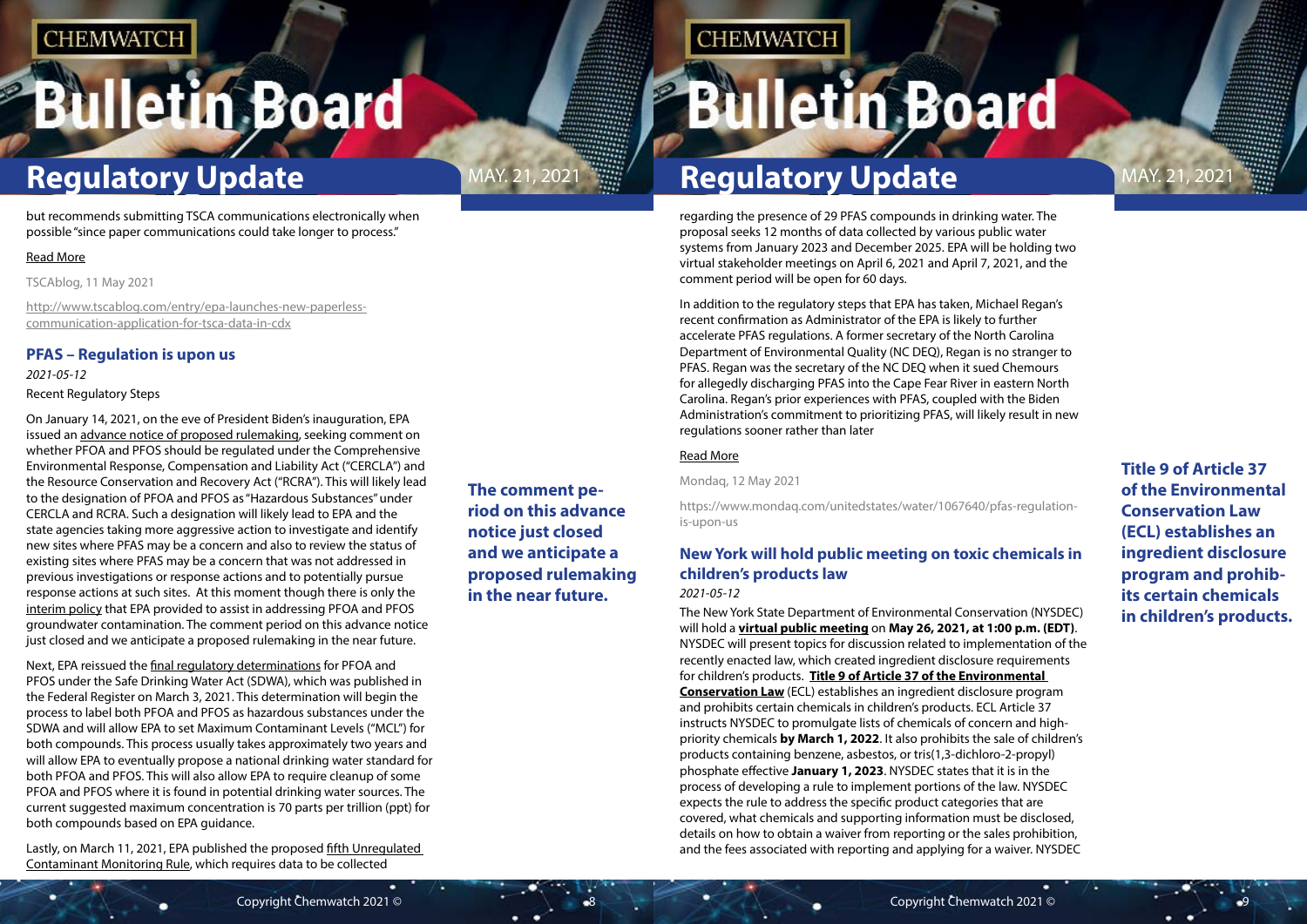# <span id="page-5-0"></span>**Bulletin Board**



**EFSA states: "Taking into account all available scientific studies and data, the Panel [on Food Additives and Flavorings] concluded that titanium dioxide can no longer be considered safe as a food additive. ["]**

**TRI reporting is required under Section 313 of the Emergency Planning and Community Right-to-Know Act (EPCRA).**

# **Bulletin Board**

## **Regulatory Update Regulatory Update**

[Read More](https://ehsdailyadvisor.blr.com/2021/05/tri-reporting-requirements-to-expand/)

EHS Daily Advisor, 11 May 2021

**CHEMWATCH** 

https://ehsdailyadvisor.blr.com/2021/05/tri-reporting-requirements-toexpand/

### **EUROPE**

### **EFSA panel concludes that titanium dioxide cannot be considered safe as a food additive**

*2021-05-10*

On May 6, 2021, the European Food Safety Association (EFSA) [announced](https://www.efsa.europa.eu/en/news/titanium-dioxide-e171-no-longer-considered-safe-when-used-food-additive) that E171 is no longer considered safe when used as a food additive. The European Commission (EC) asked EFSA to update its safety assessment of the food additive titanium dioxide (E171). EFSA states: "Taking into account all available scientific studies and data, the Panel [on Food Additives and Flavorings] concluded that titanium dioxide can no longer be considered safe as a food additive. A critical element in reaching this conclusion is that we could not exclude genotoxicity concerns after consumption of titanium dioxide particles. After oral ingestion, the absorption of titanium dioxide particles is low, however they can accumulate in the body." According to EFSA, the Panel applied for the first time the 2018 EFSA Scientific Committee guidance on nanotechnology to the safety assessment of food additives. EFSA states that "[t]itanium dioxide E 171 contains at most 50% of particles in the nano range (i.e. less than 100 nanometres) to which consumers may be exposed." EFSA notes that its evaluation is related to the risks of titanium dioxide used as a food additive, not to other uses. EFSA has not banned E171. Any legislative or regulation decisions on the authorizations of food additives are the responsibility of the EC and member states, who will now "reflect on EFSA's scientific advice and decide upon any appropriate regulatory measures or advice for consumers."

#### [Read More](https://nanotech.lawbc.com/2021/05/efsa-panel-concludes-that-titanium-dioxide-cannot-be-considered-safe-as-a-food-additive)

Nano and Other Emerging Technologies Blog, 10 May 2021

[https://nanotech.lawbc.com/2021/05/efsa-panel-concludes-that-titanium](https://nanotech.lawbc.com/2021/05/efsa-panel-concludes-that-titanium-dioxide-cannot-be-considered-safe-as-a-food-additive)[dioxide-cannot-be-considered-safe-as-a-food-additive](https://nanotech.lawbc.com/2021/05/efsa-panel-concludes-that-titanium-dioxide-cannot-be-considered-safe-as-a-food-additive)

notes that it will hold a formal public comment period on the proposed rule at a later date. Stakeholders must **[register](https://meetny.webex.com/mw3300/mywebex/default.do?nomenu=true&siteurl=meetny&service=6&rnd=0.23189631088261364&main_url=https%3A%2F%2Fmeetny.webex.com%2Fec3300%2Feventcenter%2Fevent%2FeventAction.do%3FtheAction%3Ddetail%26%26%26EMK%3D4832534b00000004bcfb1609f72883b1baaa45f7273b4a84504a64c47a284a33ad7a5cfcaaed296a%26siteurl%3Dmeetny%26confViewID%3D192839494397865119%26encryptTicket%3DSDJTSwAAAASJ191nyC7QB-ITkmqwxAY9QJ_U0C8LBNy-gphIWvDf0Q2%26)** to attend the virtual public meeting.

#### [Read More](http://www.tscablog.com/entry/new-york-will-hold-public-meeting-on-toxic-chemicals-in-childrens-products)

TSCA, 12 May 2021

[http://www.tscablog.com/entry/new-york-will-hold-public-meeting-on](http://www.tscablog.com/entry/new-york-will-hold-public-meeting-on-toxic-chemicals-in-childrens-products)[toxic-chemicals-in-childrens-products](http://www.tscablog.com/entry/new-york-will-hold-public-meeting-on-toxic-chemicals-in-childrens-products)

#### **TRI reporting requirements to expand**

*2021-05-11*

On April 29, 2021, the EPA announced it will be expanding Toxics Release Inventory (TRI) reporting requirements to include additional chemicals and facilities and provide more tools for communities to increase access to environmental information.

"Every person in the United States has a right to know about what chemicals are released into their communities," said EPA Administrator Michael S. Regan in an Agency [press release](https://www.epa.gov/newsreleases/epa-announces-plan-update-toxics-release-inventory-advance-environmental-justice). "By requiring new and more data on chemical releases from facilities, EPA and its partners will be better equipped to protect the health of every individual, including people of color and low-income communities that are often located near these facilities but have been left out of the conversation for too long."

TRI reporting is required under Section 313 of the Emergency Planning and Community Right-to-Know Act (EPCRA).

Expanded TRI Reporting Requirements

The EPA is adding TRI reporting requirements for ethylene oxide (EtO) to include certain contract sterilization facilities that use EtO to sterilize medical equipment but are not currently required to report this information.

"Many of these contract sterilization facilities are located near areas with Environmental Justice (EJ) concerns," according to the EPA press release. "Workers in facilities that use EtO and communities – including historically underserved communities – living adjacent to these facilities are at the highest risks from exposure to EtO. Making more information available about releases of EtO will assist the agency in identifying and responding to any human health and environmental threats they cause."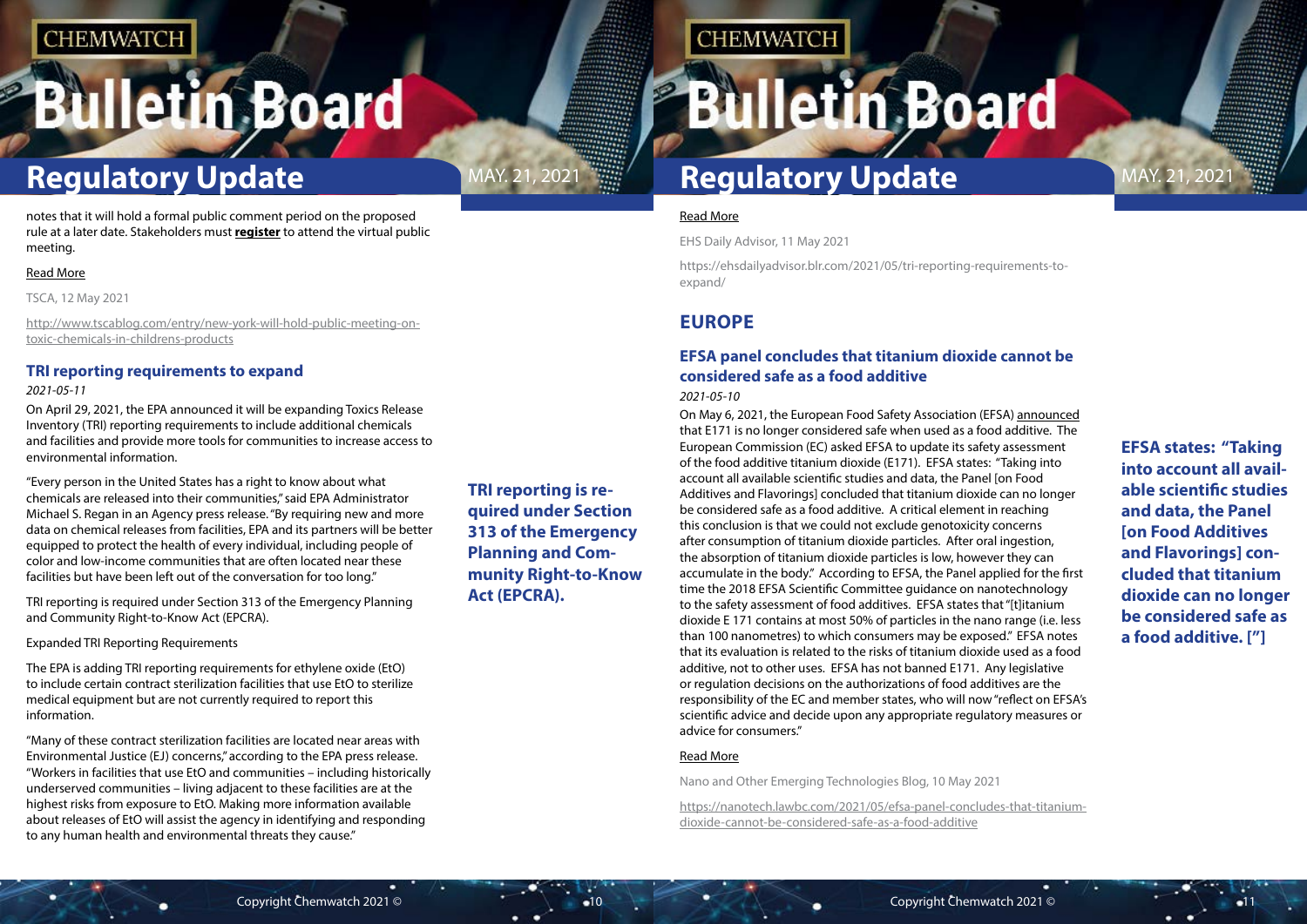# <span id="page-6-0"></span>**Bulletin Board**



**Genotoxicity refers to the ability of a chemical substance to damage DNA, the genetic material of cells, which may then lead to carcinogenic effects.**

## **CHEMWATCH**

# **Bulletin Board**

## **Regulatory Update Regulatory Update**

### **EU aims to halve premature deaths from air pollution by 2030 – Lithuanian commissioner**

#### *2021-05-12*

The European Commission aims to reduce premature deaths associated with air pollution by halve by 2030, European Commissioner for Environment, Oceans and Fisheries Virginijus Sinkevicius said on Wednesday.

Earlier on Wednesday, the Commission unveiled a zero-pollution plan that also calls for reducing waste, plastic litter at sea by half and microplastics released into the environment by 30 percent, and for improving soil quality by reducing nutrient losses and chemical pesticides' use by half.

Other targets include a 25 percent reduction in EU ecosystems where air pollution threatens biodiversity, a 30 percent reduction in the share of people chronically disturbed by transport noise, and a 50 percent reduction in residual municipal waste.

"The plan sets out 33 actions. The key principle of the action plan is pollution prevention, so we will transfer its provisions to other policy areas, such as agriculture, industry, buildings, energy or transport," Sinkevicius told BNS.

The plan provides for aligning the air quality standards to the World Health Organization's recommendations and reviewing the existing legislation. Member states will be encouraged to implement "national air pollution control programs and emission reduction commitments", according to the commissioner.

"For its part, the Commission will update the rules on tires, road vehicles, aircraft and railways. One of the ways to address both air and noise pollution problems is through the new Euro 7 standard for road vehicles, on which my team and that of [Internal Market] Commissioner Thierry Breton are working now," Sinkevicius said.

"We will also review the Urban Waste Water Treatment Directive to reduce microplastic pollution," he added.

Among other things, a key role in reducing urban pollution is played by public transport which has to be not only convenient and easily accessible, but also environmentally friendly, according to Sinkevicius.

Member states will have access to money from the Recovery and Resilience Fund to deal with pollution issues. For its part, the Commission

### **EU U-turns on 'unsafe' common food additive linked with cancer risk**

#### *2021-05-06*

**The European Food Safety Agency (EFSA) has deemed titanium dioxide, a widely used food additive, to be unsafe in its latest study, contradicting an earlier conclusion and paving the way for an EU-wide ban after a decade of debate.**

In a new opinion, published on Thursday (6 May), EFSA found that concern for genotoxicity "could not be ruled out" and, consequently, a "safe level for daily intake of the food additive could not be established".

Genotoxicity refers to the ability of a chemical substance to damage DNA, the genetic material of cells, which may then lead to carcinogenic effects.

After evaluating new evidence, EFSA's experts therefore no longer consider titanium dioxide safe when used as a food additive.

Titanium dioxide (known as E171) is a common food additive which is used as a white food colourant. It has no nutritional or functional benefits in food.

E171 is composed of a mix of titanium dioxide particles which, due to their extremely small size, are classified as nanoparticles. The concern is that these nanoparticles may be able to infiltrate the natural protective barriers of the human body and pass into the body.

The main food categories where E171 can be found include baked goods, soups, broths and sauces, although its use is also widespread in hundreds of everyday products such as toothpaste, cosmetics and sunscreen.

Titanium dioxide is also widely used in the pharmaceutical sector, including packaging, coatings of pills, formulations and pigments.

#### [Read More](https://www.euractiv.com/section/agriculture-food/news/eu-u-turns-on-unsafe-common-food-additive-linked-with-cancer-risk)

EURATIV, 6 May 2021

[https://www.euractiv.com/section/agriculture-food/news/eu-u-turns-on](https://www.euractiv.com/section/agriculture-food/news/eu-u-turns-on-unsafe-common-food-additive-linked-with-cancer-risk)[unsafe-common-food-additive-linked-with-cancer-risk](https://www.euractiv.com/section/agriculture-food/news/eu-u-turns-on-unsafe-common-food-additive-linked-with-cancer-risk)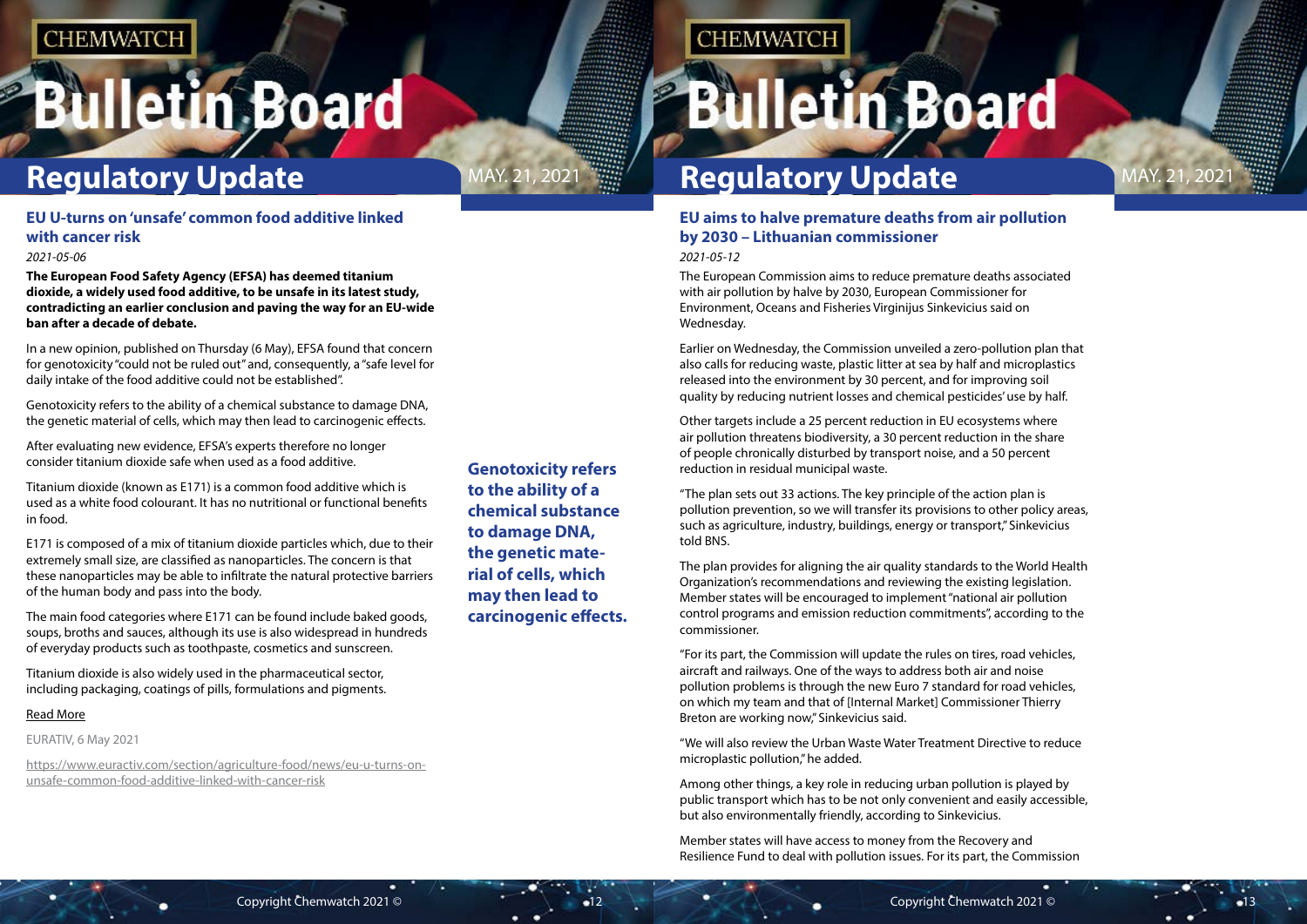# <span id="page-7-0"></span>**Bulletin Board**

**The material focuses on how to further strengthen worker protection and occupational exposure control, and provides guidance on monitoring and recording methodologies.**

## **CHEMWATCH**

# **Bulletin Board**

## MAY. 21, 2021  $\frac{1}{2}$  Regulatory Update MAY. 21, 2021

## **Regulatory Update Regulatory Update**

Developed under the IAEA Technical Cooperation Project [Enhancing](https://www.iaea.org/projects/tc/ras9080)  [National Capabilities on Occupational Radiation Protection in Compliance](https://www.iaea.org/projects/tc/ras9080)  [with Requirements of the New International Basic Safety Standards,](https://www.iaea.org/projects/tc/ras9080) these courses promote a uniform approach to the control, monitoring and recording of occupational exposure and provide guidance on practical aspects of management, planning and conduct of occupational radiation protection.

"The courses are free for participants and designed to harmonize capabilities for occupational exposure monitoring, improve the implementation of a radiation protection programme and safety culture in activities and end-user facilities in participating Member States," said Marina Binti Mishar, Section Head of the Technical Cooperation Division for Asia and the Pacific.

"The examples and visuals taken from various working environments combined with a high level of interactivity included in these courses maximise the learning experience," added Okyar, highlighting that "to check and assess understanding, each course module includes a brief assessment at the end."

#### [Read More](https://www.iaea.org/newscenter/news/iaea-releases-two-new-e-learning-courses-on-radiation-protection-of-workers)

IAEA, 11 May 2021

https://www.iaea.org/newscenter/news/iaea-releases-two-new-elearning-courses-on-radiation-protection-of-workers





aims to implement the actions set out in the plan by 2024, the commissioner said.

Countries will face sanctions if they fail to comply with the new rules, he added.

#### [Read More](https://www.baltictimes.com/eu_aims_to_halve_premature_deaths_from_air_pollution_by_2030___lithuanian_commissioner)

The Baltic Times, 12 May 2021

https://www.baltictimes.com/eu\_aims\_to\_halve\_premature\_deaths from air pollution by 2030 lithuanian commissioner

### **INTERNATIONAL**

### **IAEA releases two new e-learning courses on radiation protection of workers**

#### *2021-05-11*

More than 300 users worldwide have already signed up to two new e-learning courses on radiation protection of workers, recently launched by the IAEA: [Occupational Radiation Protection based on General Safety](https://elearning.iaea.org/m2/course/index.php?categoryid=109)  [Guide No. GSG-7a](https://elearning.iaea.org/m2/course/index.php?categoryid=109)nd [Management and Control of Naturally Occurring](https://elearning.iaea.org/m2/course/index.php?categoryid=109)  [Radioactive Material \(NORM\)](https://elearning.iaea.org/m2/course/index.php?categoryid=109). The material focuses on how to further strengthen worker protection and occupational exposure control, and provides guidance on monitoring and recording methodologies.

"The courses contain practical examples drawn from occupational radiation protection related requirements of IAEA General Safety Requirements [GSR Part 3](https://www.iaea.org/publications/8930/radiation-protection-and-safety-of-radiation-sources-international-basic-safety-standards) and are tailored to the needs of employers, licensees and registrants; management bodies and their specialist advisers and health and safety committees concerned with the radiation protection of workers," said Burcin Okyar, IAEA Radiation Safety Specialist and the Technical Officer responsible for the development of courses.

The course on occupational radiation protection, based on GSG-7, aims to increase understanding of the occupational exposure control requirements contained in [No. GSR Part 3](https://www.iaea.org/publications/8930/radiation-protection-and-safety-of-radiation-sources-international-basic-safety-standards) and how these safety standards fit within the [IAEA Safety Standards](https://www.iaea.org/resources/safety-standards) hierarchy. The course on Naturally Occurring Radioactive Material (NORM) is based on [IAEA General Safety](https://www.iaea.org/publications/11113/occupational-radiation-protection)  [Guide \(No. GSG-7\)](https://www.iaea.org/publications/11113/occupational-radiation-protection) and supports participants in fulfilling the requirements of GSR Part 3 regarding worker protection in industrial processes and operations, said Okyar.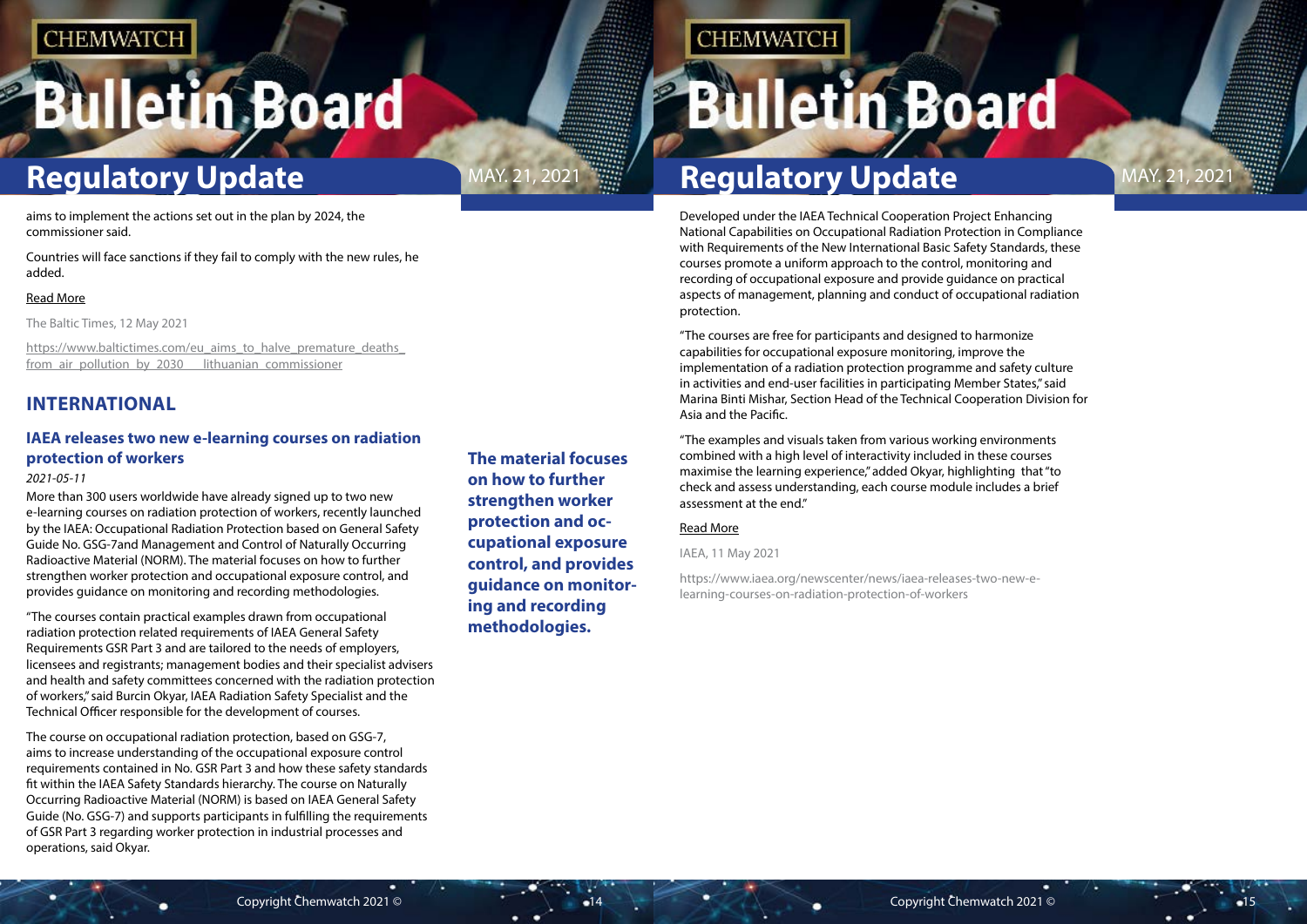# <span id="page-8-0"></span>**Bulletin Board**





**The last few months were defined by companies grandfathering their EU chemical registrations to the UK system.**

**CHEMWATCH** 

## **Is your company size declared correctly?**

*2021-05-10*

If you are a micro, small or medium-sized company, you should check that the company size you claimed when registering your substances is correct. You should also ensure that you have uploaded the required supporting documents in REACH-IT.

Helsinki, 10 May 2021 – If you notice that you have claimed your enterprise size incorrectly, you should inform ECHA by emailing to: sme-verification@ echa.europa.eu by 31 May 2021.

By declaring and correcting your company size before ECHA begins verifying it, you will benefit from a full administrative charge waiver and only have to pay the difference to the applicable registration fee.

If ECHA learns only after the verification process has started that you have claimed an incorrect size, you will have to pay the balance of the accurate fee and an administrative charge of up to EUR 19 900.

Help on how to determine and declare the correct size of your enterprise is available on ECHA's website.

It is important to regularly check your REACH-IT accounts for any messages and tasks from ECHA. Keep your registrations and your contact details up to date and react to ECHA's requests.

#### [Read More](https://echa.europa.eu/-/is-your-company-size-declared-correctl-1)

ECHA, 10 May 2021

https://echa.europa.eu/-/is-your-company-size-declared-correctl-1

### **What might UK Reach look like?**

*2021-05-10*

As the UK's legal system finds its feet post-Brexit, stakeholders have mixed feelings about the changes it could bring

Four months into the UK being fully [divorced](https://www.chemistryworld.com/news/industry-expects-problems-ahead-after-initial-relief-over-brexit-deal/4013043.article) from the EU, the chemical industry has had its first taste of operating under a [separate legal system](https://www.chemistryworld.com/news/brexit-may-put-some-chemicals-out-of-gbs-reach/4012791.article) for chemicals. But rather than get their teeth into a fully thought-out version of the country's own Reach (registration, evaluation, authorisation and restriction of chemicals) legislation, companies are facing a law that is just beginning to evolve.

Initially a direct copy of its EU counterpart, the practicalities and consequences of implementing UK Reach (the law's official name, despite applying only in England, Scotland and Wales) are playing out gradually. The last few months were defined by companies grandfathering their EU chemical registrations to the UK system. If done by the 30 April deadline, this guaranteed continued access to the British market.

The process went relatively smoothly, according to County Durham-based chemical manufacturer [Thomas Swan,](https://thomas-swan.co.uk/) whose in-house regulatory experts prepared early. 'In 2018, we started surveying all our suppliers to make sure they were aware of the potential new UK registration requirements,' says regulatory affairs manager, [John Mackenzie.](https://uk.linkedin.com/in/john-mackenzie-00018751) By the time UK Reach came into force, the company was certain that its supply chain was solid. Thomas Swan has so far grandfathered 24 EU substance registrations to the UK system, 'without any major issues'.

London-based consultancy firm [ERM](https://www.erm.com/) sees smaller companies, who don't usually have a regulatory expert, struggling more. The grandfathering deadline might well have passed by many businesses, says consultant Louise Boardall: 'A lot of small companies will have been caught out which is quite sad because they face difficult times now.'

#### [Read More](https://www.chemistryworld.com/news/what-might-uk-reach-look-like/4013650.article?ck_subscriber_id=1169090193)

Royal Society of Chemistry, 10 May 2021

<https://www.chemistryworld.com/news/what-might-uk-reach-look-like/>

## **REACH Update**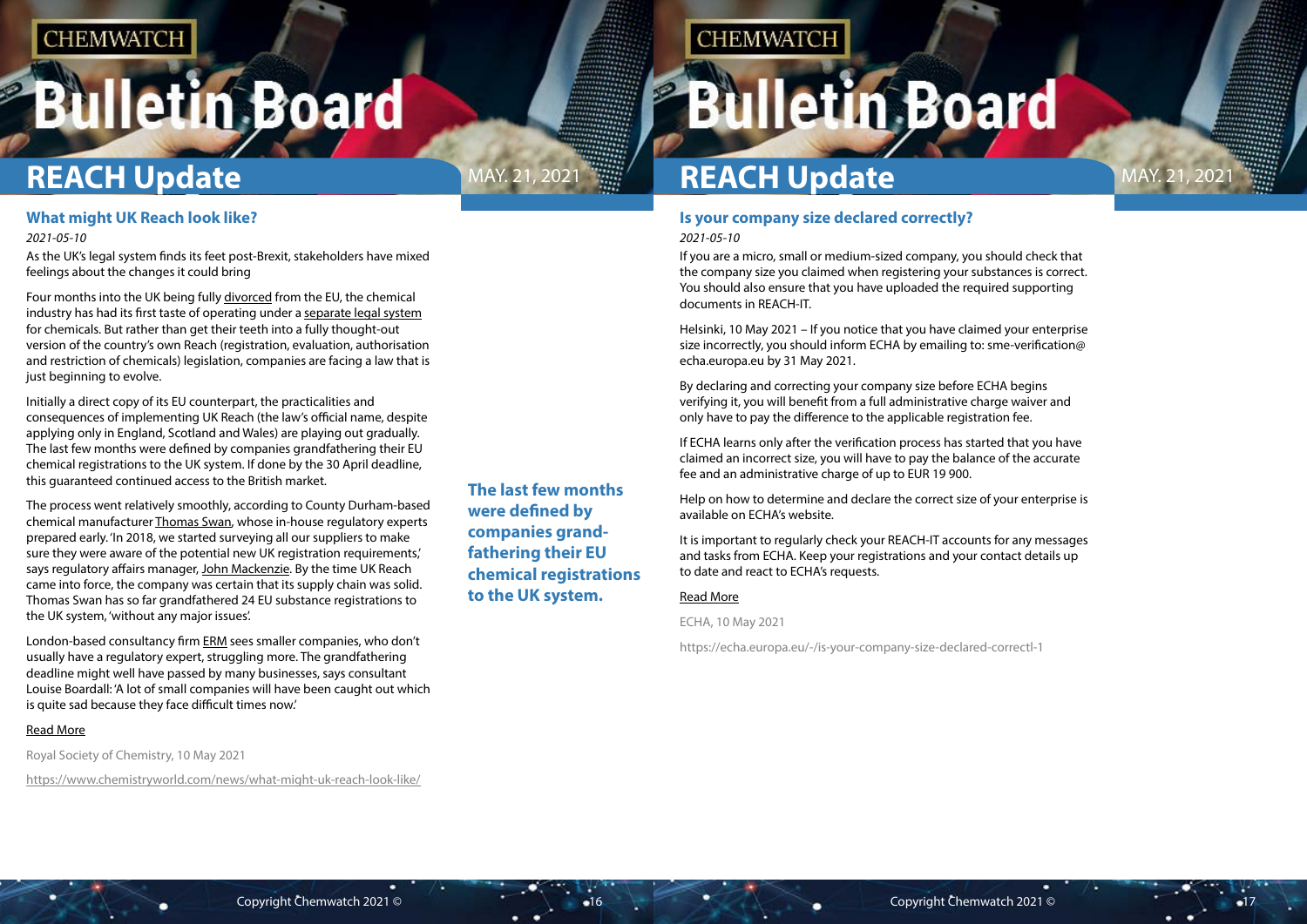# <span id="page-9-0"></span>**Bulletin Board**



## May. 21, 2021

## **CHEMWATCH**

# **Illetin Board**

**Malathion is an organophosphate parasympathomimetic that binds irreversibly to cholinesterase and has the molecular formula C10H19O6PS2.**

### **Malathion**

*2021-05-21*

Malathion is an organophosphate parasympathomimetic that binds irreversibly to cholinesterase and has the molecular formula  ${\sf C}_{_{10}}{\sf H}_{_{19}}{\sf O}_{_{6}}{\sf PS}_{_{21}}$ [1] It is a colourless liquid in pure form and a brownish-yellow liquid with a garlic smell when part of a technical grade solution. It is manufactured and does not occur naturally in the environment. [2] Malathion is an insecticide of relatively low human toxicity. In Australia and New Zealand it is known as maldison. [1]

#### **USES [3]**

Malathion is a pesticide that is used to kill insects on agricultural crops, on stored products, on golf courses, in home gardens, and in outdoor sites where trees and shrubs are grown at home; it is also used to kill mosquitoes and Mediterranean fruit flies (medflies) in large outdoor areas. Additionally, malathion is used to kill fleas on pets and to treat head lice on humans. It is usually sprayed on crops or sprayed from an airplane over wide land areas, especially in the states of California and Florida.

#### **IN THE ENVIRONMENT [3]**

Once malathion is introduced into the environment, usually from spraying on crops or in wide urban/residential areas, droplets of malathion in the air fall on soil, plants, water, or man-made surfaces. While most of the malathion will stay in the areas where it is applied, some can move to areas away from where it was applied by rain, fog, and wind. Malathion stays in the environment from a few days to several months, but is usually broken down within a few weeks. It is broken down to other chemical compounds by water, sunlight, and bacteria found in soil and water. Malathion does not tend to stick to the soil and is rapidly broken down by bacteria; thus, it is unlikely that malathion will reach groundwater in significant amounts. In water, malathion breaks down quickly by the action of the water and the bacteria in the water. In air, malathion is broken down by reacting with other chemicals formed naturally in the air by sunlight, to form a more toxic product called malaoxon. If malathion is present on dry soil or on man-made surfaces such as sidewalks, pavements, or playground equipment, it usually does not break down as fast as it would in moist soil.

## **Hazard Alert**

**Fiction**

*2021-05-21*

Which type of books are<br>the hardest to get<br>through?

**Friction books.** 



https://parade.com/1193513/marynliles/science-jokes/

## **Janet's Corner**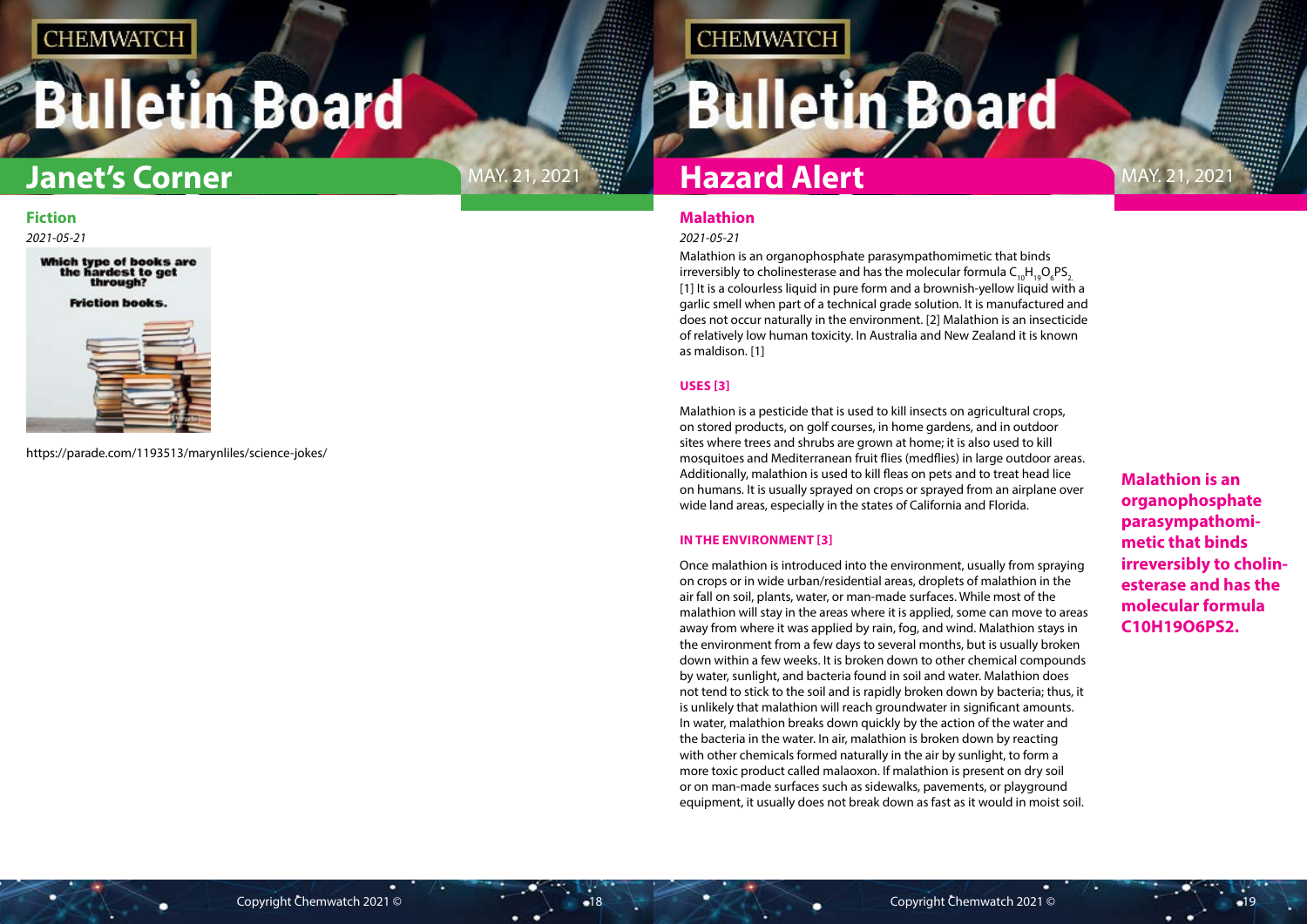# **Bulletin Board**

exposed to levels of malathion below those that affect the function of the nervous system, few or no health problems seem to occur. This has been shown in studies with volunteers who inhaled or swallowed small known amounts of malathion. There is no evidence that malathion affects the ability of humans to reproduce. There is also no conclusive proof that malathion causes cancer in humans, although some studies have found increased incidence of some cancers in people who are regularly exposed to pesticides, such as farmers and pesticide applicators. The International Agency for Research on Cancer (IARC) has determined that malathion is unclassifiable as to carcinogenicity to humans.

#### **SAFETY [4]**

#### **First Aid Measures**

- Inhalation: Remove source of contamination or move victim to fresh air. Keep affected person warm and at rest. Supply oxygen if necessary. Treat symptomatically and supportively. Seek medical advice immediately.
- Skin contact: Remove contaminated clothing, shoes and leather goods. Gently wipe of excess chemical. Wash skin gently and thoroughly with water and non-abrasive soap. Seek medical advice if necessary. Persons who become sensitised may require specialised medical management with antiinflammatory agents.
- Eye contact: Immediately flush eyes with gently flowing cold water or saline solution for 20 minutes, holding the eyelid(s) open. Seek medical attention immediately.
- Ingestion: Have victim rinse mouth thoroughly with water. Do not induce vomiting, due to the aromatic solvent. Seek medical advice immediately.
- Advice to physician: Atropine must be administrated as early as possible and could save lives, if given in time and in an adequate dosage.

#### **Exposure Controls & Personal Protection**

#### Engineering controls

- It is essential to provide adequate ventilation.
- Ensure that control systems are properly designed and maintained.
- Comply with occupational safety, environmental, fire and other applicable regulations.

# **Illetin Board**

#### **SOURCES & ROUTES OF EXPOSURE [2]**

#### **Sources of Exposure**

#### General Populations

- The general population is not likely to be exposed to high levels of malathion.
- Exposure to malathion predominantly occurs through ingestion of contaminated food or water.
- People living near areas where malathion is sprayed have a greater risk of being exposed through dermal contact with contaminated plants and soils, inhalation of mist formed during application, and ingestion of residues in food or water.

#### Occupational Populations

- Workers involved in the production, formulation, handling, and application of malathion are likely to have the highest levels of exposure.
- Farm workers who enter treated fields prior to the passage of the appropriate restricted entry intervals may also be exposed to high levels of malathion.

#### **Routes of Exposure**

The following are the routes of exposure for malathion:

- Inhalation Minor route of exposure for the general population.
- Oral Predominant route of exposure for the general population through ingestion of contaminated food or water.
- Dermal Minor route of exposure for the general population. Predominant route of occupational exposure.

#### **HEALTH EFFECTS [3]**

Malathion interferes with the normal function of the nervous system. Because the nervous system controls many other organs, malathion indirectly can affect many additional organs and functions. Exposure to high amounts of malathion in the air, water, or food may cause difficulty breathing, chest tightness, vomiting, cramps, diarrhoea, watery eyes, blurred vision, salivation, sweating, headaches, dizziness, loss of consciousness, and death. If persons who are exposed accidentally or intentionally to high amounts of malathion are rapidly given appropriate treatment, there may be no long-term harmful effects. If people are

## **Hazard Alert MAY. 21, 2021 <b>Hazard Alert** MAY. 21, 2021

**CHEMWATCH**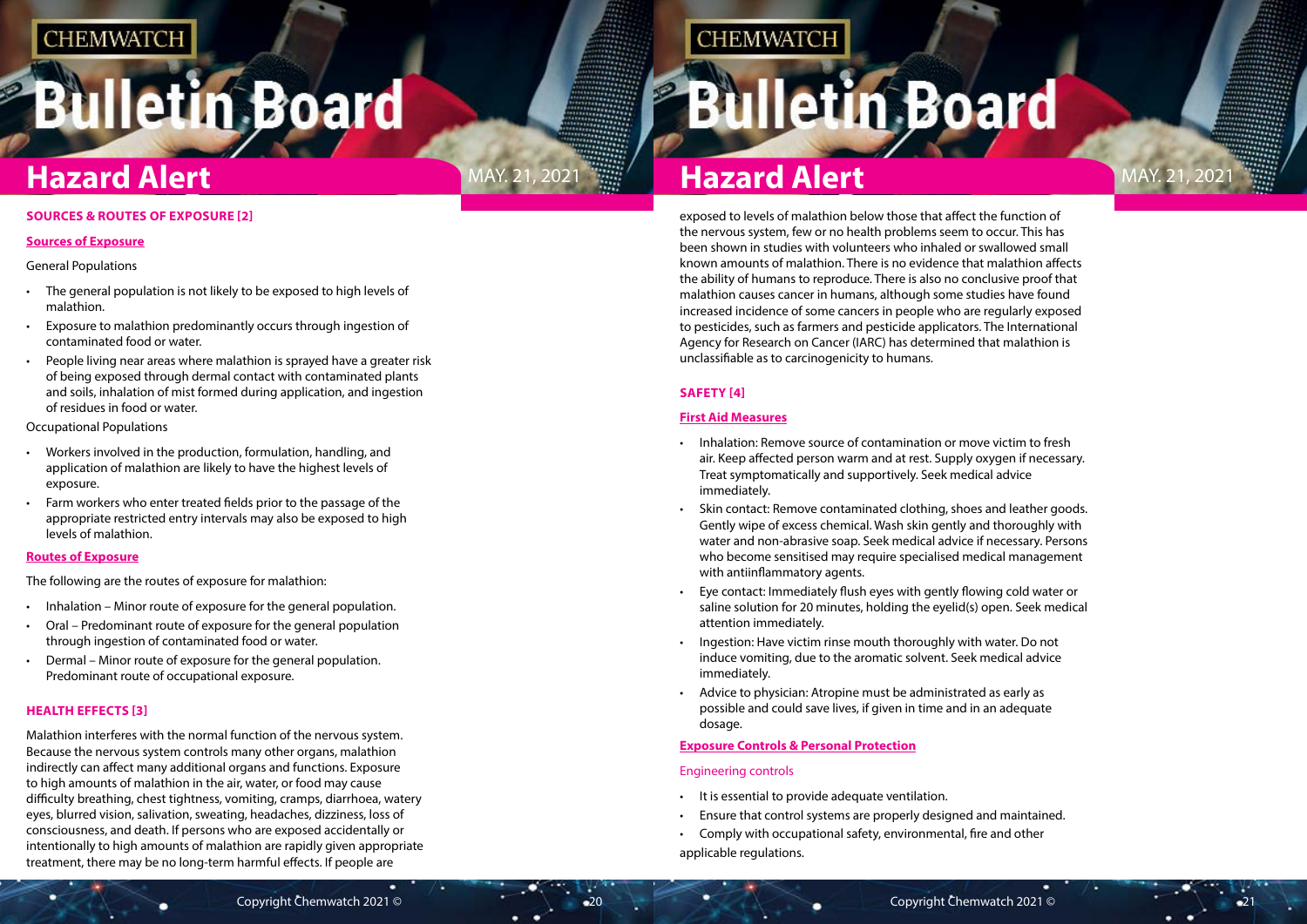# **Bulletin Board**





- 0.2 milligrams per litre (mg/L) for 1 day, 10 days, or longer-term exposure for children, and
- 0.1 mg/L for lifetime exposure of adults.

EPA also has set maximum levels of malathion residues in meat and dairy products, vegetables, fruits, tree nuts, cereal grains, and grass forage, fodder, and hay. EPA requires notification to the Agency of spills or accidental releases of 100 pounds or more of malathion to the environment.

#### **Australia**

Safe Work Australia: Safe Work Australia has established a Time Weighted Average Concentration (TWA) for malathion of 10 mg/m<sup>3</sup> for a 40-hour workweek.

#### **REFERENCES**

- 1. <http://en.wikipedia.org/wiki/Malathion>
- 2. <http://www.atsdr.cdc.gov/toxguides/toxguide-154.pdf>
- 3. <http://www.atsdr.cdc.gov/phs/phs.asp?id=520&tid=92>
- 4. [http://msdssearch.dow.com/PublishedLiteratureDAS/](http://msdssearch.dow.com/PublishedLiteratureDAS/dh_0060/0901b80380060a74.pdf?filepath=/011-10176.pdf) [dh\\_0060/0901b80380060a74.pdf?filepath=/011-10176.pdf](http://msdssearch.dow.com/PublishedLiteratureDAS/dh_0060/0901b80380060a74.pdf?filepath=/011-10176.pdf)
- 5. [https://www.osha.gov/dts/chemicalsampling/data/CH\\_250000.html](https://www.osha.gov/dts/chemicalsampling/data/CH_250000.html)
- 6. [http://www.safeworkaustralia.gov.au/sites/SWA/about/Publications/](http://www.safeworkaustralia.gov.au/sites/SWA/about/Publications/Documents/772/Workplace-exposure-standards-airborne-contaminants.pdf) [Documents/772/Workplace-exposure-standards-airborne](http://www.safeworkaustralia.gov.au/sites/SWA/about/Publications/Documents/772/Workplace-exposure-standards-airborne-contaminants.pdf)[contaminants.pdf](http://www.safeworkaustralia.gov.au/sites/SWA/about/Publications/Documents/772/Workplace-exposure-standards-airborne-contaminants.pdf)

#### Personal Protective Equipment

If engineering controls and work practices are not effective in controlling exposure to this material, then wear suitable personal equipment including approved respiratory protection.

NIOSH: The National Institute for Occupational Safety and Health has set a Recommended Exposure Limit (REL) for malathion of 10 mg/m<sup>3</sup> TWA; Skin

- Respirator: An approved full-face respirator suitable for protection from dusts or mists of pesticides is required. Limitations of respirator use specified by the approving agency and the manufacturer must be observed.
- Clothing: Employee must wear appropriate protective (impervious) clothing and equipment to prevent skin contact with the substance.
- Gloves: Employee must wear appropriate chemical resistant protective gloves to prevent contact with this substance.
- Eye protection: Employee must wear splash-proof safety goggles and face shield to prevent contact with this substance.
- Emergency eye wash: Where there is any possibility that an employee's eyes may be exposed to this substance, the employer should provide an eye wash fountain or appropriate alternative within the immediate work area for emergency use.

#### **REGULATION [3,5]**

#### **United States**

OSHA: The Occupational Safety & Health Administration has set the following Permissible Exposure Limit (PEL) for malathion:

- General Industry: 29 CFR 1910.1000 Z-1 Table -- 15 mg/m<sup>3</sup> TWA; Skin
- Construction Industry: 29 CFR 1926.55 Appendix A  $-$  15 mg/m<sup>3</sup> TWA; Skin
- Maritime: 29 CFR 1915.1000 Table Z-Shipyards -- 15 mg/m<sup>3</sup> TWA; Skin

ACGIH: The American Conference of Governmental Industrial Hygienists has set a Threshold Limit Value (TLV) for malathion of 1 mg/m<sup>3</sup> TWA -Inhalable fraction, Vapour and aerosol; Skin; Appendix A4 - Not Classifiable as a Human Carcinogen; BEI - Appendix A: Carcinogens

EPA: The Environmental Protection Agency states that the following levels of malathion in drinking water are not expected to cause effects that are harmful to health:

**CHEMWATCH**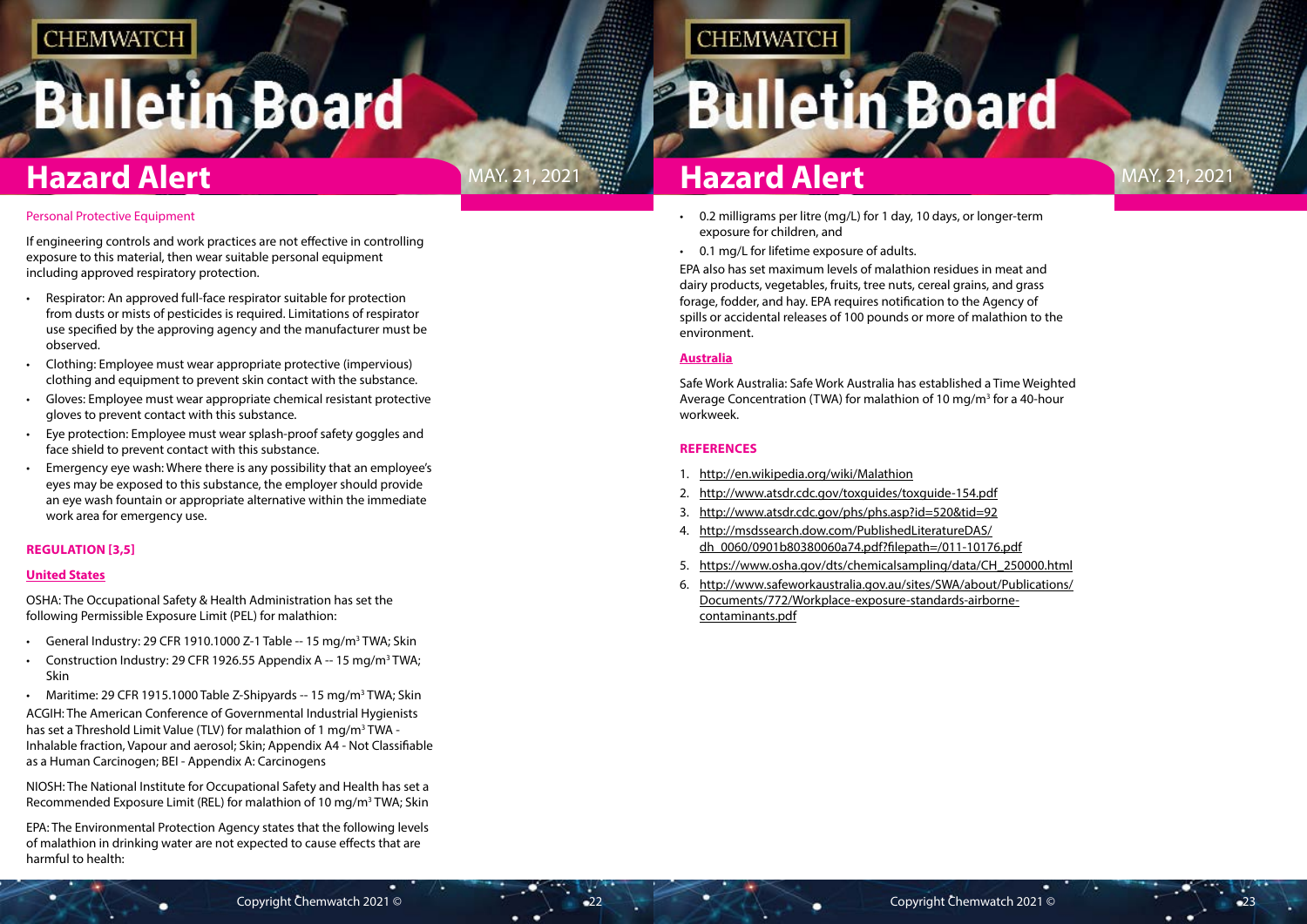# <span id="page-12-0"></span>**Bulletin Board**

**It also reveals Australia leads a list of countries for generating the most single-use plastic waste on a per capita basis, ahead of the United States, South Korea and Britain.**



### **Both studies support the use of diABZIs as promising COVID-19 therapies to mobilize defense and block viral replication once it enters the body.**

**CHEMWATCH** 

diABZI-4, in a transgenic mouse model of SARS-CoV-2 infection. The molecule was highly effective in limiting viral replication in lung epithelial cells, the primary targets of the virus.

This work is published in the paper, "A novel diamidobenzimidazole STING agonist protects against SARS-CoV-2 infection."

STING activation was rapid and short lived, but enough to inhibit viral replication by inducing transient production of inflammatory molecules and lung immune cell activation. Administration of diABZI-4 intranasally before and after virus infection protected mice from severe respiratory disease.

In future work, researchers from both groups seek to determine the appropriate dose and delivery method for diABZIs in humans, and whether the lung-targeted therapy could also be used to treat other respiratory pathogens, such as influenza.

genengnews.com, 19 May 2021

https://www.genengnews.com

### **Twenty firms produce 55% of the world's plastic waste, report reveals**

*2021-05-18*

Twenty companies are responsible for producing more than half of all the single-use plastic waste in the world, fuelling the climate crisis and creating an environmental catastrophe, new research reveals.

Among the global businesses responsible for 55% of the world's plastic packaging waste are both state-owned and multinational corporations, including oil and gas giants and chemical companies, according to a comprehensive new analysis.

The Plastic Waste Makers index reveals for the first time the companies who produce the polymers that become throwaway plastic items, from face masks to plastic bags and bottles, which at the end of their short life pollute the oceans or are burned or thrown into landfill.

It also reveals Australia leads a list of countries for generating the most single-use plastic waste on a per capita basis, ahead of the United States, South Korea and Britain.

**SARS-CoV-2 gets a STING from diaminobenzimidazoles** *2021-05-19*

Two research teams have published back-to-back papers in Science Immunology suggesting that a class of chemical compounds, diaminobenzimidazoles (diABZIs), treated SARS-CoV-2 infection and prevented severe disease in mice and in vitro human cells. Both studies support the use of diABZIs as promising COVID-19 therapies to mobilize defense and block viral replication once it enters the body. The authors say that diABZIs offer several advantages over similar drugs, including cost, enhanced stability, room temperature storage, and potential for efficacy even at low dose treatments.

Together with his colleagues, Minghua Li, PhD, a post-doc in Sara Cherry's lab in the department of pathology and laboratory medicine at the University of Pennsylvania, demonstrated in human respiratory cell culture experiments that SARS-CoV-2 "hides" from the immune system. More specifically, the virus evades the activation of interferons (IFN), inflammatory proteins that inhibit viral replication. These findings are published in the paper, "Pharmacological activation of STING blocks SARS-CoV-2 infection."

By evading IFN activation, SARS-CoV-2 delayed the response of bystander immune cells, leading the authors to hypothesize that targeting immune pathways involved in IFN activation could help control SARS-CoV-2 infection. They screened a panel of 75 microbial ligands to search for potent antiviral innate immune players, finding that molecules that activate STING—a key stimulator of IFN genes—were strongly antiviral.

They tested one type of diABZI, a potent STING activator, in in vitro human cell experiments and two different mouse models of SARS-CoV-2 infection. Across models and experiments, the molecule potently inhibited SARS-CoV-2 infection—including those caused by diverse strains and variants by transiently stimulating IFN signaling. RNA sequencing of immune cells in mouse lungs also revealed rapid activation of IFN signaling pathways after a single intranasal administration of diABZI. The researchers also discovered striking overlap between orthologs of genes induced by diABZI in human respiratory epithelial cells and mouse lungs, suggesting promise for the drug's clinical translation from mouse to human.

In the second paper, Fiachra Humphries, PhD, a post-doc in the lab of Kate Fitzgerald in the program in innate immunity, department of medicine, University of Massachusetts Medical School, in collaboration with GlaxoSmithKline, tested a variation of the same compound, called

## **Gossip**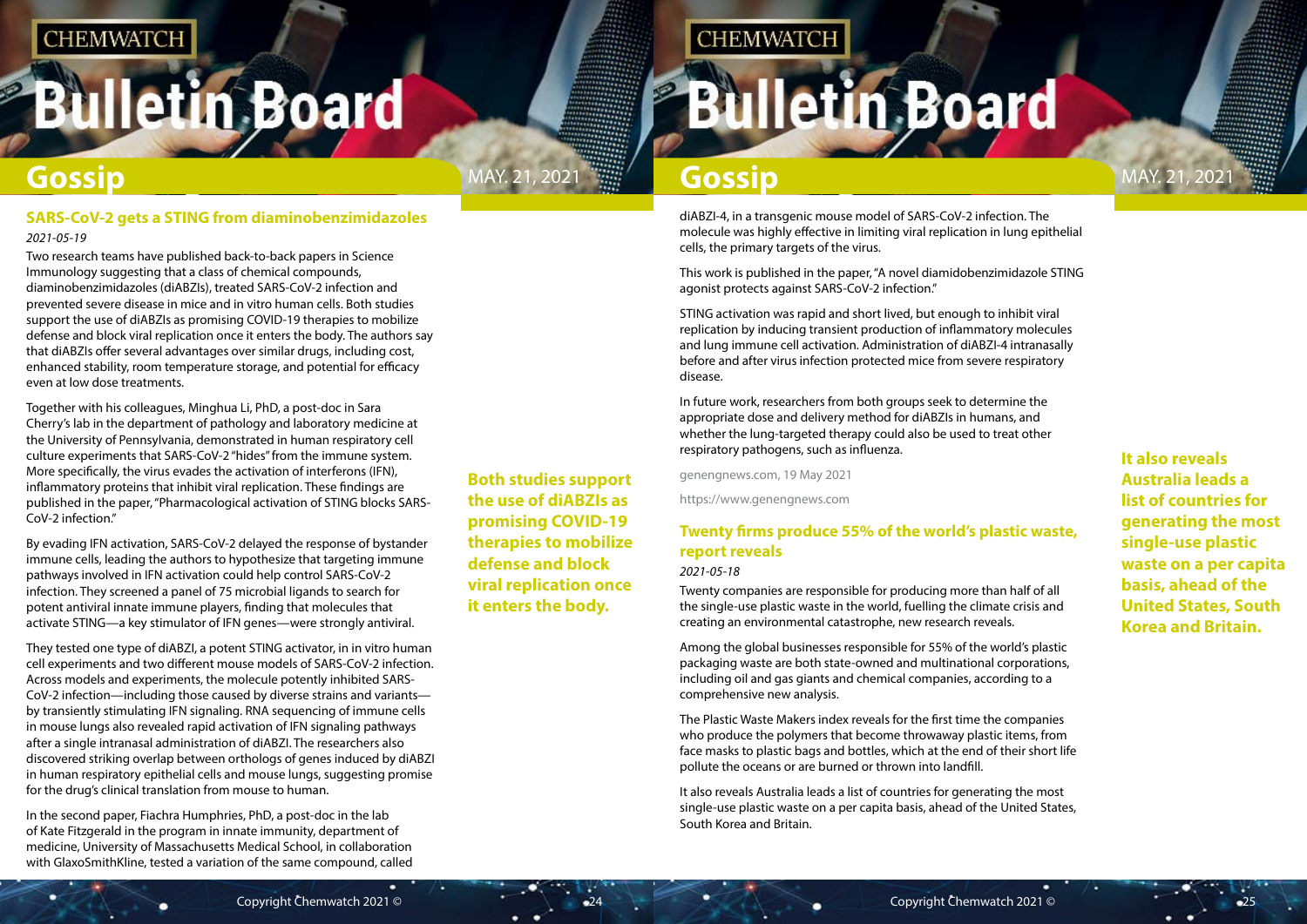# <span id="page-13-0"></span>**Bulletin Board**

### **The nurse administering the vaccine mistakenly injected the woman with an entire vial of the Pfizer-BioNTech vaccine, which contains six doses.**

"An environmental catastrophe beckons: much of the resulting single-use plastic waste will end up as pollution in developing countries with poor waste management systems," the report's authors said. "The projected rate of growth in the supply of these virgin polymers … will likely keep new, circular models of production and reuse 'out of the money' without regulatory stimulus."

The report said the plastics industry across the world had been allowed to operate with minimal regulation and limited transparency for decades. "These companies are the source of the single-use plastic crisis: their production of new 'virgin' polymers from oil, gas and coal feedstocks perpetuates the take-make-waste dynamic of the plastics economy."

The report said this undermines the shift to a circular economy, including the production of recycled polymers from plastic waste, reusing plastic and using substitute materials. Just 2% of single-use plastic was made from recycled polymers in 2019.

"Plastic pollution is one of the greatest and most critical threats facing our planet," said Dr Andrew Forrest AO, chairman of the Minderoo Foundation. "The current outlook is set to get worse and we simply cannot allow these producers of fossil fuel-derived plastics to continue as they have done without check. With our oceans choking and plastic impacting our health, we need to see firm intervention from producers, governments and the world of finance to break the cycle of inaction."

theguradian.com, 18

https://www.theguardian.com

### **Woman gets 6 doses of COVID-19 vaccine at once**

#### *2021-05-12*

A woman in Italy accidentally received six doses of the Pfizer-BioNTech COVID-19 vaccine all at once, according to news reports.

The 23-year-old woman did not experience any serious side effects from the vaccine overdose, CBS News reported.

The accident happened Sunday (May 9) at the Noa Hospital in Tuscany, Italy, according to CBS News. The nurse administering the vaccine mistakenly injected the woman with an entire vial of the Pfizer-BioNTech vaccine, which contains six doses.



ExxonMobil is the greatest single-use plastic waste polluter in the world, contributing 5.9m tonnes to the global waste mountain, concludes the analysis by the Minderoo Foundation of Australia with partners including Wood Mackenzie, the London School of Economics and Stockholm Environment Institute. The largest chemicals company in the world, Dow, which is based in the US, created 5.5m tonnes of plastic waste, while China's oil and gas enterprise, Sinopec, created 5.3m tonnes.

Eleven of the companies are based in Asia, four in Europe, three in North America, one in Latin America, and one in the Middle East. Their plastic production is funded by leading banks, chief among which are Barclays, HSBC, Bank of America, Citigroup and JPMorgan Chase.

The enormous plastic waste footprint of the top 20 global companies amounts to more than half of the 130m metric tonnes of single-use plastic thrown away in 2019, the analysis says.

Single-use plastics are made almost exclusively from fossil fuels, driving the climate crisis, and because they are some of the hardest items to recycle, they end up creating global waste mountains. Just 10%-15% of single-use plastic is recycled globally each year.

The analysis provides an unprecedented glimpse into the small number of petrochemicals companies, and their financial backers, which generate almost all single-use plastic waste across the world.

Al Gore, the environmentalist and former US vice-president, said the groundbreaking analysis exposed how fossil fuel companies were rushing to switch to plastic production as two of their main markets – transport and electricity generation – were being decarbonised.

"Since most plastic is made from oil and gas – especially fracked gas – the production and consumption of plastic are becoming a significant driver of the climate crisis," said Gore.

"Moreover, the plastic waste that results – particularly from single-use plastics – is piling up in landfills, along roadsides, and in rivers that carry vast amounts into the ocean."

The plastic waste crisis grows every year. In the next five years, global capacity to produce virgin polymers for single-use plastics could grow by more than 30%.

By 2050 plastic is expected to account for 5%-10% of greenhouse gas emissions.

## **CHEMWATCH**

# **Illetin Board**

#### MAY. 21, 2021  $\frac{1}{2}$  **Gossin Grammatic Constitution** MAY. 21, 2021 **Gossip Gossip Gossip Gossip Gossip**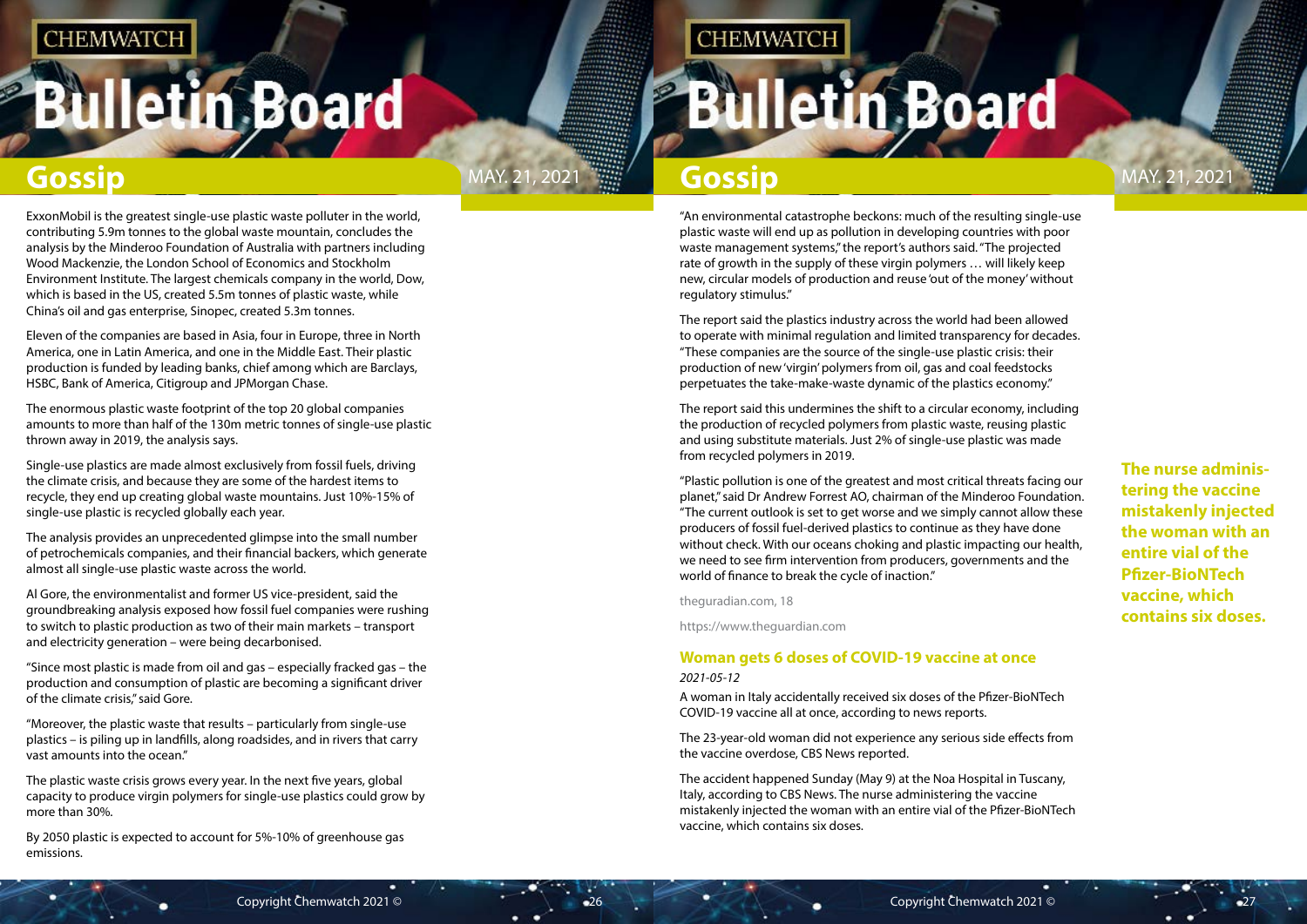# <span id="page-14-0"></span>**Illetin Board**



**"I've never been to Ireland. I grew up in Australia and had an Aussie accent for the last 20 years since I moved here when I was eight years old," she said.**

## **CHEMWATCH**

# **lletin Board**

## **Gossip Gossip Gossip Gossip Gossip**

### **Australian woman's shock after 'waking up with Irish accent'**

#### *2021-05-15*

A woman from Queensland is documenting her journey on TikTok after she said she woke up with an Irish accent following surgery on her tonsils at the end of April.

Angela Yen, 27, told Storyful she had a tonsillectomy on April 19 and was shocked 10 days later when she found herself speaking in an Irish accent.

"I've never been to Ireland. I grew up in Australia and had an Aussie accent for the last 20 years since I moved here when I was eight years old," she said.

Dr Karl Kruszelnicki, a science communicator, said in a TikTok video Yen may have foreign accent syndrome, a rare speech disorder that causes the person with it to sound like they are speaking with an accent from another country.

"I woke up this morning. I didn't do anything different. I had breakfast," Ms Yen says in a TikTok video.

"I took a shower, and I usually sing when I'm showering and listening to songs. And all of a sudden, I was talking in an Irish accent.

"And I thought initially that that was just something I was just hearing, that this can't be real. And now, I can't shake it.

"I just did a job interview in an Irish accent when I've never been to Ireland."

In her most recent update, Yen hit back at a skeptical commenter, documenting the amount she could end up spending in medical bills while trying to get her Australian accent back.

Ms Yen said she had a neurologist appointment in early June, which would cost \$460 "with maybe about \$100 and something back from Medicare".

"And I do have top private health insurance, but even for that, I had to pay an out-of-pocket for my anaesthetist and also my ear, nose, and throat specialist for my tonsillectomy," she said.

"Speech therapy sessions, I'm told that I need a couple regular ones, and I don't even know how much each session costs."

The error happened because the nurse thought that the vial she was injecting had already undergone a necessary dilution step — before the vaccine can be administered, each of the six doses is taken out of the original vial and put into a new vial, where the dose is diluted, CBS News reported.

"She thought that the dilution had taken place," Dr. Tommaso Bellandi, director of patient security for the northwest Tuscany health authority, told CBS News. "They are both transparent liquids of the same density. Unfortunately, this contributed to the error."

The nurse quickly realized her mistake, and the patient was monitored for 24 hours at the hospital. She was given fluids and fever-reducing medications as a preventive measure, according to CBS News.

The only side effect the woman experienced was pain at the injection site, and she was released from the hospital Monday (May 10), officials said.

The hospital has launched an investigation into the error.

Several other cases of COVID-19 vaccine overdoses have made headlines in recent months, including the case of a 91-year-old man in Ohio who went into shock after he received two COVID-19 vaccine doses in one day, Live Science previously reported.

#### PLAY SOUND

And in April, 77 inmates at the Iowa State Penitentiary in Fort Madison each received up to six times the normal dose of the Pfizer-BioNTech vaccine due to human error, according to the Des Moines Register. None of the inmates required hospitalization after the vaccine overdose, but some experienced sore arms, body aches and fevers, the Register reported. The two nurses who were administering the vaccine at the prison have been placed on leave during an investigation into the incident, officials said.

Originally published on Live Science.

livescience.com, 12 May 2021

https://www.livescience.com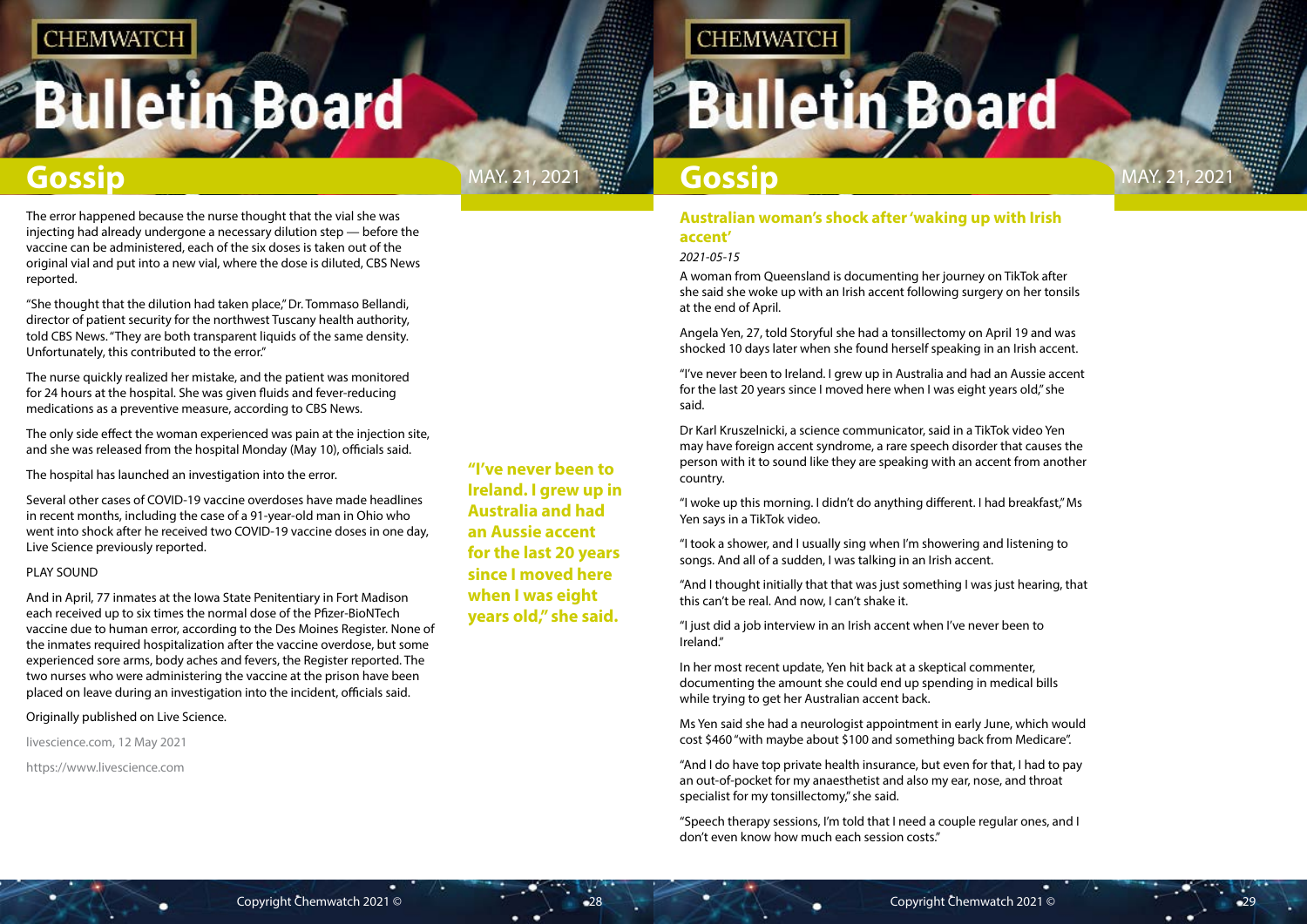# **Bulletin Board**

**From greenhouse gas emissions and ozone depletion to deforestation, plastic pile-up and the illegal animal trade, humans have actively stripped the world of some species and threatened many more.**

<span id="page-15-0"></span>

**Scientists have focused, then, on studying lithium dendrite formation to see how they can make better, longerlasting batteries for electric vehicles.**

## **CHEMWATCH**

# **Bulletin Board**

long clamored to stabilize the lithium-metal battery and bring a viable commercial version to the marketplace.

Reducing or eliminating dendrite formation is critical to any of these designs, because removing the most volatile portion of the battery's life greatly reduces any adverse outcomes. The Harvard scientists tested their battery over 10,000 charge cycles—competitive with the lifetime of a conventional fossil fuel car and a huge step forward. They found their design still held 82 percent of its charge after 10,000 cycles.

From Harvard's press release:

"This battery technology could increase the lifetime of electric vehicles to that of the gasoline cars—10 to 15 years—without the need to replace the battery. With its high current density, the battery could pave the way for electric vehicles that can fully charge within 10 to 20 minutes."

What does this all mean for the future of batteries and electric vehicles? If the design works as planned, it could singlehandedly open the door for lithium-metal batteries in the marketplace. For electric vehicles, the cost of batteries alone is thousands of dollars, and reducing the failure rate, as well as the weight of the batteries, could create a huge savings.

"A lithium-metal battery is considered the holy grail for battery chemistry because of its high capacity and energy density," Harvard's Xin Lee told the Independent. "This proof-of-concept design shows that lithium-metal solid-state batteries could be competitive with commercial lithium-ion batteries."

popularmechanics.com, 17 May 2021

https://www.popularmechanics.com

### **The 5 mass extinction events that shaped that history of Earth—and the 6th that's happening now**

*2021-05-18*

For the last 10,000 years, Earth has been in the midst of yet another extinction event that is rapidly removing animals from our planet.

Scientists define a mass extinction as around three-quarters of all species dying out over a short geological time, which is anything less than 2.8 million years, according to The Conversation. Right now, humans find themselves at the beginning of the latest mass extinction, which is moving much faster than any of the others. Since 1970, the populations

Ms Yen said one of her doctors told her she might need to go to acting school to relearn her Australian accent "and that's very expensive".

au.news.yahoo.com, 15 May 2021

https://www.au.news.yahoo.com

#### **The holy grail is here: a stable, solid-state, lithium-metal battery**

#### *2021-05-17*

Lithium-ion batteries are the backbone of most of today's electronic devices, including electric vehicles. But for all of their game-changing benefits, the batteries still have an inherent flaw: dendrites. These thin, snaking, tree-like pieces of lithium form sharp points and end up piercing the battery, causing short circuits and other problems. This ultimately shortens the lifespan of lithium-ion batteries, and leaves major room for improvement.

Scientists have focused, then, on studying lithium dendrite formation to see how they can make better, longer-lasting batteries for electric vehicles. Now, Harvard University researchers say they have the answer: a lithiummetal battery made of a solid-state metal material rather than lithium-ion, eliminating the pesky dendrites and offering more structural stability than a battery consisting of liquid or graphite materials.

Think of the new battery like a BLT: "Our multilayer design has the structure of a less-stable electrolyte sandwiched between more-stable solid electrolytes, which prevents any lithium dendrite growth," the scientists say in their new study, which appears in Nature.

Making the battery out of mostly solid materials helps prevent dendrite formation in more than one way. Mechanically, it's far easier to crack a thin shell of metal or ceramic than to penetrate a solid battery anode, for example. But this design goes a step further, chemically accounting for any cracks with "dynamically generated decompositions" that fill and stop potential dendrites, the scientists say.

What changes if we switch from lithium-ion batteries to lithium-metal ones? Well, lithium-metal batteries are lighter, more powerful, and longer-lasting ... in a perfect world. Unfortunately, when scientists have experimented with lithium-metal batteries in the past, they've been extremely unstable and often exploded. That's why scientists have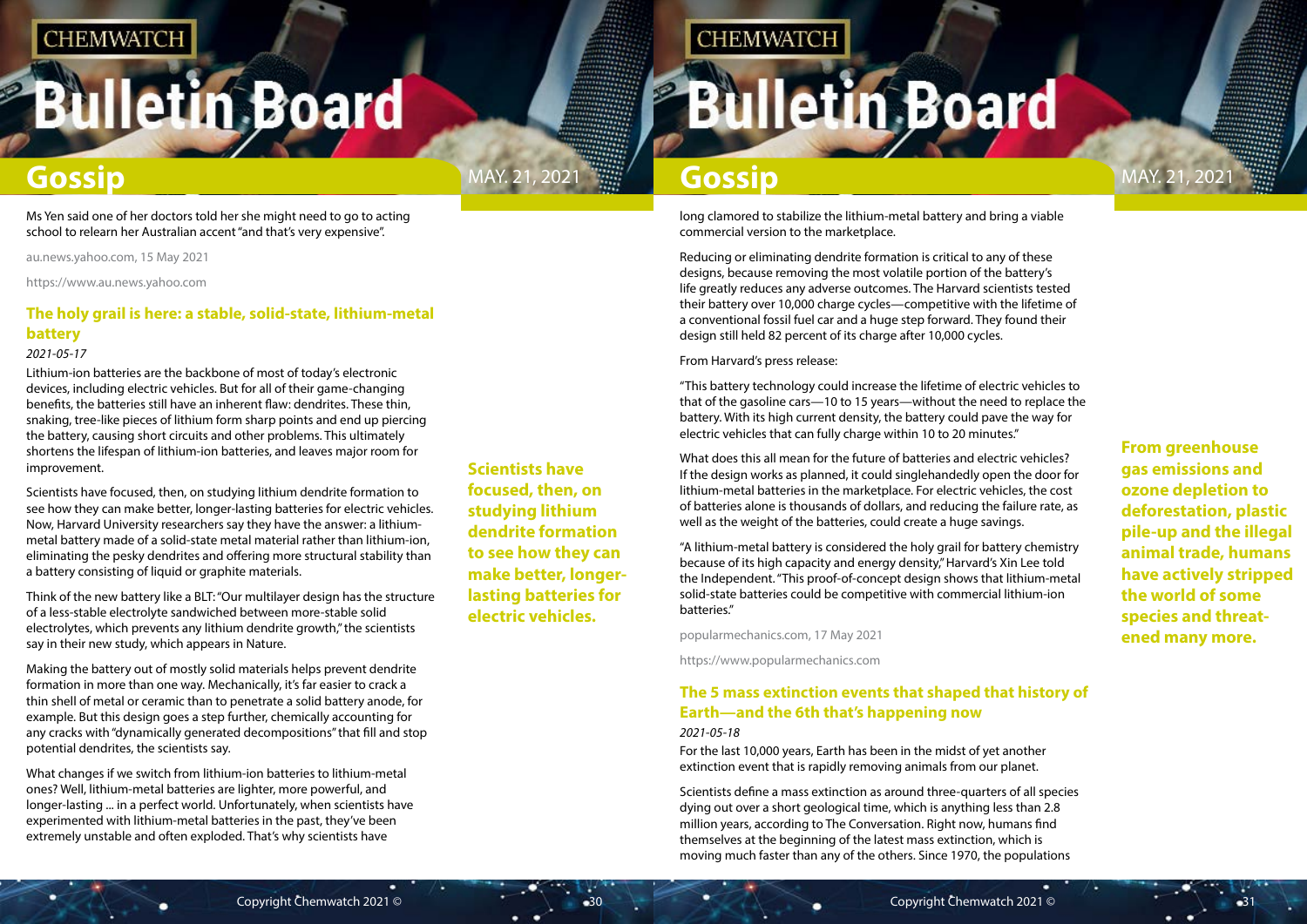# **Illetin Board**



imposed. Without the income from tourists, conservationists are having trouble protecting vulnerable species from poaching, which during the pandemic has been on the rise, The New York Times reported. Rhinos in Botswana, wild cats in South America and tigers in India have all been targeted over the last year.

The 5 mass extinctions

\_\_\_\_\_\_\_\_\_\_\_\_\_\_\_\_\_\_\_\_\_\_\_\_\_\_\_\_\_\_\_\_\_\_\_\_\_\_\_\_

Ordovician-Silurian extinction: ~ 440 million years ago

Species made extinct: 85%

The first mass extinction on Earth occurred in a period when organisms such as corals and shelled brachiopods filled the world's shallow waters but hadn't yet ventured onto land. Life itself was beginning to spread and diversify, having first emerged around 3.7 billion years ago. But about 440 million years ago, a climatic shift caused sea temperatures to change, and the majority of life in the ocean died.

At the end of the Ordovician period, a rapid onset of mass glaciation covered the southern supercontinent, Gondwana. Glaciation on this scale locked away high percentages of the world's water and dramatically lowered global sea levels, which stripped away vital habitats from many species, destroying food chains and decreasing reproductive success, according to a study published in the journal Oceanology.

It is not known exactly what triggered these events. One theory is that the cooling process may have been caused by the formation of the North American Appalachian Mountains, according to Ohio State news. Largescale erosion of these mountainous silicate rocks is associated with the removal of the greenhouse gas carbon dioxide from the atmosphere.

Not all scientists agree with this, however. Alternative theories suggest that toxic metal may have dissolved into ocean waters during a period of oxygen depletion, wiping out marine life, according to National Geographic. Other scientists suggest that a gamma-ray burst from a supernova ripped an enormous hole in the ozone layer, allowing deadly ultraviolet radiation to kill life below, according to APS News, and another theory suggests that volcanism was the cause, according to a study published in the journal Geology.

Late Devonian extinction:  $\sim$  365 million years ago

\_\_\_\_\_\_\_\_\_\_\_\_\_\_\_\_\_\_\_\_\_\_\_\_\_\_\_\_\_\_\_\_\_\_\_\_\_\_\_\_

of vertebrate species have declined by an average of 68%, and currently more than 35,000 species are considered to be threatened with extinction, according to the International Union for Conservation of Nature (IUCN). During the 20th century alone, as many as 543 land vertebrates became extinct, according to a research article in the journal PNAS.

#### Are humans to blame?

Ever since the beginning of the pollutant-pumping industrial revolution in 1760, humans have been the main contributor to Earth's current environmental crisis. From greenhouse gas emissions and ozone depletion to deforestation, plastic pile-up and the illegal animal trade, humans have actively stripped the world of some species and threatened many more.

There are those who argue that climate change and the extinction of animal species are a natural part of life, and in some ways that's true. After all, the first five mass extinctions occurred without the presence of humans. However, the difference is the speed at which these mass extinctions happen.

Fossil records don't just tell us what creatures existed before us, but also how long a species can naturally survive before becoming extinct without human interference. This is referred to as the background rate, and it is equal to around one species extinction per 1 million species per year. Currently, because of human activity, the actual background rate is tens of thousands of times higher, meaning species are becoming extinct much faster than they should be. Studies have found that some species lost from Earth would have continued to survive for 800 to 10,000 years without the interference of human activities, according to a study published in the journal Science Advances. PLAY SOUND

#### Pandemic perspective

Never before has the world been able — if not forced — to take a step back from normal life and give nature the breathing room it needs. 2020's lockdowns have led to a 17% global decrease in carbon emissions and a 20% fall in nitrogen oxide levels, according to NASA. Waterways cleared up, and animals were seen venturing into cities and towns around the world. While it seems like a wonderful revival for the planet, it's a temporary one as human civilization returns to normal and extinctions return to their previous rate.

Ecotourism is an industry that fuels conservation efforts worldwide, but it's been on the verge of collapse since global travel restrictions were

## **CHEMWATCH**

# **Iletin Board**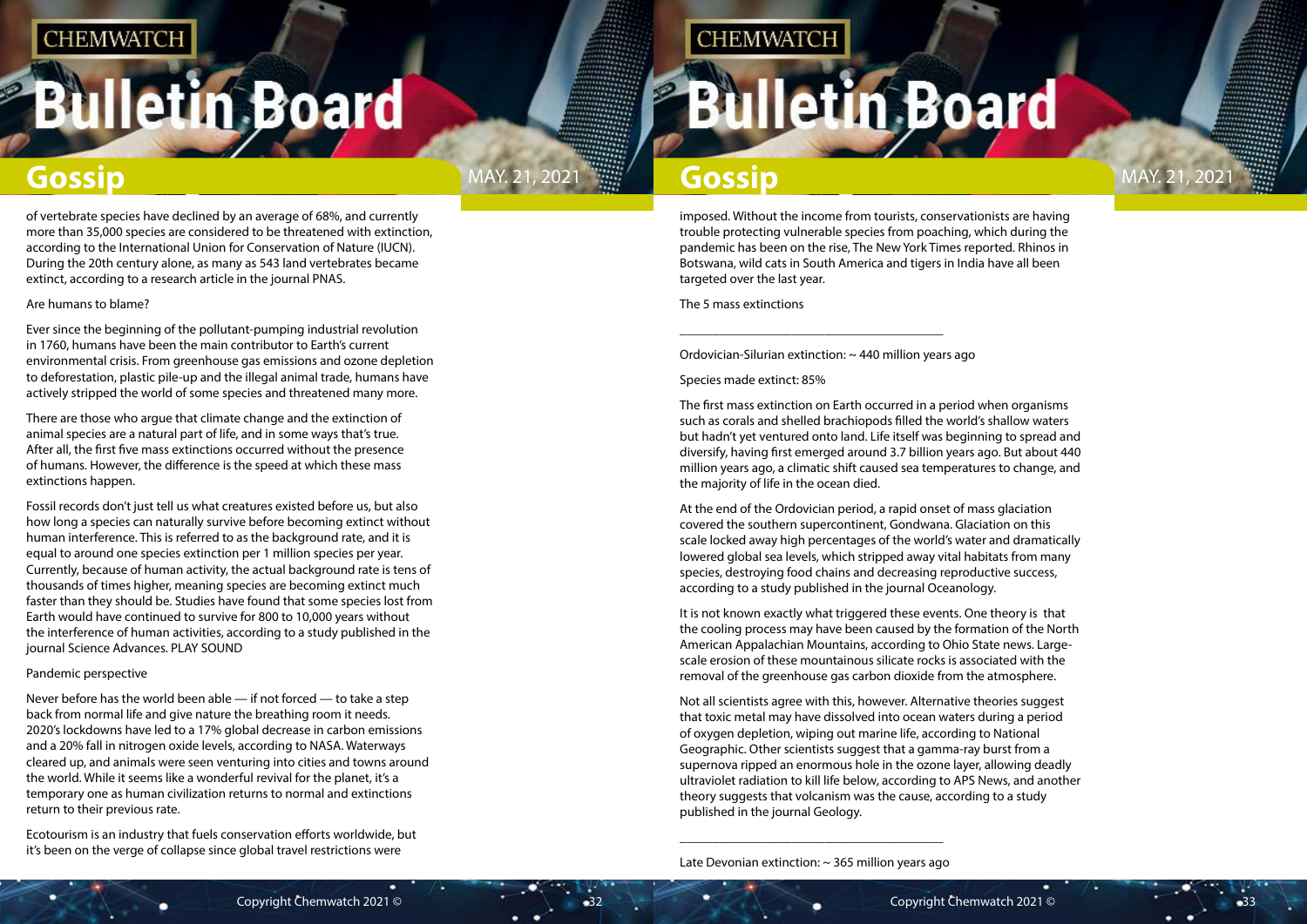# **Illetin Board**



consisted of one supercontinent called Pangaea, which some scientists believe contributed to a lack of movement in the world's oceans, creating a global pool of stagnant water that only perpetuated carbon dioxide accumulation. Rising sea temperatures also reduced oxygen levels in the water, Live Science previously reported.

Corals were a group of marine life forms that were among the worst affected — it took 14 million years for the ocean reefs to rebuild to their former glory.

Death by volcano

How massive eruptions caused the biggest mass extinction on Earth

Triassic-Jurassic extinction:  $\sim$  201 million years ago

\_\_\_\_\_\_\_\_\_\_\_\_\_\_\_\_\_\_\_\_\_\_\_\_\_\_\_\_\_\_\_\_\_\_\_\_\_\_\_\_

Species made extinct: 80%

The Triassic period erupted in new and diverse life, and dinosaurs began to populate the world. Unfortunately, numerous volcanoes also erupted at that time. Although it remains unclear exactly why this fourth mass extinction occurred, scientists think that massive volcanic activity occurred in an area of the world now covered by the Atlantic Ocean, according to MIT News. Similar to the Permian extinction, volcanoes released enormous amounts of carbon dioxide, driving climate change and devastating life on Earth. Global temperatures increased, ice melted, and sea levels rose and acidified. As a result, many marine and land species became extinct; these included large prehistoric crocodiles and some flying pterosaurs.

There are alternative theories explaining this mass extinction, which suggest that rising carbon dioxide levels released trapped methane from permafrost, which would have resulted in a similar series of events, according to Discover magazine.

K-Pg extinction:  $\sim$  66 million years ago

\_\_\_\_\_\_\_\_\_\_\_\_\_\_\_\_\_\_\_\_\_\_\_\_\_\_\_\_\_\_\_\_\_\_\_\_\_\_\_\_

Species made extinct: 75%

The most famous of all the mass extinction events is the Cretaceous-Paleogene extinction — better known as the day the dinosaurs died. The event is sometimes also known as the K-T extinction, and geologists call it the"K-Pg extinction because the letter "C" is shorthand for a previous

#### Species made extinct: 75%

Often referred to as the "age of fish," the Devonian period saw the rise and fall of many prehistoric marine species. Although by this time animals had begun to evolve on land, the majority of life swam through the oceans. That was until vascular plants, such as trees and flowers, likely caused a second mass extinction, according to a 1995 study published in the journal GSA Today.

As plants evolved roots, they inadvertently transformed the land they lived on, turning rock and rubble into soil, according to the BBC. This nutrientrich soil then ran into the world's oceans, causing algae to bloom on an enormous scale. These blooms essentially created giant "dead zones," which are areas where algae strips oxygen from the water, suffocating marine life and wreaking havoc on marine food chains. Species that were unable to adapt to the decreased oxygen levels and lack of food died.

This theory, however, is debated, and some scientists believe that volcanic eruptions were responsible for the decrease in oxygen levels in the ocean, according to a study in the journal Geology.

One sea monster that was wiped from the world's oceans was a 33-footlong (10 meters) armored fish called Dunkleosteus. A fearsome predator, this giant fish had a helmet of bone plates that covered its entire head and created a fang-like cusp on its jaw.

\_\_\_\_\_\_\_\_\_\_\_\_\_\_\_\_\_\_\_\_\_\_\_\_\_\_\_\_\_\_\_\_\_\_\_\_\_\_\_\_

Permian-Triassic extinction: ~ 253 million years ago

Species made extinct: 96% marine life; 70% terrestrial life

This extinction event, often referred to as the "Great Dying," is the largest to ever hit Earth. It wiped out some 90% of all the planet's species and decimated the reptiles, insects and amphibians that roamed on land. What caused this catastrophic event was a period of rampant volcanism, Live Science previously reported. At the end of the Permian period, the part of the world we now call Siberia erupted in explosive volcanoes. This released a large amount of carbon dioxide into the atmosphere, causing a greenhouse effect that heated up the planet. As a result, weather patterns shifted, sea levels rose and acid rain beat down on the land.

In the ocean, the increased levels of carbon dioxide dissolved into the water, poisoning marine life and depriving them of oxygen-rich water, according to the Sam Noble Museum in Oklahoma. At the time, the world

**CHEMWATCH**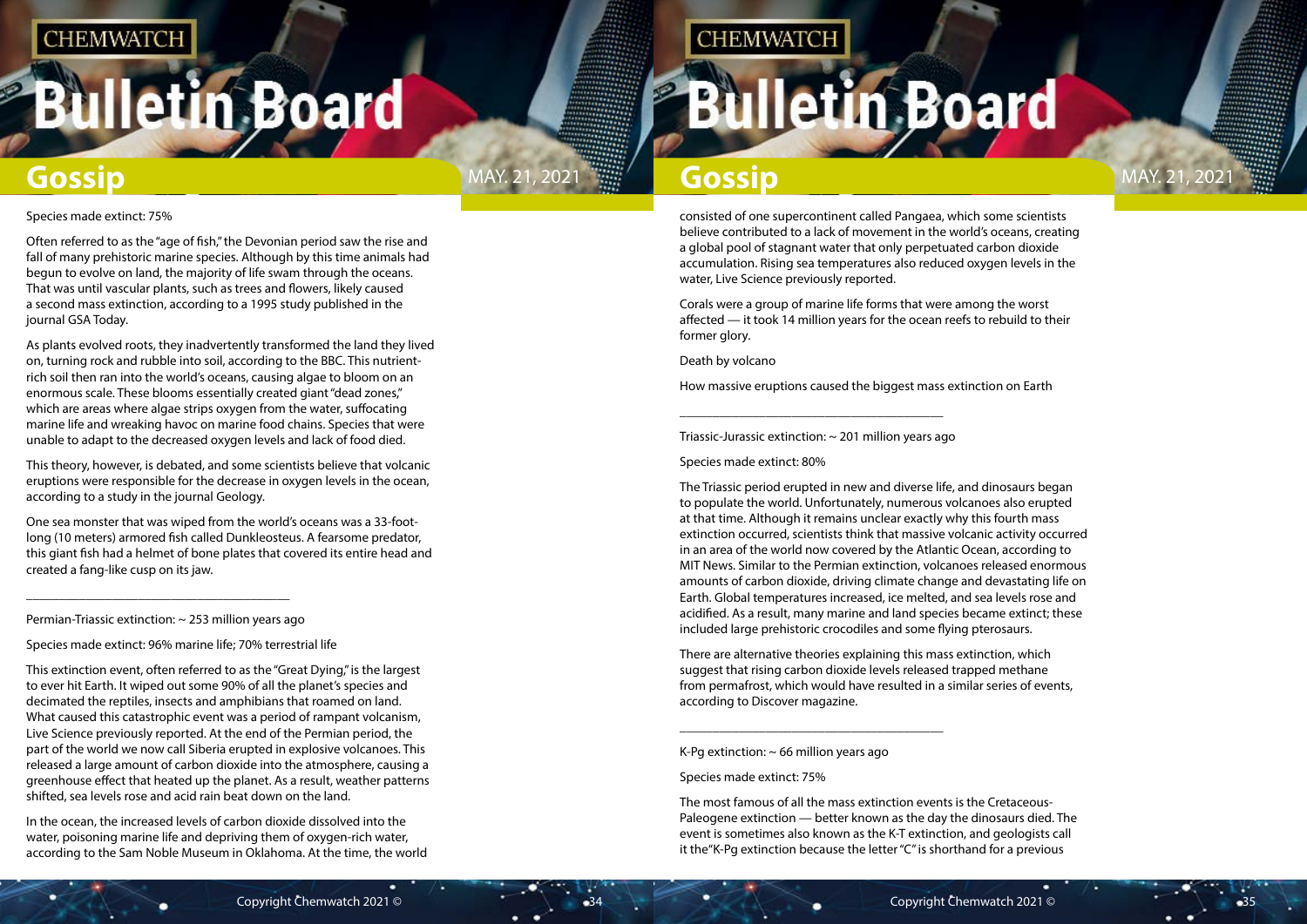# **Illetin Board**



those that jump from animals to humans — such as COVID-19. These markets, trading live exotic animals or products derived from them, are found throughout the world. For example, bear farms in Asia cage 20,000 Asiatic black bears for their bile, resulting in the decline of the wild population, according to Animals Asia.

Lawmakers are tackling these kinds of markets with growing success. In Vietnam, for example, Prime Minister Nguyen Xuân Phúc signed a new directive that bans wildlife imports and closes illegal wildlife markets, according to a report in The Guardian.

#### New eyes in the sky

One of the best ways to help prevent species from becoming extinct is to monitor their populations and identify any problems before it's too late to help. Currently camera traps and surveys conducted on foot or from aircraft are the main method of data collection. However, recent research has used a combination of satellite imagery and artificial intelligence to observe animals from space. Using high-resolution aerial photographs of Africa's grasslands, researchers created an algorithm to sweep over thousands of miles and count every elephant pictured in the blink of an eye.

The technology, however, is still in its infancy and is limited to areas where large animals, such as elephants, aren't obscured by forest habitats. "The main question here would be the size of the animals and their habitats. We can't see through clouds, obviously, but also we can't see through forested areas. Therefore we can't look for animals that are in dense forest," Olga Isupova, a computer scientist at the University of Bath and creator of the elephant-tracking AI, told How It Works magazine, a sister publication to Live Science. "If they're in open areas, then it's just a question of their size."

Nevertheless, it has huge potential to advance our ability to monitor species. "We are currently looking at how we can improve the algorithm itself to look specifically for smaller objects. We could also look for those animals who appear in herds," Isupova said. "For example, with penguin colonies, the model can detect the whole colony and then have an additional algorithm that approximates the count based on the size of the colony. Also, you can look for the footprints of the animals. The animal itself can be quite small, but if there are many of them and they leave lots of footprints after them, we can also try to track that."

Saved by cloning

geological period called the Cambrian. The "K" is from the German word "Kreide," which means "Cretaceous."

Crash-landing into what is today Yucatán, Mexico, an asteroid over 8 miles (13 kilometers) wide plunged into Earth at around 45,000 mph (72,000 km/h). This punched a hole 110 miles (180 km) wide and 12 miles (19 km) deep, called the Chicxulub crater. The impact would have scorched all the land around it within 900 miles (1,450 km) and ended the 180 million-year reign of the dinosaurs on Earth.

What followed the impact were months of blackened skies caused by debris and dust being hurled into the atmosphere, Live Science previously reported. This prevented plants from absorbing sunlight, and they died out en masse and broke down the dinosaurs' food chains. It also caused global temperatures to plummet, plunging the world into an extended cold winter. Scientists estimate that most extinctions on Earth at the time would have occurred in just months after the impact. However, many species that could fly, burrow or dive to the depths of the oceans survived. For example, the only true descendants of the dinosaurs living today are modern-day birds — more than 10,000 species are thought to have descended from impact survivors.

#### Deep impact

How an asteroid brought about the end of the world for the dinosaurs

\_\_\_\_\_\_\_\_\_\_\_\_\_\_\_\_\_\_\_\_\_\_\_\_\_\_\_\_\_\_\_\_\_\_\_\_\_\_\_\_

Turning back the clock

Humans might be the driving force behind this accelerated extinction event, but we are also the answer to stopping it. The world is awash with scientists, conservationists and environmentalists working in the laboratory, in conservation areas and in political battlegrounds to protect endangered species.

From tackling global pollution emissions in the 2016 Paris Agreement to the U.K.'s Global Resource Initiative that combats deforestation, legislation will always be at the forefront of the fight against mass extinction. In particular, one of the biggest direct threats to endangered life is the illegal animal trade.

In the wake of the current pandemic, wildlife markets have been thrust into the spotlight as not only being environmentally irresponsible, but potentially dangerous to human health through zoonotic diseases —

**CHEMWATCH**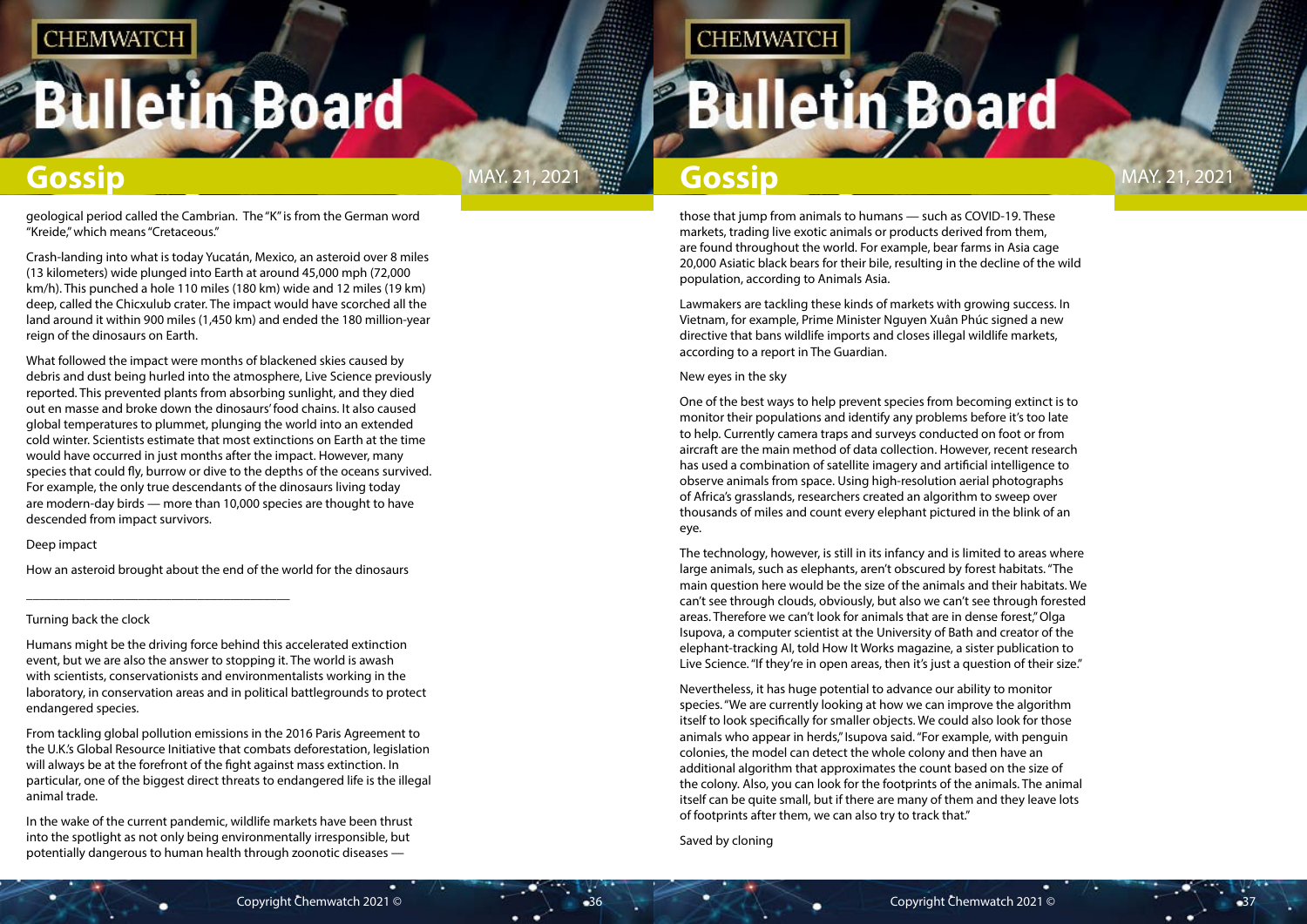# <span id="page-19-0"></span>**Illetin Board**



### **The findings "are cause for concern" and highlight a potential threat to newborns' health, the study's authors say.**

## **CHEMWATCH**

## **lletin Board**

## **Gossip Gossip**

because they do not naturally break down and have been found to accumulate in humans.

They are linked to cancer, birth defects, liver disease, thyroid disease, plummeting sperm counts and a range of other serious health problems.

The peer-reviewed study, published on Thursday in the Environmental Science and Technology journal, found PFAS at levels in milk ranging from 50 parts per trillion (ppt) to more than 1,850ppt.

There are no standards for PFAS in breast milk, but the public health advocacy organization Environmental Working Group puts its advisory target for drinking water at 1ppt, and the federal Agency for Toxic Substances and Disease Registry, within the Department of Health and Human Services, recommends as little as 14ppt in children's drinking water.

Evidence also suggests that the problem is getting worse. The study is the first in the US since 2005 to check breast milk samples, and shows an increase in the newer generation of PFAS, while older compounds that were phased out by industry are still present, and some at high levels.

Though researchers are concerned by the findings, newborns are difficult to study so there has not been a thorough analysis of how PFAS affect them, said Sheela Sathyanarayana, a co-author of the study and pediatrician with the University of Washington.

But she added that studies of older children and adults have linked the chemicals to hormonal disruptions and suggests PFAS harm the immune system, which could be especially problematic for infants because breast milk bolsters their immune system.

Though the study checked a relatively small sample size, the contamination cut across socioeconomic and geographic groupings, which is "what makes the issue so difficult on an individual level", Sathyanarayana said.

"What it speaks to is that the chemicals are so ubiquitous that we can't really predict who will have the highest exposures," she added.

The study also runs counter to a chemical industry claim that its newer generation of PFAS that are still in use do not accumulate in humans. It found more than 12 kinds of compounds in about half of the samples, and 16 compounds overall, including several that are currently in use.

Another potential solution to combat extinction could be to clone species. In February 2021, scientists revealed they had successfully cloned a blackfooted ferret from an animal that had died more than 30 years ago. Native to North America, these small mammals were thought to be extinct until a small colony was found in the early 1980s, which were entered into a breeding program and reintroduced around the United States.

Due to inbreeding, the population of around 650 ferrets is at risk of extinction once again. This inspired researchers to create a genetic copy from the preserved cell of a wild female, named Willa, who died in the 1980s. The process of cloning was similar to that used to clone Dolly the sheep back in the early 1990s. Scientists hope that after time spent in captivity, cloned members of the species can successfully re-enter the wild, offering a new conservation tool to protect endangered species.

It is legal, scientific and technological advances such as these that will help to conserve Earth's wildlife and hopefully slow down the sixth mass extinction.

livescience.com, 18 May 2021

https://www.livescience.com

### **Study finds alarming levels of 'forever chemicals' in US mothers' breast milk**

#### *2021-05-13*

A new study that checked American women's breast milk for PFAS contamination detected the toxic chemical in all 50 samples tested, and at levels nearly 2,000 times higher than the level some public health advocates advise is safe for drinking water.

The findings "are cause for concern" and highlight a potential threat to newborns' health, the study's authors say.

"The study shows that PFAS contamination of breast milk is likely universal in the US, and that these harmful chemicals are contaminating what should be nature's perfect food," said Erika Schreder, a co-author and science director with Toxic Free Future, a Seattle-based non-profit that pushes industry to find alternatives to the chemicals.

PFAS, or per and polyfluoroalkyl substances, are a class of about 9,000 compounds that are used to make products like food packaging, clothing and carpeting water and stain resistant. They are called "forever chemicals"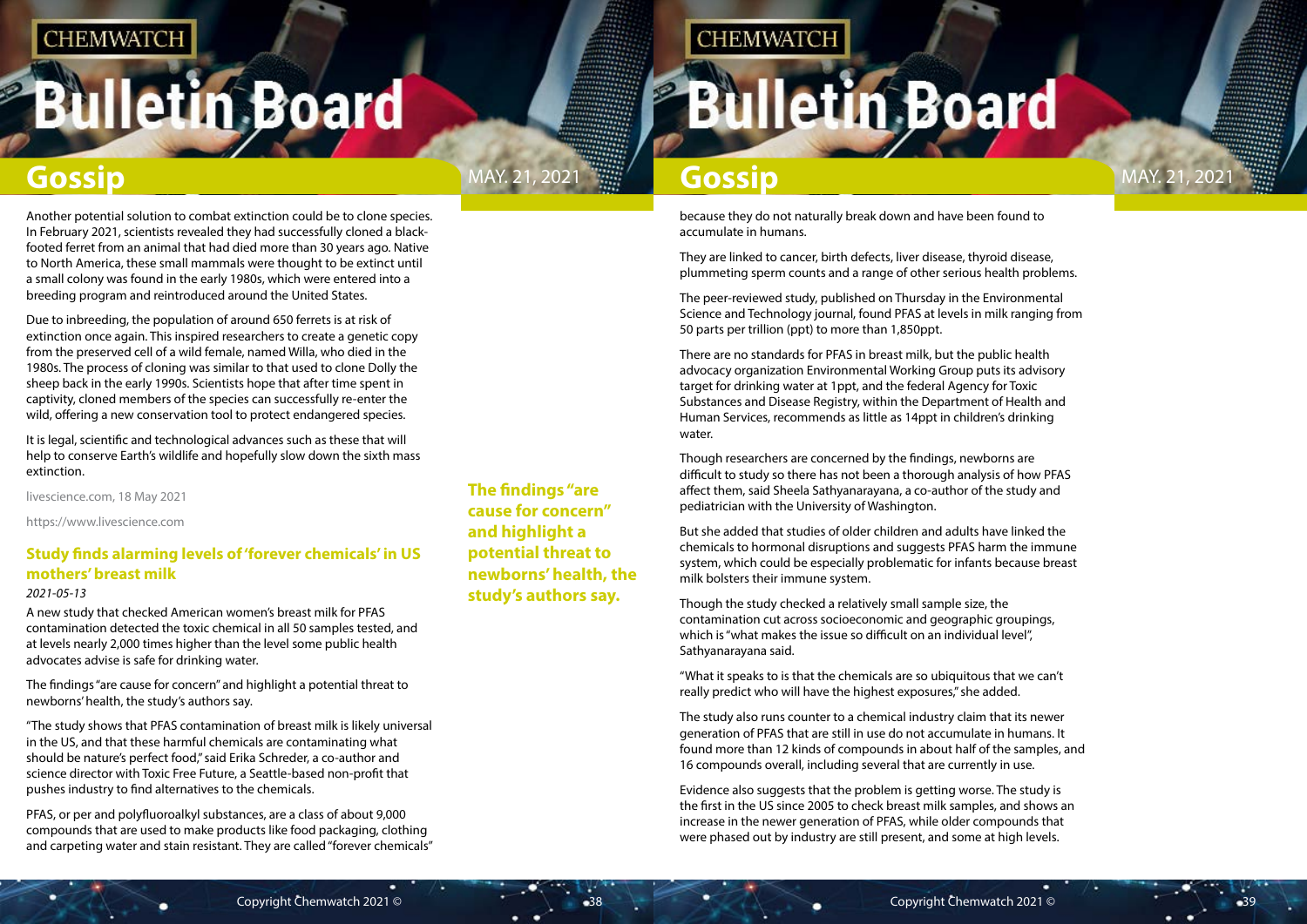# <span id="page-20-0"></span>**Bulletin Board**

**In the well-studied sawtooth grain beetle, high doses of glyphosate, better known by its US brand name, RoundUp, disrupts a crucial relationship with symbiotic bacteria, weakening the beetles' exoskeletons.**

### **For some varieties of curly pasta, more than 60 percent of the packaging space is used to hold air, the researchers calculated.**

**CHEMWATCH** 

## **Gossip Gossip**

MAY. 21, 2021 **May. 21, 2021 Gossip Gossip MAY. 21, 2021** 

smooth side of the pasta. That asymmetric swelling bent the previously flat noodle into a curve. By changing the arrangement of the grooves, the researchers controlled the final shape. Computer simulations of swelling pasta replicated the shapes seen in the experiments.

Flat pasta (top) with the right pattern of grooves imprinted on it curls into traditional pasta shapes when boiled. Computer simulations of the pasta (bottom) show the same behavior.

The technique isn't limited to pasta: Another series of experiments, performed with silicone rubber in a solvent, produced similar results. But whereas the pasta held its curved shape, the silicone rubber eventually absorbed enough solvent to flatten out again. The gluey nature of cooked pasta helps lock in the twists by fusing neighboring grooves together, the researchers determined. Removing the silicone from the solvent caused the silicone to bend in the opposite direction. This reversible bending process could be harnessed for other purposes, such as a grabber for robot hands, Yao says.

The pasta makes particularly good camping food, Yao says. A member of her team brought it along on a recent hiking trip. The pasta slips easily into a cramped pack but cooks into a satisfying shape.

sciencenews.org, 11 May 2021

https://www.sciencenews.org

### **he main ingredient in RoundUp doesn't just kill plants. It harms beetles, too.**

#### *2021-05-13*

Across the world, insects are in decline. Ubiquitous species, like the rustpatched bumblebee and monarch butterfly, are now rarities, and studies in Europe have found catastrophic crashes in the total number of flying bugs.

There are overlapping causes of the decline, from habitat loss to electric light. Agricultural chemicals are almost certainly key, like the neonicotinoid pesticides involved in the catastrophic collapse of monarch populations. But it's not just pesticides: new research implicates glyphosate, one of the world's most common herbicides, as part of the problem, though in an unexpected way.

**Bulletin Board** 

The study also analyzed breast milk data from around the world and found PFAS detection frequency is increasing.

Among steps that the authors recommend pregnant women and mothers take to protect themselves are avoiding greaseproof carryout food packaging, stain guards like ScotchGard, waterproof clothing that uses PFAS, and cooking products with Teflon or similar non-stick properties, though manufacturers often do not disclose the chemicals' use.

Moreover, the compounds' ubiquity makes them all but impossible to avoid, and Schreder said that the best solution is a virtual ban of the entire chemical class, including those that industry claims do not accumulate as much in humans.

"The study provides more evidence that the PFAS that companies are currently using and putting into products are behaving like the ones they phased out, and they're also getting into breast milk and exposing children at a very vulnerable phase of development," she said.

theguardian.com, 13 May 2021

https://www.theguardian.com

#### **Morphing noodles start flat but bend into curly pasta shapes as they're cooked**

*2021-05-11*

This pasta is no limp noodle.

When imprinted with carefully designed arrangements of grooves, flat pasta morphs as it cooks, forming tubes, spirals and other shapes traditional for the starchy sustenance. The technique could allow for pasta that takes up less space, Lining Yao and colleagues report May 5 in Science Advances.

Pasta aficionados "are very picky about the shapes of pasta and how they pair with different sauces," says Yao, who studies the design of smart materials at Carnegie Mellon University in Pittsburgh. But those shapes come at a cost of excess packaging and inefficient shipping: For some varieties of curly pasta, more than 60 percent of the packaging space is used to hold air, the researchers calculated.

Yao and colleagues stamped a series of grooves onto one side of each noodle. As the pasta absorbed water during cooking, the liquid couldn't penetrate as fully on the grooved side, causing it to swell less than the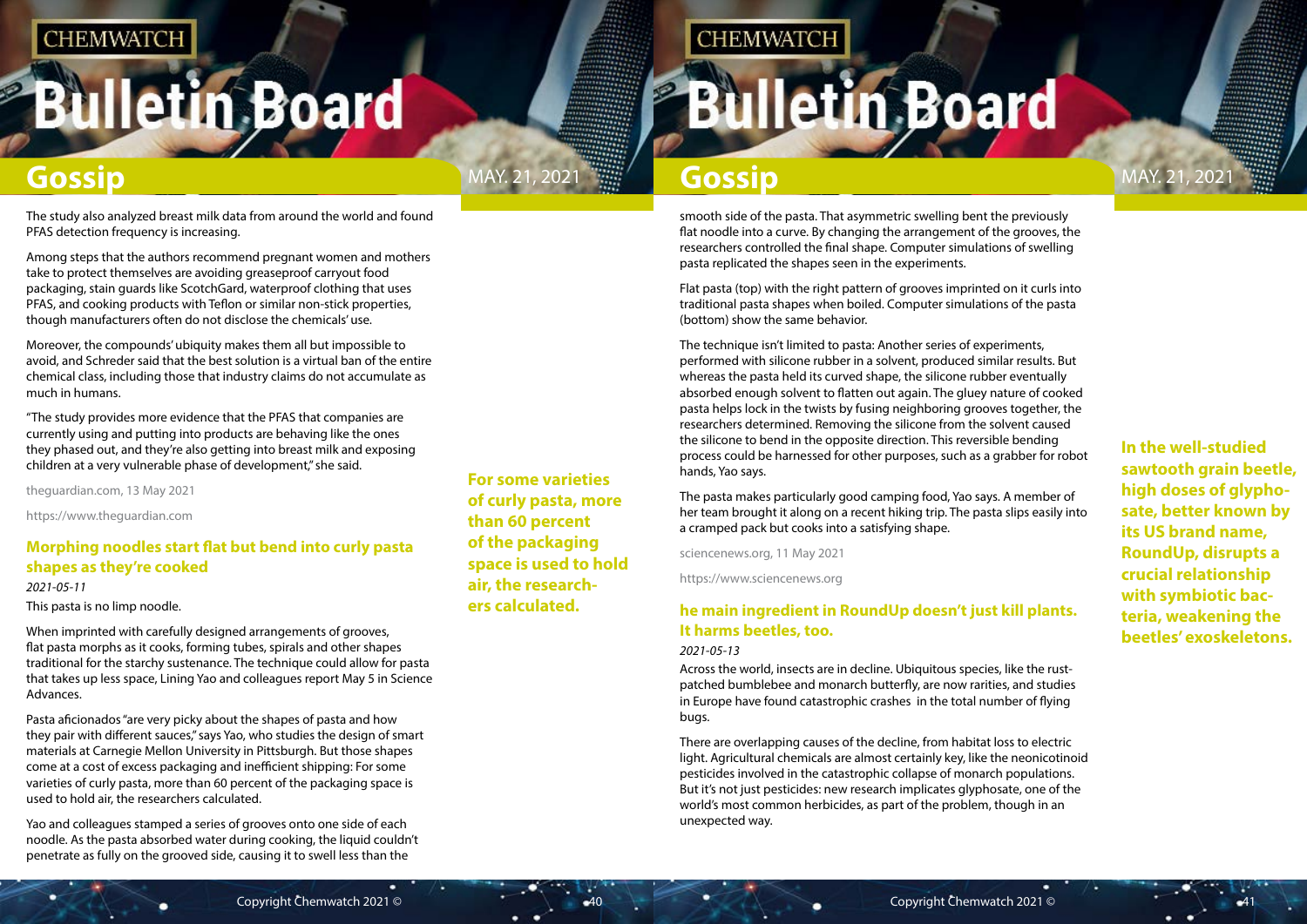# <span id="page-21-0"></span>**Bulletin Board**



**The colossal insect is so heavy that it can't fly, and reaches its full size just a few days before mating.**

## **Gossip Gossip**

would even pass environmental glyphosate along to their internal bacterial partners.

The sawtoothed grain beetle is a crop pest, but Engl says it's a model for all kinds of other beetles, which constitute about a quarter of all known animal species. "[The beetle] is generally used by us to understand the associations between insects, their microbial partners, and their ecological importance, so it's a proxy for many insects," Engl says.

Previous research has found similar symbiotic relationships in other beetle species as well as in ants, which have the same hard cuticles. That research hasn't investigated glyphosate specifically, but the chemical has been found to disrupt symbiosis in tsetse flies, and to disturb the gut biome of honeybees.

"They are part of the natural diversity of insects out there. If [other insects] are susceptible to the same things, then it's a concerning thought given the widespread use of glyphosate," says Engl.

popsci.com, 13 May 2021

https://www.popsci.com

### **Rarely seen supersized moth with 10-inch wingspan found at Australian school**

#### *2021-05-18*

A gigantic moth that is almost never seen by humans was recently found on a building site at a school in Australia. The colossal insect is so heavy that it can't fly, and reaches its full size just a few days before mating. And then it dies.

Giant wood moths (Endoxyla cinereus) are the largest species of moth in the world. When fully grown, the females, which are around twice the size of the males, can weigh up to 1 ounce (30 grams) and reach a wingspan of 10 inches (25 centimeters), according to the Australian Museum. They live in forests across Australia and New Zealand.

Builders working at Mount Cotton State School discovered the female giant wood moth on the construction site of a new school building near the edge of a rainforest. After photographing their impressive find, the builders placed the moth back in the wild.

PLAY SOUND

In the well-studied sawtooth grain beetle, high doses of glyphosate, better known by its US brand name, RoundUp, disrupts a crucial relationship with symbiotic bacteria, weakening the beetles' exoskeletons.

Glyphosate is generally thought to kill only plants because it targets a specific molecular pathway, called the shikimate pathway, that doesn't exist in animals. (Some studies have linked the chemical to human cancer, although other peer-reviewed research—funded in part by Monsanto hasn't found a link.)

But sawtooth grain beetles rely on a symbiotic relationship with a particular type of (unnamed) bacteria to build their shells. That bacteria in turn uses the shikimate pathway to manufacture the raw building blocks the beetles need.

In fact, that's one of the only things it does. According to Engl, the bacterium appears to have taken shelter inside the beetles for so long that it has shed much of its genome, leaving it "fully dependent on the host."

"They were under selective pressure to just perform this unique function," explains Tobias Engl, who studies insect symbiosis at the Max Planck Institute for Chemical Ecology and is a lead author on the study. "Now they live only to synthesize aromatic amino acids."

The beetles depend on the bacteria for those amino acids—particularly one called tyrosine—during their metamorphosis from larva into adulthood. During that period, they need tyrosine to harden their extra-hard exoskeleton, or cuticle. That puts them in a bind: while they metamorphosize, they can't eat. But they also can't store enough tyrosine to tide them over, because the chemical is toxic in high concentrations.

"They need another way to cope," Engl says. "Either by creating nontoxic storage conditions, or having a partner that delivers the components just when they're needed"—the bacteria.

Glyphosate appears to kill off those partners. After exposure to the chemical, the beetles make softer, weaker shells. It doesn't kill them outright, but it leaves them more vulnerable. "They are doing way worse," Engl says. "Their cuticle is thinner, and this is creating a higher risk of desiccation and higher mortality."

The researchers exposed beetles to high levels of glyphosate, comparable to the moment a field is sprayed with the chemical. Engl says more research will be needed to show how beetles are affected by lower, persistent levels. But before the study, it wasn't clear that the beetles

## **CHEMWATCH**

## **Illetin Board**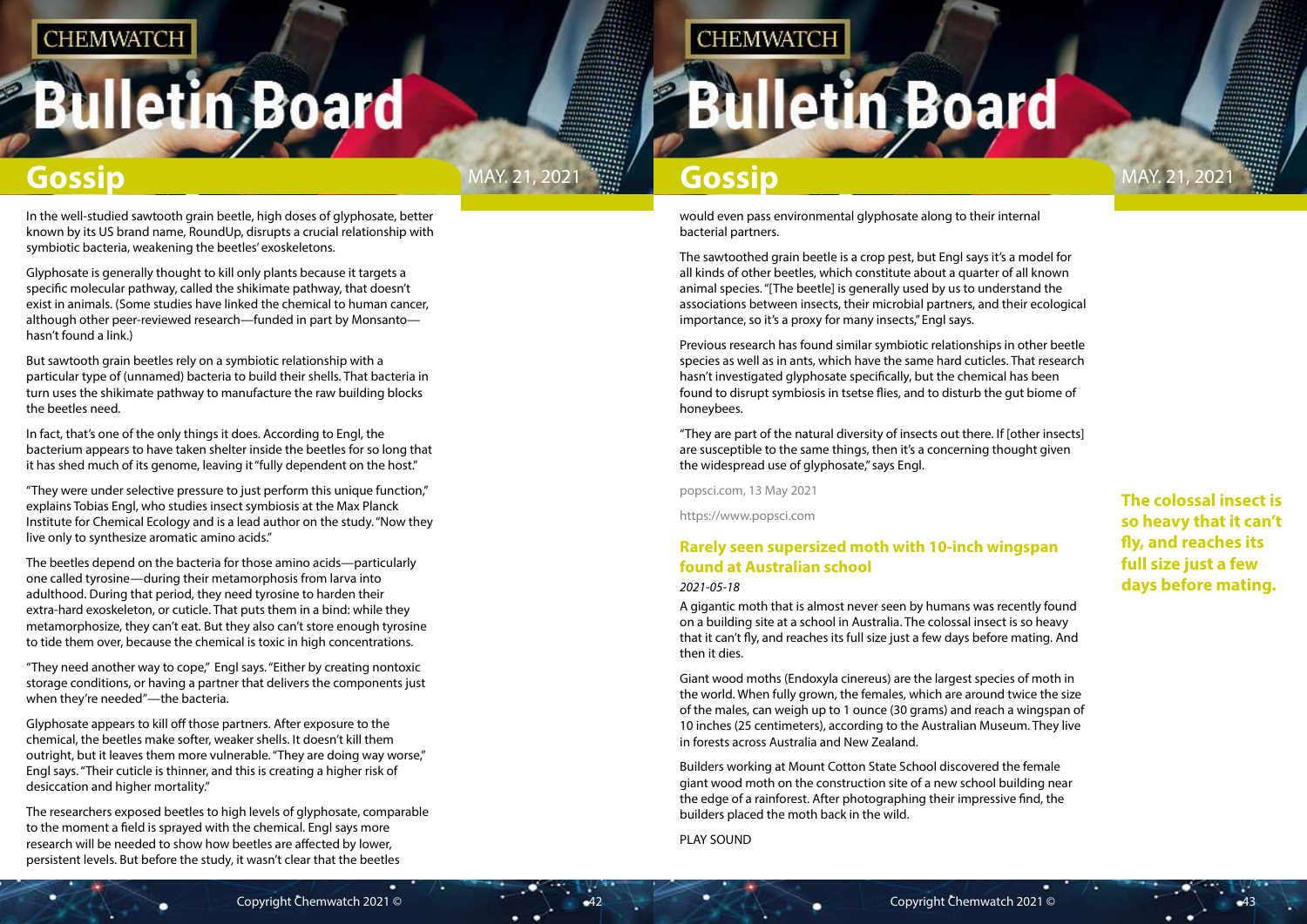# <span id="page-22-0"></span>**Illetin Board**



May. 21, 2021

**"Every time we measure time, we are increasing the universe's entropy."**

## **Gossip**

**More accurate clocks may add more disorder to the universe**

*2021-05-18*

What's the price of an accurate clock? Entropy, a new study has revealed.

Entropy — or disorder — is created every time a clock ticks. Now scientists working with a tiny clock have proven a simple relationship: The more accurate a clock runs, the more entropy it generates.

"If you want your clock to be more accurate, you've got to pay for it," study co-author Natalia Ares, a physicist at the University of Oxford, told Live Science. "Every time we measure time, we are increasing the universe's entropy."

As we go forward in time, the second law of thermodynamics states that the entropy of a system must increase. Known as the "arrow of time," entropy is one of the few quantities in physics that sets time to go in a particular direction — from the past, where entropy was low, to the future, where it will be high.

This tendency for disorder to grow in the universe explains many things, such as why it's easier to mix ingredients together than separate them out, or why headphone wires get so intricately tangled together in pants pockets. It's also through this growing disorder that entropy is wedded so intimately to our sense of time. A famous scene in Kurt Vonnegut's novel "Slaughterhouse-Five" demonstrates how differently entropy makes one direction of time look to the other by playing World War II in reverse: Bullets are sucked from wounded men; fires are shrunk, gathered into bombs, stacked in neat rows, and separated into composite minerals; and the reversed arrow of time undoes the disorder and devastation of war. PLAY SOUND

This intimate connection between time and entropy has fascinated scientists for decades. Machines, such as clocks, also produce entropy in the form of heat dissipated to their surroundings. Physicists have been able to prove that a tiny quantum clock — a type of atomic clock that uses laser-cooled atoms that jump at highly regular intervals — creates more disorder the more accurately it measures time. But until now, it has been very difficult to prove that larger, more mechanically complex clocks create more entropy the more accurate they get, even if the idea sounds good in theory.

## **Curiosities**

**CHEMWATCH** 

Meagan Steward, the school's principal, described it as "an amazing find," but also said "they were not surprised" because they often have a wide range of animal visitors, including wallabies, koalas, ducks, snakes, tree frogs, possums and turtles, according to a statement from the school.

The larvae of these supersized insects, known commonly as witchetty grubs, burrow inside eucalyptus trees before reemerging around a year later as caterpillars that then use silky threads to lower themselves to the ground, where they feed on the tree's roots. The caterpillars then undergo a staggering metamorphosis and emerge in their gigantic final form, according to the Australian

After emerging, the smaller males are able to fly short distances and search out females to mate with on the ground. If reproduction is successful, the female will lay around 20,000 tiny eggs that will hatch to become witchetty grubs. However, the massive moths are rarely seen by people because they quickly die after the energetically expensive reproduction process, according to the Australian Museum.

The school was closed when the moth was discovered, so students were not able to see the giant insect firsthand. However, photographs of the moth inspired a creative writing session that resulted in a story of a "giant moth invasion" that included their teacher "Mrs Wilson getting eaten," according to the school's statement.

#### Originally published on Live Science.

livescience.com, 18 May 2021

https://www.livescience.com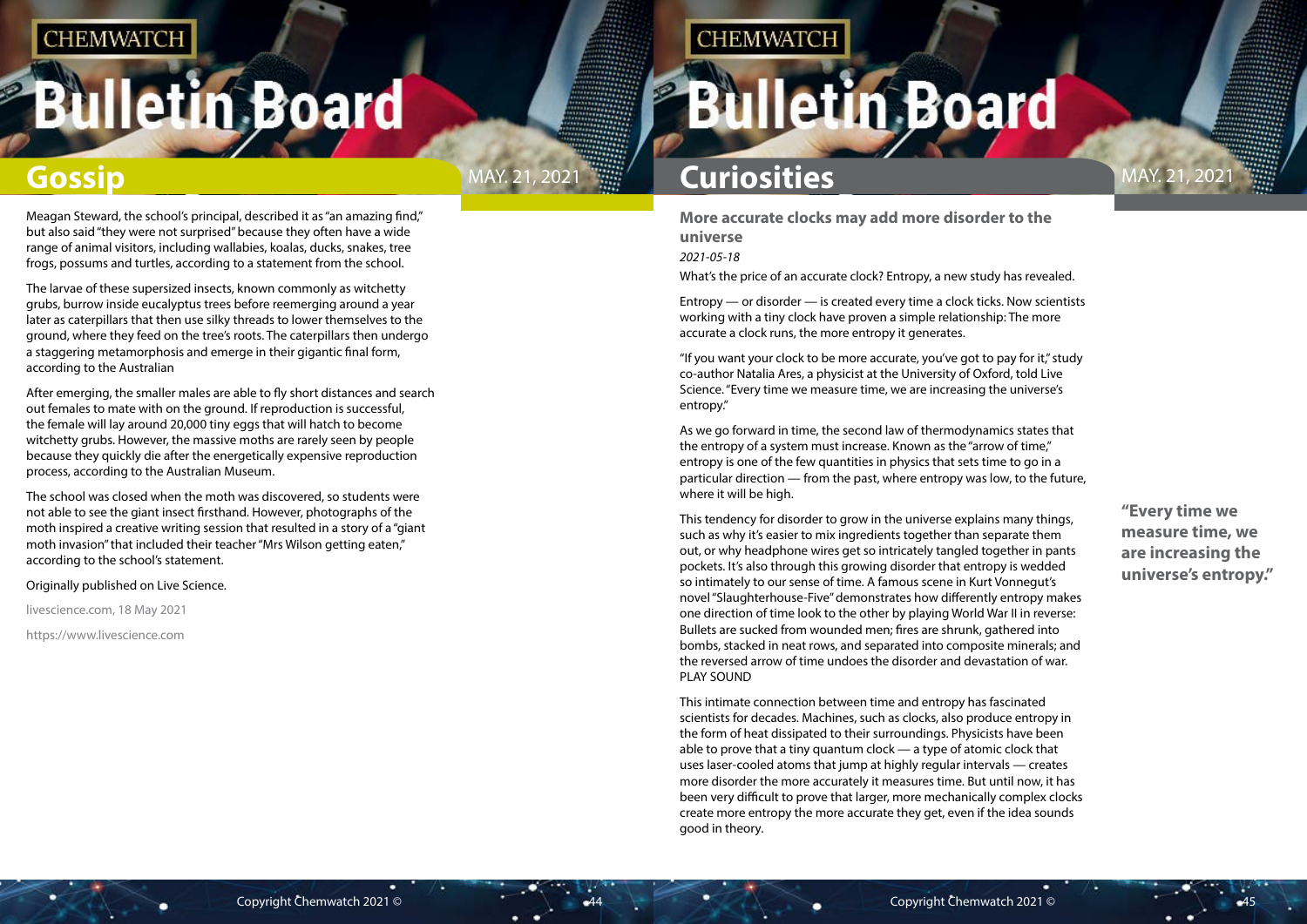# <span id="page-23-0"></span>**Bulletin Board**



**"If gesture is good enough for language," says Aleksandra Ćwiek, a linguistics Ph.D. student at the Leibniz-Centre General Linguistics, "why the hell do we talk?"**

## **Curiosities Curiosities**

**No shared language? No problem! People across cultures understand clues from 'vocal charades'** *2021-05-14*

One of the hardest questions for evolutionary linguists is why humans speak at all. When people don't share a language, they quickly resort to using their hands, rather than their voices: It's easier to mime "drink" than it is to make a noise that sounds like drinking. Those gestures, over time, can easily blossom into full-fledged sign languages. "If gesture is good enough for language," says Aleksandra Ćwiek, a linguistics Ph.D. student at the Leibniz-Centre General Linguistics, "why the hell do we talk?"

In a new study, Ćwiek and her colleagues help answer that question: People from very different cultures can understand nonlinguistic vocal clues better than expected by chance, they find. Speakers of 28 languages could all successfully guess meanings in a charadeslike game where other people expressed words like "water" using vocal sounds—but no language.

The study bolsters a growing argument that vocal sounds, like gestures, can be "iconic"—mimicking some part of the idea they're trying to convey—says Gareth Roberts, an evolutionary linguist at the University of Pennsylvania who wasn't involved in the new work. For example, whereas a gesture for "eat" might mimic chewing food, a vocalization could mimic the noises of chewing itself—and unlike the word "eat," both convey something about the act of eating. Smaller studies have shown similar effects, but "the true contribution of this [new] study lies in its scale," Roberts says.

For their "vocal charades" experiment, researchers used recordings from a previous study, in which mostly English speakers came up with vocalizations for 30 words, including actions like "cut," nouns like "child," and more abstract ideas like "this" and "that." They invented their sounds without using actual words or other linguistic conventions (such as saying "num num" to mean "eat").

For some words, for example, "sleep," the strategy was obvious—make a snoring sound. But for others, the best tactic wasn't at all clear. For "fruit," some people made a thumping noise, like a dropped apple hitting the ground. Others went for a crunching, slurping noise. And for an abstract word such as "good," people often made a noise that changed in pitch from low to high; for "bad," many made a pitch that went from high to low.

"Clocks are in some way like little steam engines — you need to put work into them to measure time," Ares said, where the "work is the energy transfer needed to make mechanical devices like clocks run. "In order to get that regular tick, tick, tick, you have to get the machine going. That means you need to invest in entropy production."

To test this idea, the researchers built a simplified clock made up of a 50-nanometer-thick, 1.5-millimeter-long membrane stretched between two tiny posts that they vibrated with pulses of electricity. By counting every flex up and down as a tick, the team showed that more powerful electrical signals made the clock tick more regularly and accurately, but at the cost of adding more heat — and therefore more entropy — to the system.

Seeing this relationship between entropy and accuracy play out in a device much larger than a quantum clock has given the researchers confidence that their findings could be universal. Perhaps if clocks didn't produce any entropy, they'd be just as likely to run backwards as they do forwards, and the more entropy they generate the more they're protected from stutters and backwards fluctuations.

"We don't know for certain yet, but what we've found — for both our clock and for quantum clocks — is that there's a proportional relationship between accuracy and entropy," Ares said. "It might not always be a linear relationship for other clocks, but it does look like the accuracy is bounded by the laws of thermodynamics."

Asides from being useful for designing clocks and other devices in the future, the researchers view their findings as laying the groundwork for further exploration of how the large scale laws of thermodynamics apply to tiny nanosized devices. .

"We now have so much control over these tiny devices, and are able to measure them with so much precision, that we're rediscovering thermodynamics at a completely new scale." Ares said. "It's like the Industrial Revolution at the nanoscale."

The researchers published their findings May 6 in the journal Physical Review X.

Originally published on Live Science.

livescience.com, 18 May 2021

https://www.livescience.com

**CHEMWATCH**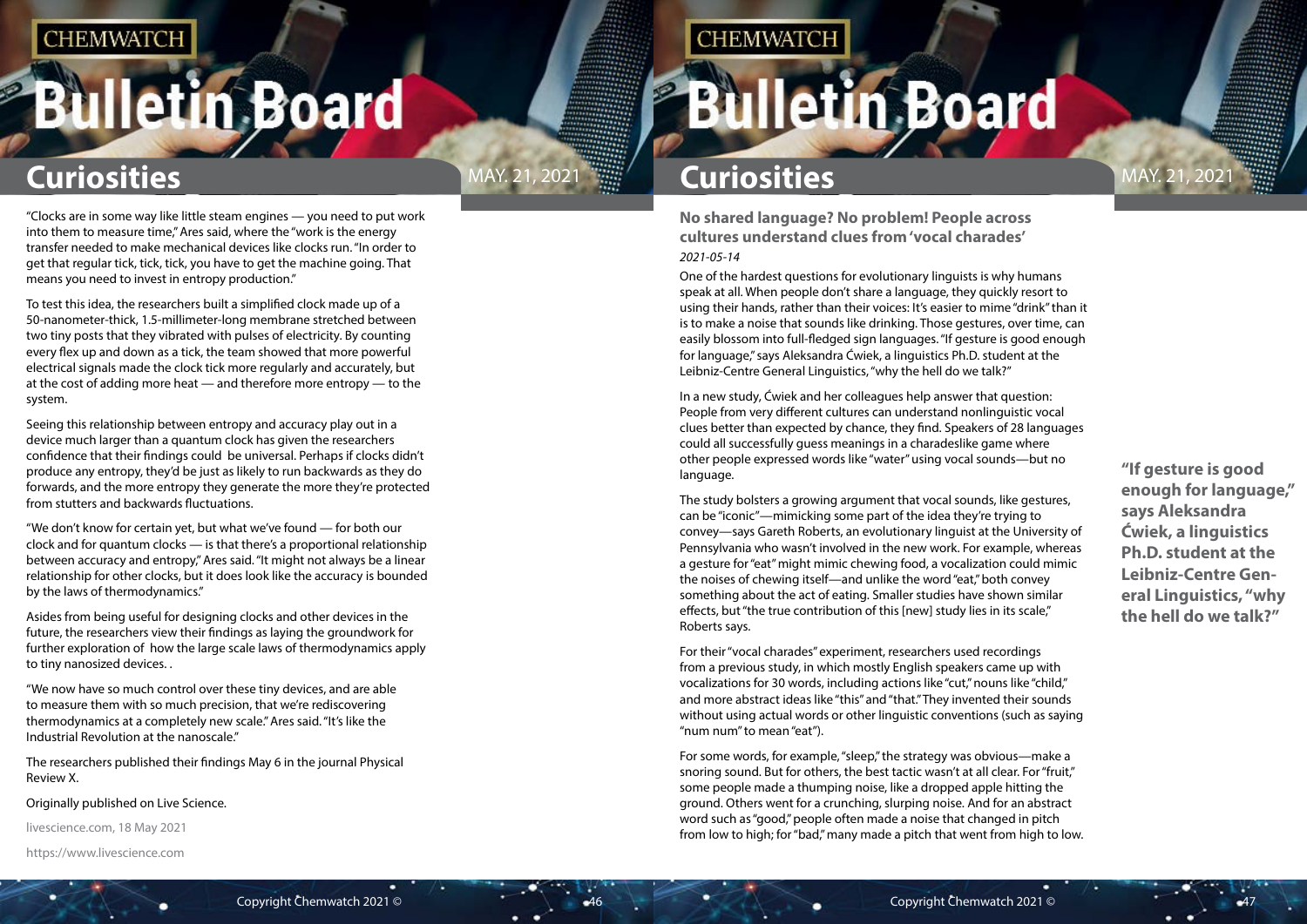# <span id="page-24-0"></span>**Bulletin Board**



**The places where microplastics and plastic fibres have been found is beginning to read like a supermarket shopping list.**

## **Curiosities Curiosities**

If vocalization, like gesture, can convey meaning without being part of a language, it could have played a role in the emergence of early linguistic systems, Perlman says. The finding makes it possible for linguists to start to explore how vocalization and gesture might have worked in tandem in the evolution of language, Raviv says, rather than arguing about which came first: "It makes the mystery of the shift from gesture to spoken language obsolete."

sciencemag.org, 14 May 2021

https://www.sciencemag.org

### **It's on our plates and in our poo, but are microplastics a health risk?**

#### *2021-05-16*

As much as the idea might be unpalatable, all of our diets are now likely to include tiny servings of plastic.

The places where microplastics and plastic fibres have been found is beginning to read like a supermarket shopping list.

Studies have found microplastics – that is, pieces or fibres smaller than 5mm – in foods including tea, salt, seaweed, milk, seafood, honey, sugar, beer, vegetables and soft drinks. Tap water contains plastic. Bottled water contains even more.

Across our terrestrial and marine environments, microplastics have been found in most places where scientists have looked, including some of the most remote spots on Earth, threatening and, in some cases killing, wildlife.

But when it comes to the effect of omnipresent plastic on human health, what's the risk?

"Nobody really knows the answer," says Prof Mark Taylor of Macquarie University in Sydney and an expert on environmental contamination. "But the absence of evidence is not evidence of absence."

Rice riddled with microplastics

This week, a study of rice bought from supermarkets and a bulk-food store in Queensland became the latest to deliver a warning.

Then, Ćwiek and her colleagues asked a different group of 843 people to match the recorded sounds to their correct meanings. They tested speakers of 25 languages, including some that are closely related to English—like German and Swedish—and some that aren't, like Chinese and Armenian.

They found that participants could guess general meanings surprisingly well. Each correct meaning was presented along with five incorrect options, so guessing at random would give participants a 17% chance of being right. But on average, people across all languages guessed correctly 65% of the time, they report this week in Scientific Reports. That's enough to show participants often understood the clues, researchers say.

Some words were easier than others: Participants nearly always correctly guessed the sound for "sleep." But guesses for the more abstract "that" and "gather" scraped in only just above chance. English speakers were correct 74% of the time, suggesting a shared culture helps, says senior author Marcus Perlman, a linguist at the University of Birmingham. But the lowest score, for Thai speakers, was 52%—still far above chance.

To cast the cultural net even wider, the researchers also tested participants in communities that seldom use written language. This included speakers of three additional languages in Vanuatu, French Guiana, and Brazil. Rather than asking people to choose the written word that matched the clue they heard, they were asked to choose pictures, limiting the test to concepts that could be shown in a photograph.

Again, people were surprisingly good at the task. Participants were correct at least 34% of the time (compared with 8% if they'd been right by chance), with Daakie speakers from Vanuatu getting nearly half the answers right. "It's cool to think that we … can communicate meaning just with the sound of our voice," Perlman says. "People don't just make meaningless sounds."

It's a neat study, says Limor Raviv, an evolutionary linguist at the Dutchspeaking Free University of Brussels who wasn't involved with the work. Although it's simple, it challenges an old and central idea in linguistics: that there's no relationship between the sounds that make up a word and the meaning of that word. For instance, there's nothing about the word "cat" that is obviously connected to the animal. But this study adds to a growing pile of evidence that iconicity in speech isn't limited to just the rare case of onomatopoeia, like "meow."

## **CHEMWATCH**

# **Illetin Board**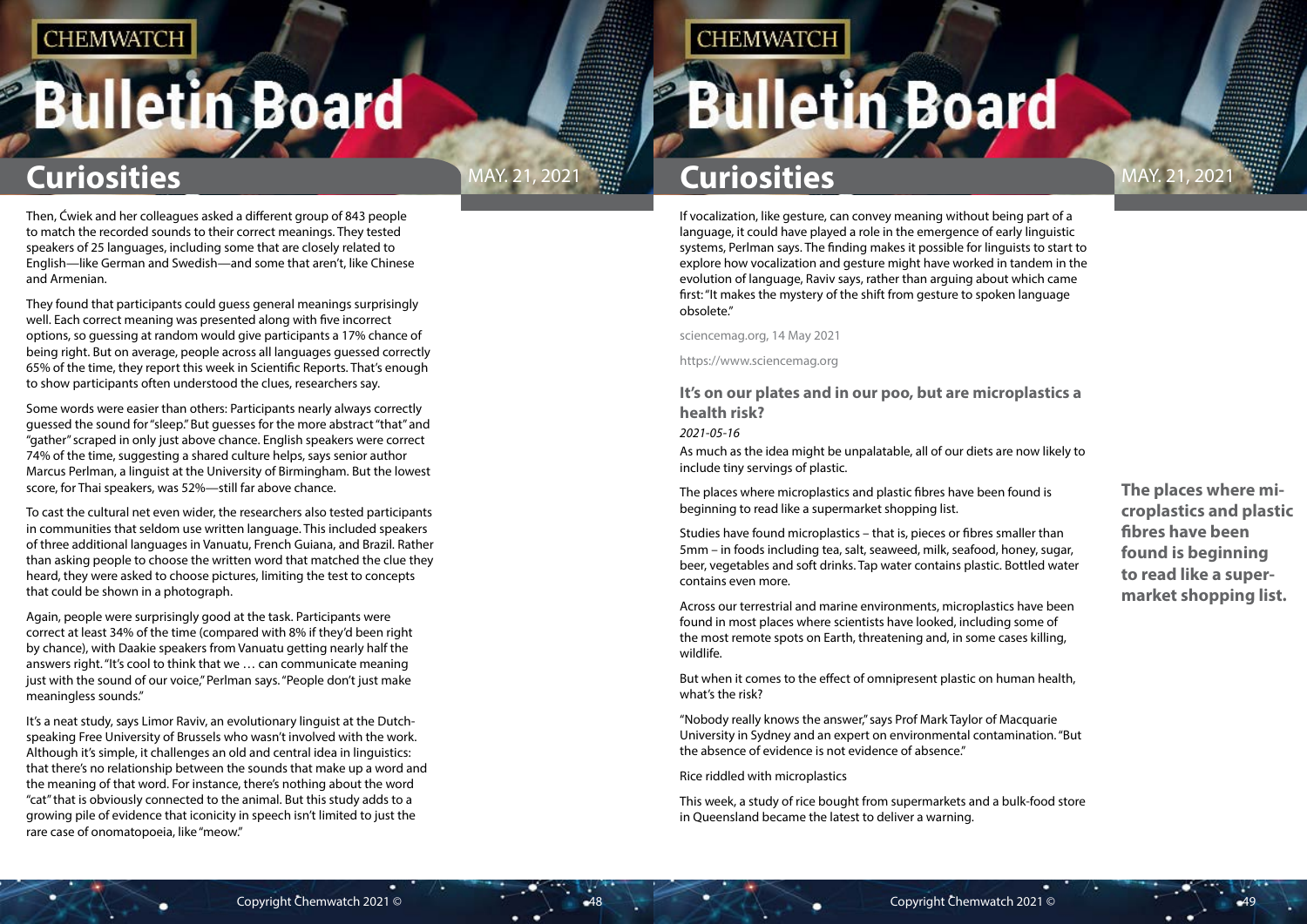# **Illetin Board**



Scientists in Italy developed a plastic-free protocol in a hospital delivery room, and then examined placentas. They found microplastics there too.

Taylor, who carried out the dust study, says it would be "overreach" to say there are demonstrable effects on our health from ingesting microplastics, but he stresses this doesn't mean future studies won't find problems.

"It would be prudent and smart for people to reduce plastics in their home where that's possible. Do we really need all those plastic food containers?"

'It is the dose that makes the poison'

Prof Ian Musgrave, a toxicologist at the University of Adelaide, says knowing if microplastics are harmful to humans is hard to untangle when we are exposed to so many other substances.

"It is enormously difficult because we live in an environment with lots of other things," he says. "We have a saying though, that it is the dose that makes the poison.

"While we are consuming things that have tiny amounts of microplastics, we don't absorb them. But because we can't demonstrate damage, that's not a reason to be casual."

There are multiple studies showing microplastics are being ingested by marine animals, including seabirds and fish, but isolating the impact they have against all the other pollution and pressure they are exposed to is difficult.

Likewise, there are emerging studies reporting the effects of microplastics on laboratory mice, with some scientists suggesting if the dose is high enough, they can affect reproduction.

A 2019 study from German scientists examined 34 household plastic products – from shower slippers and fruit trays to yoghurt cups and scouring pads.

Many contained compounds that were toxic, but Musgrave says the products were soaked for an hour in an alcohol solution. That process doesn't happen in the human body.

But he says dusty environments in general can be harmful, and fibres – whether from a plastic source or otherwise – can also cause respiratory problems.

Researchers found plastic in every sample, whether the rice was grown in Thailand, India, Pakistan or Australia and whether the rice was packaged in plastic or paper.

Washing the rice reduced the amount of plastic likely to be ingested. But the study used special filtered water for rinsing. Most households only have access to tap water (which contains microplastics).

Precooked rice – the kind that comes in microwaveable sachets – had the most plastic. But the amounts are tiny.

The study says a 100g serve of rice typically contains 3.7mg of microplastics if it's unwashed, 2.8mg if it's washed or 13.3mg for instant rice (in the microwaveable pouches). A single grain of rice weighs roughly 30mg.

Dr Jake O'Brien, a lead author of the study from the Queensland Alliance for Environmental Health Sciences, says the higher levels of plastic in precooked samples was more likely down to the extra processing it goes through before it's packaged, rather than the plastic packaging itself.

According to the study, there are multiple opportunities for rice to pick up plastics, from the soils to the machines used to pick, store, move and process the rice, to the packaging and handling.

For an average Australian's rice consumption, this would equal about 1g a year of plastic.

O'Brien has also been finding levels of microplastics in prawns, oysters and sardines. He also took part in a study that found microplastics in the solid sludge left over at sewage works.

That sludge – known as biosolids – is widely used as a fertiliser and soil improver on agricultural land. Some scientists have asked if this process means agricultural soils are an unforeseen dump for domestic microplastics.

Our exposure to tiny pieces of plastic isn't limited to what we drink or eat. A team from Macquarie University in Sydney took samples of airborne dust from homes and in a study released earlier this month found about 40% of it was plastic.

Microplastic is clearly making its way into our bodies because it has been found in human poo.

## **CHEMWATCH**

# **Iletin Board**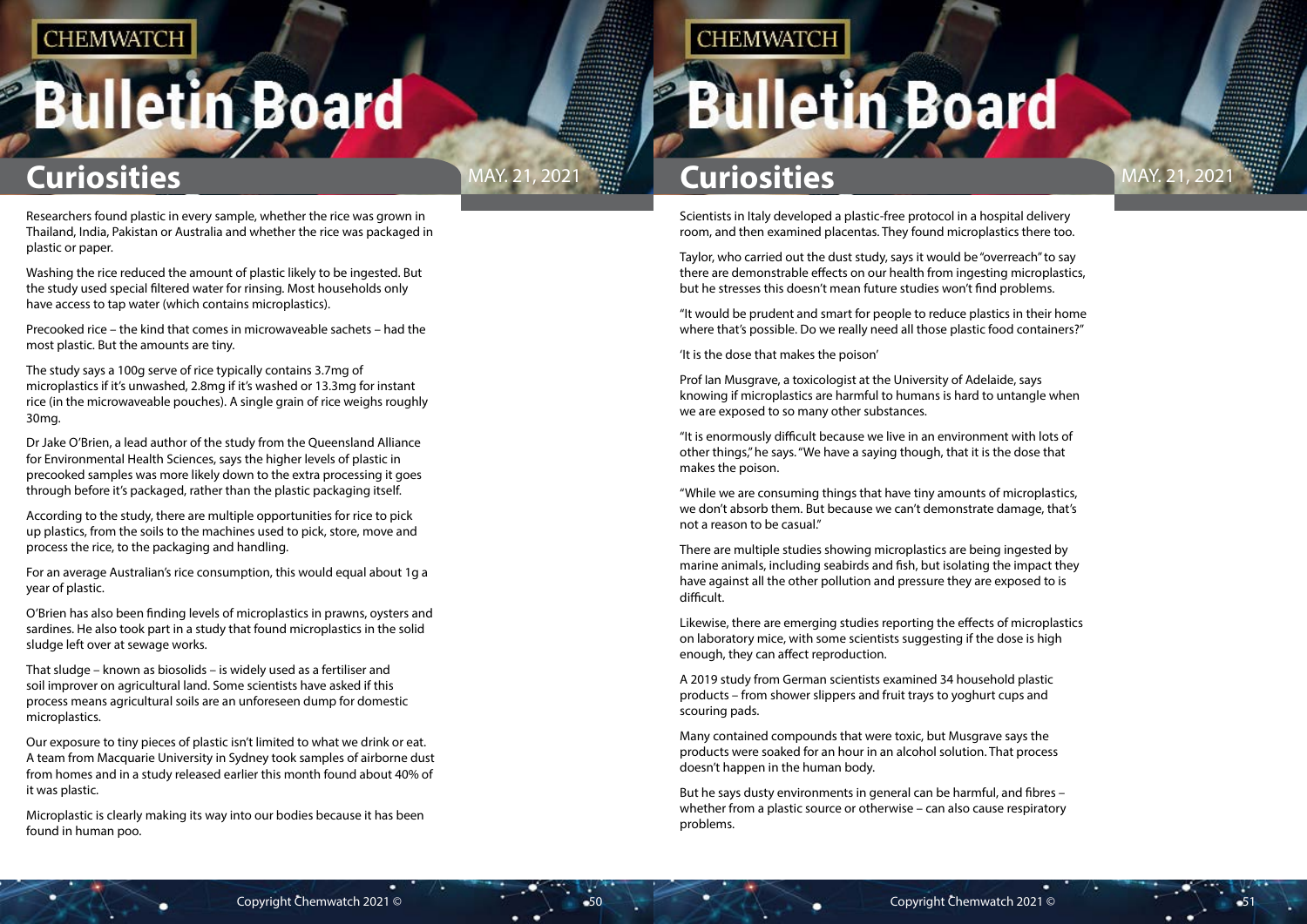# <span id="page-26-0"></span>**Bulletin Board**

**The material, which they call "aquaplastic," is derived from Escherichia coli, or E. coli.**

**If Atomik does make its way onto shelves, it will be the first consumer product from the Chernobyl region since the infamous 1986 meltdown, the company said.**

## MAY. 21, 2021  $\frac{1}{2}$  / **Curiosities MAY. 21, 2021**

**CHEMWATCH** 

## **Curiosities Curiosities**

Soon after the nuclear disaster, officials deemed the Chernobyl exclusion zone — the 1,000-square-mile (2,600 square kilometers) area surrounding the damaged power plant — uninhabitable by humans for 24,000 years. However, plants and animals are now thriving in the region — and so is tourism. According to local tourism officials, Chernobyl sees upwards of 60,000 visitors a year, with visits spiking after the May 2019 debut of HBO's "Chernobyl" miniseries.

Atomik is made from apples grown in Ukraine's Narodychi District, which sits on the edge of the exclusion zone and was heavily polluted by fallout from the meltdown. This region still has a population of nearly 10,000 people, according to Ukraine's State Statistics Service, and must abide by stringent agricultural restrictions.

With Atomik, Smith and his colleagues hope to prove that some products made near the exclusion zone can be safe for consumption, according to the company's website. Several years ago, the Atomik team tested rye crops from the exclusion zone for radiation, and found that the grains were indeed contaminated. However, Smith said, all traces of radiation were removed during the distillation process, making Atomik no more dangerous than other commercially available spirits.

Since then, the founders have changed their recipe from a rye-based booze to an apple-based one — but, according to Smith, the distillation process still renders the final product completely radiation-free. If Atomik makes it to liquor shops, 75% of the company's profits will be used "to help bring jobs and investment to the Chernobyl affected areas of Ukraine and to further support the community," according to the company's statement.

In the meantime, would you care to try a bottle of wine exposed to cosmic radiation aboard a space station for 14 months? It'll only cost you \$1 million.

#### Originally published on Live Science.

livescience.com, 12 May 2021

https://www.livescience.com

**Scientists say this E. coli won't make you sick and could be good for the planet** *2021-05-12*

Plastic has been discovered at the bottom of the ocean, at the top of the Himalayas, embedded in Arctic sea ice and swirling in the air around us.

# **Bulletin Board**

He says plastics are having a major effect on marine environments and he is also concerned about the human health effects from particles of rubber and microplastics that come from tyre wear on roads.

"Tyre microplastics are very nasty," he says.

A statement from Food Standards Australia New Zealand, a government body that sets standards and regulates food safety, said there was ongoing interest among scientists and the community about the potential health effects from microplastics in food.

"The scientific evidence on potential exposure and health risks continues to evolve, however, our current view is that plastic contamination of the food chain is unlikely to result in any immediate health risks to consumers."

theguardian.com, 16 May 2021

https://www.theguardian.com

### **Alcohol made from radioactive Chernobyl apples seized by Ukraine government**

#### *2021-05-12*

In 2019, a group of scientists and distillers decided to create a bold new type of booze: Atomik, an artisanal alcoholic spirit made from ingredients grown in the Chernobyl nuclear power plant's still-radioactive exclusion zone. (The booze itself was not radioactive after the distilling process, Live Science previously reported).

Now, the first batch of Atomik is finally complete — and all 1,500 bottles of it have been seized by Ukrainian Secret Services agents for unknown reasons, according to a statement from Atomik's manufacturer, The Chernobyl Spirit Company.

"It seems that they are accusing us of using forged Ukrainian excise stamps, but this doesn't make sense since the bottles are for the U.K. market and are clearly labelled with valid U.K. excise stamps," Jim Smith, founder of the company and a professor at the University of Portsmouth in the U.K., said in the statement.

Elina Smirnova, a lawyer representing the company, added that the seizure was a "clear violation" of Ukrainian law. If Atomik does make its way onto shelves, it will be the first consumer product from the Chernobyl region since the infamous 1986 meltdown, the company said.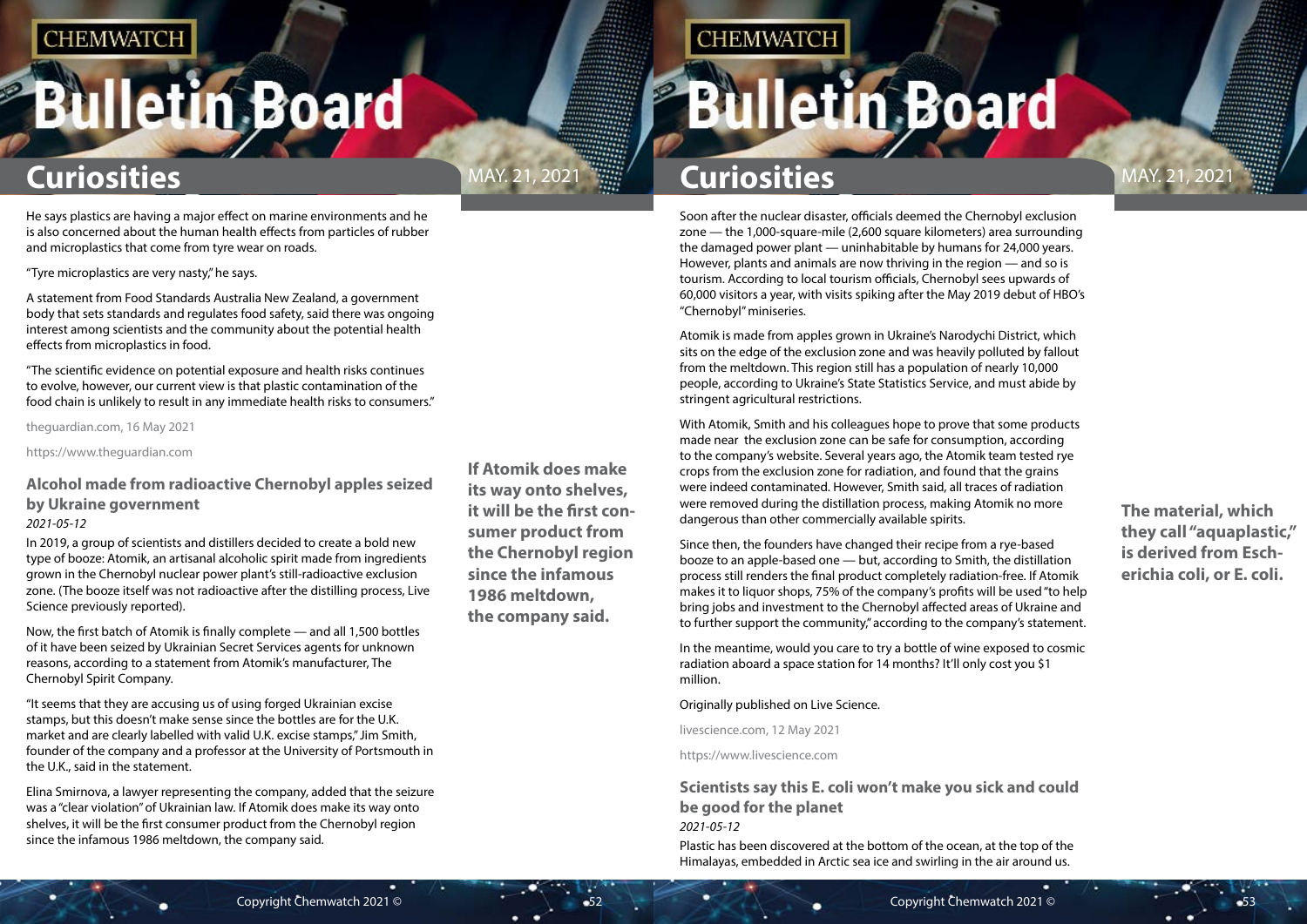# **Bulletin Board**



"Biological systems already know how to convert greenhouse gases, like CO2, into useful materials that ultimately will degrade back into CO2," he said.

Aquaplastic is still being studied and is not ready for broad distribution, Joshi acknowledged. The shift to a commercial product "is a bit unclear right now," he said, adding that it may depend on securing more funding.

"We make stuff one flask at a time, and we dry the plastic on little molds that we fabricate ourselves," he said. "Making huge roll-to-roll things is the other end of production that we need to hook up with."

But Joshi said it is still a potentially better alternative to plastic, which requires the extraction of fossil fuels. According to a report by the Center for International Environmental Law, 8.3 billion metric tons of virgin plastic had been produced by the end of 2015, and about two-thirds of it remains in the environment, since plastic does not biodegrade or could take tens or hundreds of years to do so.

And it comes at a time when the demand for plastic is growing, nearly doubling since 2000 as new applications are discovered, more products are individually packaged, and oil and natural gas, which are used to make plastic, are getting cheaper, according to the International Energy Agency. It is expected to double again by 2040, according to the World Economic Forum.

Jeffrey S. Moore, a professor of chemistry at the University of Illinois who was not affiliated with the study, said that there are some big barriers to making aquaplastic scalable and competitive with traditional plastic.

It is currently not water-resistant, for example. Customers expect plastic packages to offer protection for their food or other sterile objects, Moore said. At least in this iteration, Moore said, aquaplastic still has a long way to go.

"The investment and potential and the energy cost to get us there to grow things on the timeline and scale of manufacturing that we're used to seems to be a big hurdle, " Moore said.

But, Moore said, he is excited about the potential: "I like the idea that biology has pervaded the planet for the last 3 billion years, and so why

It is an environmental crisis that has spurred the creation of a number of plastic substitutes, many made from plants and advertised as compostable or biodegradable, though studies have shown some versions may not be either.

Now a team of scientists says it has created a possible alternative using a bacteria better known for turning stomachs. The material, which they call "aquaplastic," is derived from Escherichia coli, or E. coli.

The bacteria lives in the gut but when ingested through contaminated food or water can land someone in the emergency room.

Using genetically engineered E. coli, scientists from Northeastern University, Harvard, Johns Hopkins and elsewhere say they turned E. coli into a plastic that can be made into plastic film or bendable threedimensional molds for cones, bowls, tubes or other structures. The plastic substitute almost completely dissolves in 45 days, according to a study published last month in Nature Chemical Biology.

They fed the E. coli a nutrient-rich material that enabled it to produce two types of "aquagels," flexible material they used to make different forms of aquaplastics.

"The original idea came from wanting to build materials the way biology does," said Neel Joshi, one of the study's authors and a professor of chemistry and chemical engineering at Northeastern.

It is like when a seed grows into a tree, he said. It absorbs "nutrients and water from its surroundings, and its genetic instructions allow it to produce a tree in the end."

"Even after the tree is built," he said, "the cells that built it remain active inside the tree and can provide some responsiveness to the environment and maintain the material over time, and we wanted to see if we could do a similar thing with engineered cells."

A house made from 3D aquaplastic derived from Escherichia coli. (Laura Castanon)

The science behind these aquagels is part of a new field called "engineered living materials," in which living materials are used to produce new substances. These materials develop some of the properties of the life it imitates and can then be used to create drugs, fuels and other products.

Joshi said E. coli is "one of the most engineerable organisms" and already has the tools needed to produce a new plastic.

**CHEMWATCH**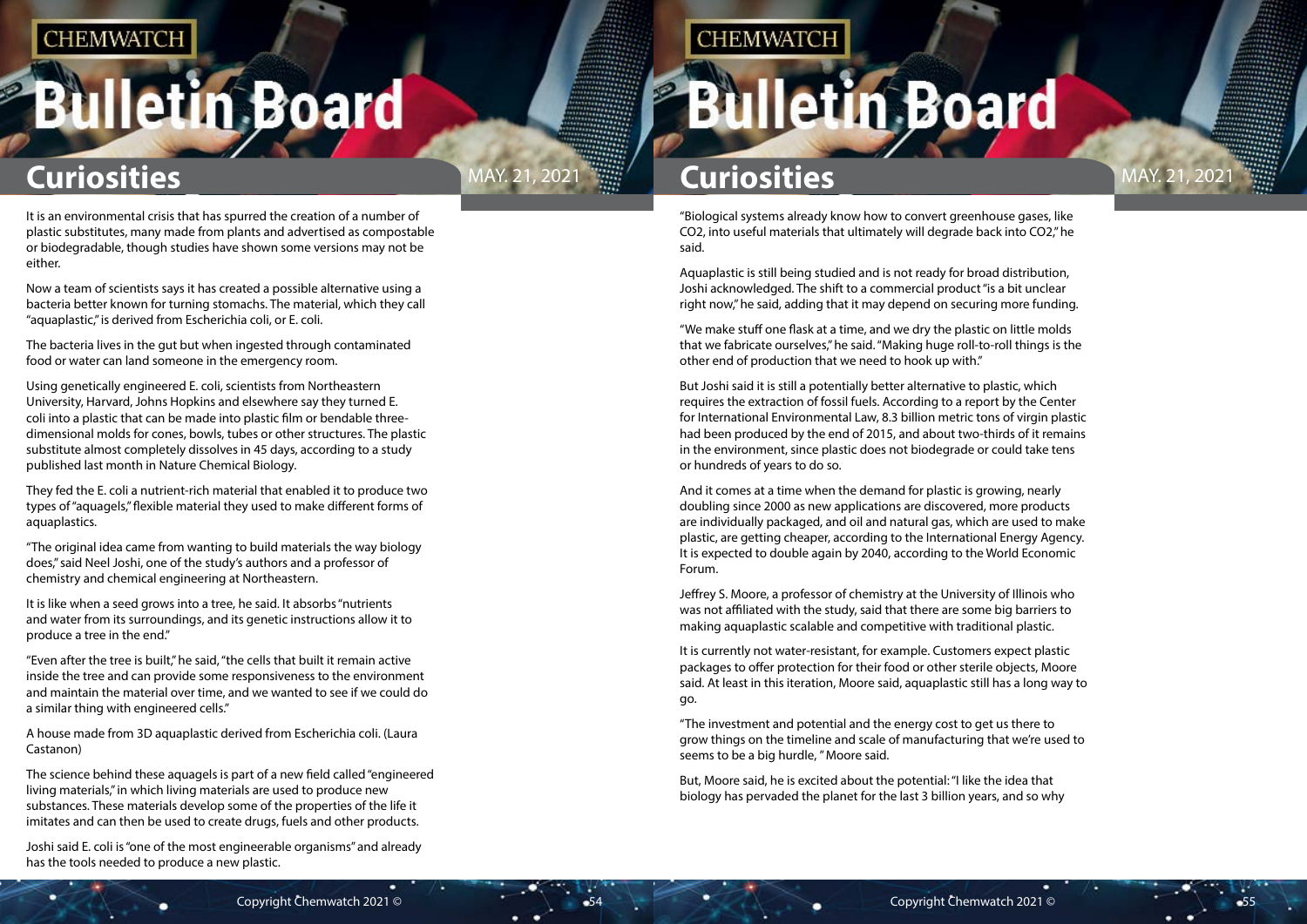# <span id="page-28-0"></span>**Bulletin Board**

**Referred to as a "disfluencies" by linguists, uhs and ums are often viewed as disruptions to the flow of speech.**

## MAY. 21, 2021  $\frac{1}{2}$  **Curiosities MAY. 21, 2021**

**CHEMWATCH** 

## **Curiosities Curiosities**

But while uhs and ums may seem like accidental nonsense words, disfluencies can actually provide us a rare window onto what's going on in the brain as we speak. For example, psycholinguists (scientists who study the psychology of language) argue that disfluencies can actually convey meaning. When researchers scoured through a corpus of transcribed speech, they found that a large proportion of disfluencies arose in specific locations: before difficult-to-pronounce and difficult-to-name words, or before words that haven't been recently discussed. In short, when we need some time to think of the next word, we make use of uhs and ums.

Asano's recent work, published in Scientific Reports, shows an example of this. Asano and his team inspected the brain activity of three adolescents that performed the scene-describing task depicted above. While three participants is a smaller sample size than is typical in neuroscience research, the technique used in this study, ECoG, provides more reliable data compared to other neuroscience methods. The fact that electrodes are placed directly on the cerebral cortex makes this technique less susceptible to "noise" in the data, such as from accidental movements by participants.

The three research participants varied in how disfluent they were, with one participant producing seven times more uhs and ums than another. Findings about brain activity, nonetheless, were consistent. "[When the participants] produced the disfluency, extensive areas of the association cortex showed activation," Asano says.

The association cortex is a group of areas on the surface (cortex) of the brain, which has previously been linked with language tasks that require relatively high amounts of linguistic effort. For example, these regions are highly engaged when producing words that have competing meanings. When producing the word "orange," our brains have to suppress the sense of the word that conveys a fruit if we are thinking about the color.

Referred to as a "disfluencies" by linguists, uhs and ums are often viewed as disruptions to the flow of speech. They are littered across our speech in all contexts, whether in presentations to a large audience, or in conversations with your closest pal. Estimates vary, but one research group found that such disfluencies pop up every 4.6 seconds, on average. They are equally short and overrepresented in all languages: French speakers say euh, Mandarin speakers say , and ASL signers sometimes wiggle their fingers.

These findings reiterate the idea that uhs and ums, in and of themselves, are not causing speech to be disfluent. Rather, they are behavioral markers that speakers are working hard to find the next word, Asano says. When a speech task is more difficult, the association cortex works harder. And when the association cortex works hard, we sometimes produce disfluencies to fill the space.

Every person's brain is wired slightly differently, so having precise knowledge of the brain regions responsible for speaking, listening, and yes, even for being disfluent, is important for neurosurgeons who have to make important decisions for their patients.

# **Bulletin Board**

not find a solution wrapped up in biology to the synthetic problems we've created?"

washingtonpost.com, 12 May 2021

https://www.washingtonpost.com

#### **There's a neurological reason you say 'um' when you think of a word**

#### *2021-05-19*

Eishi Asano's latest work sheds light on those seemingly pesky words that litter our speech: uhs and ums.

As a neurologist at Wayne State University, Asano works on mapping human abilities to brain regions. One such important ability is the ability to use language. Neuroscientists have discovered that, like many little cogs in a wheel, a wide network of brain regions all work together to produce language. Certainly, the ability to communicate with others affects all aspects of life. Thus, protecting these brain regions during brain surgery is of high priority.

Asano has an opportunity few have: to study the brain in action. During a pre-surgical procedure called an electrocorticography (ECoG), an incision is made in a research participant's skull, and electrodes are placed directly on the exposed surface of their brain. He then presents them with photographs of complex scenes and asks them to describe it.

"This one has some, uh, hippos, who are swimming in the, uh, swamp, during the summer," a research participant in his study might say.

When they ran this study, Asano and his team were originally interested in deciphering which regions of the brain were responsible for describing what was in the picture (hippo), what they were doing (swimming), where (swamp) and when (summer). But, as his team rummaged through transcripts, what transpired between these words – the uhs – caught their attention.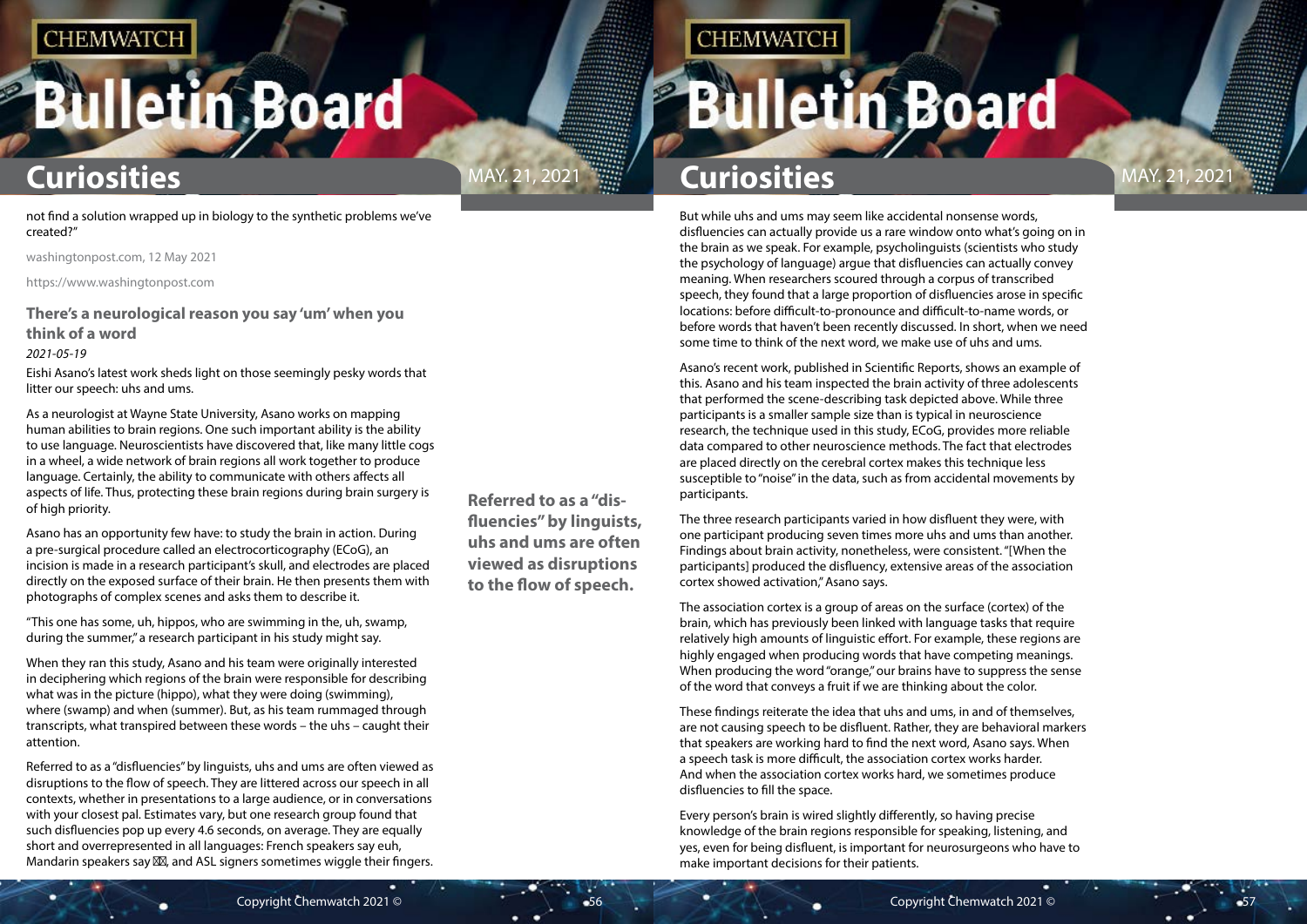# <span id="page-29-0"></span>**Bulletin Board**



**"Every time we performed experiments, we were quite surprised," Takebe told Live Science.**

**CHEMWATCH** 

## **Curiosities Curiosities**

"We initially looked at a mouse model system to see if we could deliver oxygen gas intra-anusly," said senior author Dr. Takanori Takebe, a professor at the Tokyo Medical and Dental University and a director at the Center for Stem Cell and Organoid Research and Medicine at Cincinnati Children's Hospital Medical Center.

"Every time we performed experiments, we were quite surprised," Takebe told Live Science.

Without intestinal ventilation, mice placed in a low-oxygen environment survived for only about 11 minutes; with ventilation into their anuses, 75% survived for 50 minutes, thanks to an infusion of oxygen that reached their hearts. The team then tried using oxygenated liquid, rather than gas, in mice, rats and pigs, and they found similarly promising results. The team noted that more work still needs to be done to see if the approach is safe and effective in humans, according to a paper on their findings published May 14 in the journal Med.

"The pandemic has highlighted the need to expand options for ventilation and oxygenation in critical illness, and this niche will persist even as the pandemic subsides," as there will be times when mechanical ventilation is unavailable or inadequate on its own, Dr. Caleb Kelly, a clinical fellow and physician-scientist at Yale School of Medicine, wrote in a commentary of the study. If, after further evaluation, intestinal ventilation eventually becomes common practice in intensive care units, this new study "will be marked by historians as a key scientific contribution," he wrote.

That said, a research group in Russia has already explored the idea of using intestinal ventilation in human patients and first conducted a clinical trial of the method in 2014, as described in the European Journal of Anaesthesiology. The same group, led by Dr. Vadim Mazurok, a professor and head of the anaesthesiology and intensive care department at the Almazov National Medical Research Centre, has also patented methods and equipment for delivering oxygen gas into the intestines. Takebe and his team will likely focus on using oxygenated liquid in human patients in their future clinical trials, but this previous work by Mazurok and his colleagues sets a precedent for the approach.

Getting familiar with loach, mouse and pig guts

Before starting their experiments in rodents, Takebe and his colleagues got very familiar with loach guts. The fish take in oxygen mostly through their gills, but occasionally, when exposed to low-oxygen conditions, loaches instead use a portion of their intestines for gas exchange, Takebe said. In

"I remove brain regions that generate seizure activity for epileptic patients," Asano explains. "But, if you remove the wrong areas, then functionally important areas will be damaged." Indeed, there is some evidence that when parts of the association cortex sustain damage, patients may experience difficulty organizing their speech.

So, while they moonlight as mere speech errors, uhs and ums can actually give us insight into the brain. A healthy number of disfluencies in our speech let neuroscientists, and other listeners, know that we're experiencing a difficult speech moment — which is a perfectly acceptable sentiment to convey in many contexts. To err is human, after all.

massivesci.com, 19 May 2021

https://www.massivesci.com

### **Pigs can breathe through their butts. Can humans?** *2021-05-15*

Mice, rats and pigs all share a secret superpower: They can all use their intestines to breathe, and scientists discovered this by pumping oxygen up the animals' butts.

Why run such experiments, you ask? The research team wanted to find a potential alternative to mechanical ventilation, a medical treatment where a machine pushes air into a patient's lungs through the windpipe. Ventilators deliver oxygen to the lungs and help remove carbon dioxide from the blood, but the machines aren't always available.

Early in the COVID-19 pandemic, for example, hospitals faced a severe shortage of ventilators, The New York Times reported. Although doctors can also use a technique called extracorporeal membrane oxygenation (ECMO), where blood is pumped out of the body and reoxygenated with a machine, the procedure carries inherent risks, such as bleeding and blood clots; and it's often less readily available than ventilators, according to Mayo Clinic.

#### PLAY SOUND

In search of another solution, the study authors drew inspiration from aquatic animals like sea cucumbers and freshwater fish called loaches (Misgumus anguillicandatus), which use their intestines for respiration. It was unclear whether mammals have similar capabilities, although some scientists attempted to answer that question in the 1950s and 1960s.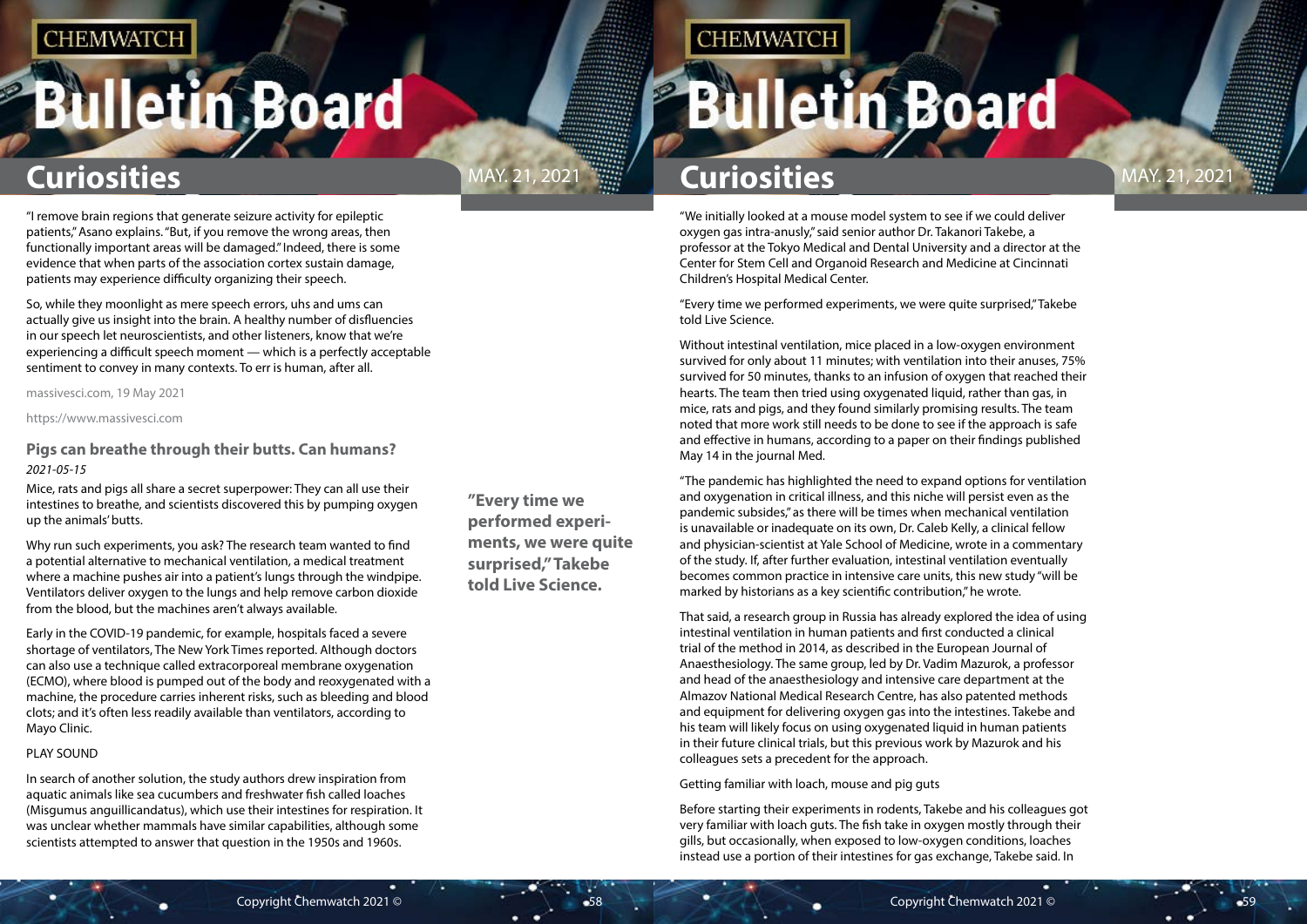# **Bulletin Board**



gas exchange in the organ, PFD may fulfill a similar purpose in the intestines, Takebe said.

Much like in the oxygen-gas experiments, the oxygenated PFD rescued mice from the effects of being placed in a low-oxygen chamber, enabling the rodents to meander about their cage more than mice not given the treatment. After just one injection of 0.03 ounces (1 milliliter) of the liquid, the rodents' improvements persisted for about 60 minutes.

"We are not quite sure why this improvement is persisting much longer than the original expectations," Takebe noted, as the authors expected the effects to wear off in just a couple minutes. "But the observation is really reproducible and very robust."

The team then moved on to a pig model of respiratory failure, where they placed pigs on ventilators and only provided a low level of oxygen and then injected PDF into the pigs' posteriors with a long tube. Compared with pigs not given the PFD treatment, pigs given PFD improved in terms of the oxygen saturation of their blood, and the color and warmth returned to their skin. A 13.5 oz (400 ml) infusion sustained these improvements for about 18 to 19 minutes, and the team found that they could give additional doses to the pigs without noticeable side effects.

The team also tested the safety of repeat dosing in rats and found that, while their oxygen levels rose, the animals showed no notable side effects, markers of organ damage or stray PFD lingering in their cells.

Following this success in animal models, Takebe said that his team hopes to start a clinical trial of the treatment in humans sometime next year. They would likely start by testing the safety of the approach in healthy volunteers and beginning to work out what dose levels would be reasonable, he said. However, to make the jump from animals to human patients, the team will need to address a number of critical questions.

For instance, the treatment could potentially stimulate the vagus nerve a long nerve that connects the gut and brain — so trial organizers should likely be on the lookout for side effects like falling blood pressure or fainting, Takebe noted. Also, the lower gut contains relatively little oxygen compared with other organs in the body, he added. The community of bacteria and viruses that live in the gut are adapted to these lowoxygen conditions, and a sudden infusion of oxygen might disrupt those microbes, he said.

fact, in response to the lack of oxygen, the structure of gut tissues near the anus changes such that the density of nearby blood vessels increases and secretion of fluids related to digestion decreases.

These subtle changes allow loaches to "suck up the oxygen more efficiently," Takebe said. In addition, the outermost lining of the loach gut — the epithelium — is very thin, meaning oxygen can easily permeate the tissue to reach the blood vessels beneath, he added. To simulate this structure in their mouse models, the team thinned out the gut epithelium of the rodents using chemicals and various mechanical procedures.

They then placed the mice under extremely low-oxygen conditions and used a tube to pump oxygen gas up the animals' bums and into their large intestines.

Compared with mice whose gut epithelium had not been thinned, the mice with thin epitheliums survived significantly longer in the experiment — with most surviving 50 minutes as compared with about 18 minutes. Again, mice not given any oxygen only survived for about 11 minutes. In addition to surviving longer, the group with thinned-out gut linings showed signs that they were no longer starved for oxygen; they stopped gasping for air or showing signs of cardiac arrest, and the oxygen pressure in their major blood vessels improved.

Although this initial experiment suggested that oxygen could pass through the intestine and into circulation, thinning out the gut epithelium would likely not be feasible in human patients, Takebe said.

Particularly in critically ill patients, "I think additional damage to the gut would be really dangerous, for the treatment perspective," Takebe said. But "over the course of the experiments, we realized that even the intact gut has some, not really efficient, but some capacity to exchange the gas," he noted, meaning there may be a way to introduce oxygen through the gut without first thinning out the tissues.

So in another experiment, rather than using oxygen gas, the team tried perfluorodecalin (PFD), a liquid fluorocarbon that can be infused with a large amount of oxygen. The liquid is already used in people, such as for use in the lungs of infants with severe respiratory distress, the authors noted in their report.

The liquid also acts as a surfactant — a substance that reduces surface tension; since a surfactant lines the air sacs of the lungs and helps boost

## **CHEMWATCH**

## **Illetin Board**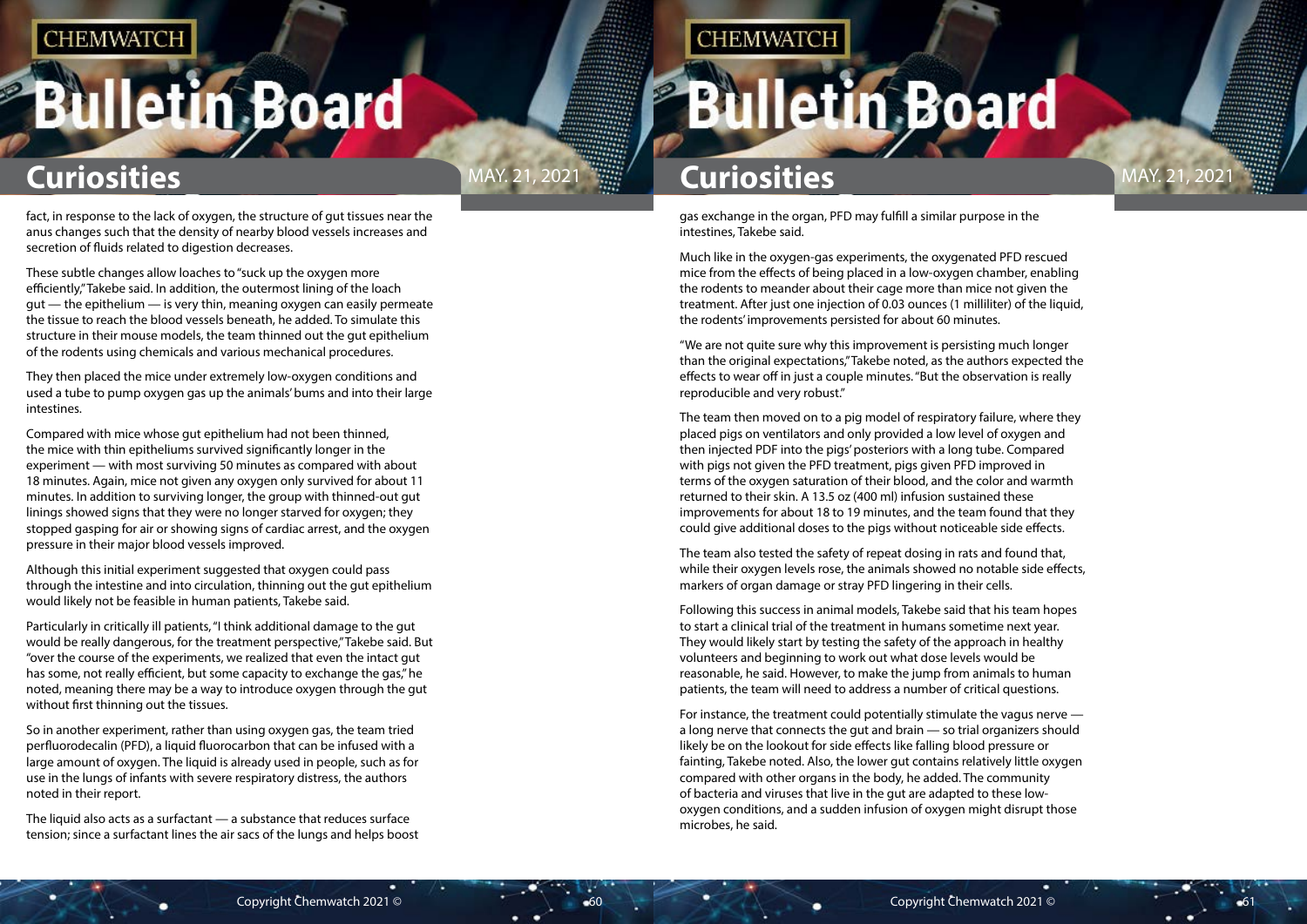# <span id="page-31-0"></span>**Bulletin Board**



### **"If you bribe kids, handwashing rates shoot up," says developmental economist Reshmaan Hussam of Harvard Business School.**

**CHEMWATCH** 

## **Curiosities Curiosities**

Significantly, good habits lingered even after researchers stopped giving out rewards. "The fact that they found persistence suggests to me that participants did form habits," says Jen Labrecque, a social psychologist at Oklahoma State University in Stillwater who was not involved with the research.

The study involved 2,943 households in 105 villages in the state of West Bengal between August 2015 and March 2017. All participants had access to soap and water. Nearly 80 percent said they knew soap killed germs, but initially only 14 percent reported using soap before eating.

To objectively assess habits, Hussam's team devised a way to monitor handwashing in the absence of observers — whose presence typically makes people behave better. In collaboration with the MIT Media Lab, the team built a soap dispenser with a hidden sensor that recorded whenever somebody used it.

They then educated families on how to build good handwashing habits, such as establishing a trigger (dinner time) and a routine (handwashing right before meals). They also made the handwashing experience as simple and enjoyable as possible, such as by using scented soap and mounting the sensors where children could easily reach them. Researchers visited households every two weeks to collect data on children's health and refill the dispensers.

Hussam's team divided households into multiple groups. Some households received only a dispenser. Others received automated reports on their daily handwashing performance, a social incentive to gently prod routine activity. Still others got tickets each time somebody pressed the dispenser around dinner time — these tickets could be traded for toothbrushes, backpacks and other useful items. A control group received no dispensers.

In households that got no incentives, the team found that people used soap at dinnertime 36 percent of the time, one to four months after receiving a dispenser. Those who got automated reports used soap 45 percent of the time. And those earning tickets used soap 62 percent of the time.

Once rewards and feedback ceased, soap use abruptly plummeted. With little to lose, the researchers kept the sensors on. As months progressed, handwashing rates among households that had received incentives ticked slightly upward. Nine months after incentives ceased, households that

"The consequence of reversing this so-called 'physiologic hypoxia' is unknown," Kelly noted in his commentary, echoing Takebe's sentiments. In humans, it will be important to determine how many doses of oxygenated liquid could be safely administered into the gut without causing unintended changes to the intestinal environment, he wrote.

In addition, the animal models in the study don't fully reflect what critically ill patients experience during respiratory failure, a condition that often coincides with infection, inflammation and low blood flow, Kelly noted. So there may be additional factors to consider in critically ill patients that weren't relevant in rodents and pigs. And depending on a given patient's condition, they may need a higher or lower dose of PFD — all of these fine details will need to be carefully assessed in future trials, Takebe said.

Editor's note: This story was updated on May 19 to note the previous work of Dr. Vadim Mazurok and his colleagues, who have patented methods of intestinal ventilation in human patients. The original story was published on May 14.

Originally published on Live Science.

livescience.com, 15 May 2021

https://www.livescience.com

### **Small bribes may help people build healthy handwashing habits**

#### *2021-05-12*

Good habits are hard to adopt. But a little bribery can go a long way.

That's the finding from an experiment in India that used rewards to get villagers hooked on routine handwashing. While tying rewards to desired behaviors has long been a staple of habit formation, handwashing has proven difficult to stick.

The rewards worked. "If you bribe kids, handwashing rates shoot up," says developmental economist Reshmaan Hussam of Harvard Business School. And even just making handwashing a pleasant, easy activity improved health: Children in households with thoughtfully designed soap dispensers experienced fewer illnesses than children in households without those tools, Hussam and colleagues report in a paper to appear in American Economic Journal: Applied Economics.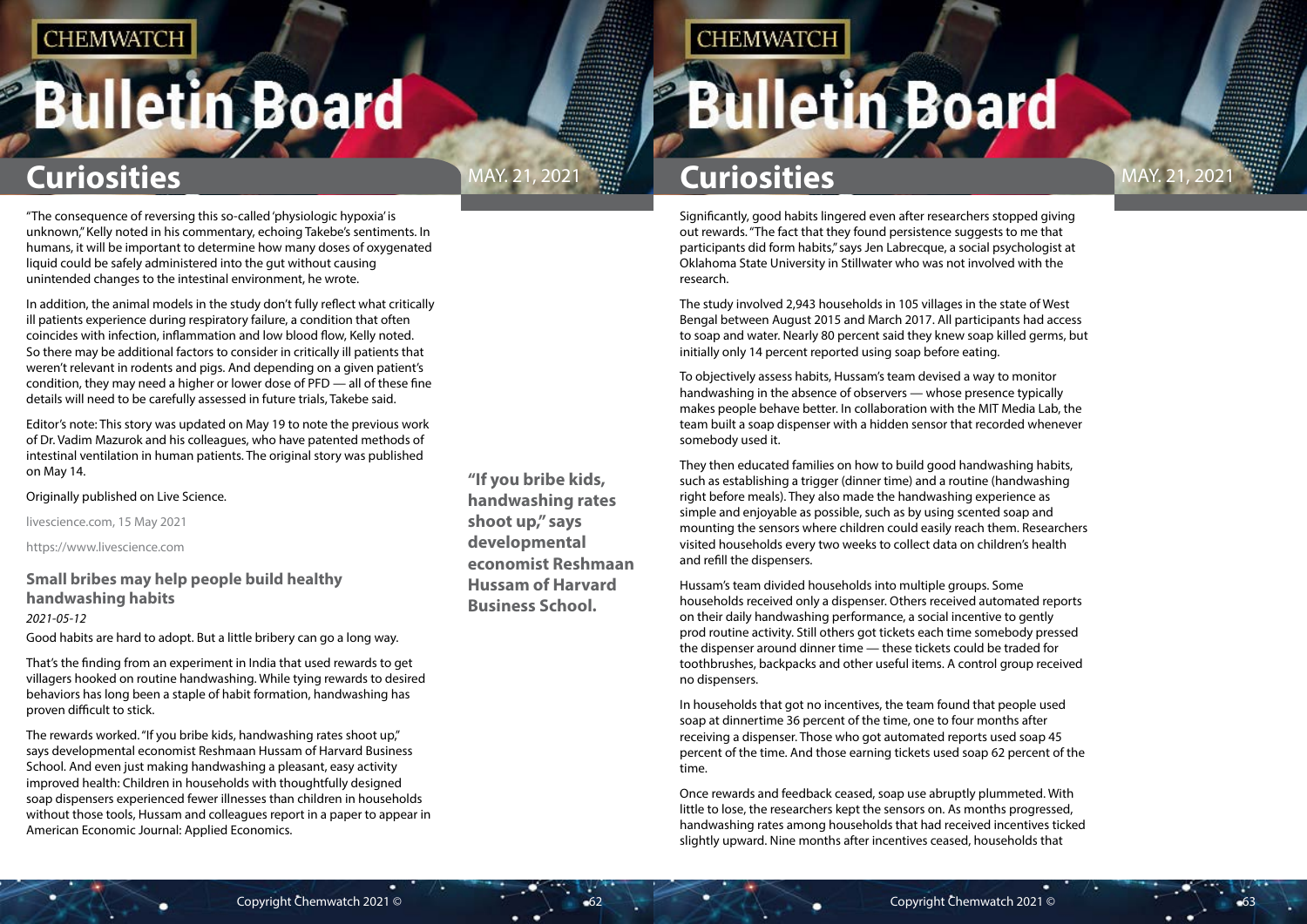# <span id="page-32-0"></span>**Bulletin Board**



**The approach promises to be faster and less unpleasant than a nose or throat swab, and cheaper.**

**CHEMWATCH** 

## **Curiosities Curiosities**

workers at the Eurovision Song Contest, which begins tomorrow in Rotterdam.

SpiroNose isn't meant to definitively diagnose infection; instead it aims to rule it out in as many cases as possible. For the remainder, the test yields an "inconclusive," and those people receive a polymerase chain reaction (PCR) or antigen test. "What we want is to exclude as many people as possible who might be infected with the coronavirus, to reduce the testing burden and increase the willingness to test," says Rianne de Vries, chief operating officer of Breathomix, the Dutch company that makes the device.

Exhaled breath tests have proved hard to deliver. A long-sought breath test for lung cancer still doesn't exist, for example. Yet researchers in several countries are at work on breath tests for COVID-19. They rely on a variety of technologies, including mass spectrometry and gas chromatography, but some of the most promising ones—in terms of affordability and ease of use—are based on nanomaterial-based sensors. Some sense viral particles, but most focus on compounds produced by the human body. SpiroNose contains seven metal oxide semiconductor sensors that detect thousands of volatile organic compounds in exhaled air; the idea is that the mix changes when someone has a COVID-19 infection. The biological processes responsible for the changes aren't understood, says Paul Skipp, a proteomics researcher at the University of Southampton. "In principle, you're purely measuring a correlation. It's a black box," he says.

But it works, according to a preprint published in February by researchers at Leiden University Medical Center in collaboration with company scientists. Using the breath profiles from 904 participants, 35 of whom were PCR positive for SAR-CoV-2, the team built an algorithm to predict infection based on the breath profile. In a validation study in another 904 people, the SpiroNose picked out all 33 PCR-positive subjects. The researchers then ran replication studies in populations with more viral transmission and among asymptomatic people who had been in contact with an infected individual. All but 20% of uninfected people tested negative. The device missed one positive case in each replication study. Those cases had a low viral load, meaning they were probably not contagious.

"That's really, really good," Skipp says. "The sensitivity is as good as any test that is out there, and of course it is much more rapid." Patrick Bossuyt, a

had received tickets washed their hands 16 percentage points more than households that received dispensers only.

The team suspects that the return of cold and flu season reminded parents to use soap. Perhaps "when parents see that kids are sniffly or sneezing, that's when they're triggered to use the device," Hussam speculates. Often, "habits are tied to specific cues."

This study shows the value of spending a limited pool of money up front versus spreading it more evenly across time, as is common in public health campaigns, says medical epidemiologist Stephen Luby of Stanford University. "I do see the value of front-loading habit adoption."

Even children living in households with just a dispenser and no rewards had better health than children in households without a dispenser. Eight months after incentives ceased, children with soap dispensers in their households experienced 38 percent fewer days with diarrhea and 16 percent fewer days with respiratory infections than children without dispensers. Access to a well-designed dispenser also tracked to healthier height and weight for children.

For product designers hoping to steer people toward good habits, a valuable lesson emerges: "Think carefully about human-centered design," Hussam says.

sciencenews.org, 12 May 2021

https://www.sciencenews.org

### **Forget throat swabs: Dutch company claims its breathalyzer can help sniff out COVID-19** *2021-05-17*

People seeking to get tested for COVID-19 by Amsterdam's Public Health Service (GGD) in February were pioneers: They were the first in the world to be tested using a "breathalyzer" that can sniff out the disease based on a mix of chemical components exhaled by the patient.

The approach promises to be faster and less unpleasant than a nose or throat swab, and cheaper. But soon after its premiere, 25 people who tested negative turned out to have COVID-19 after all, and Amsterdam halted its use. The Dutch government has decided the device itself was innocent, however, and has not withdrawn its authorization. A commercial testing company is now deploying it widely—for example to screen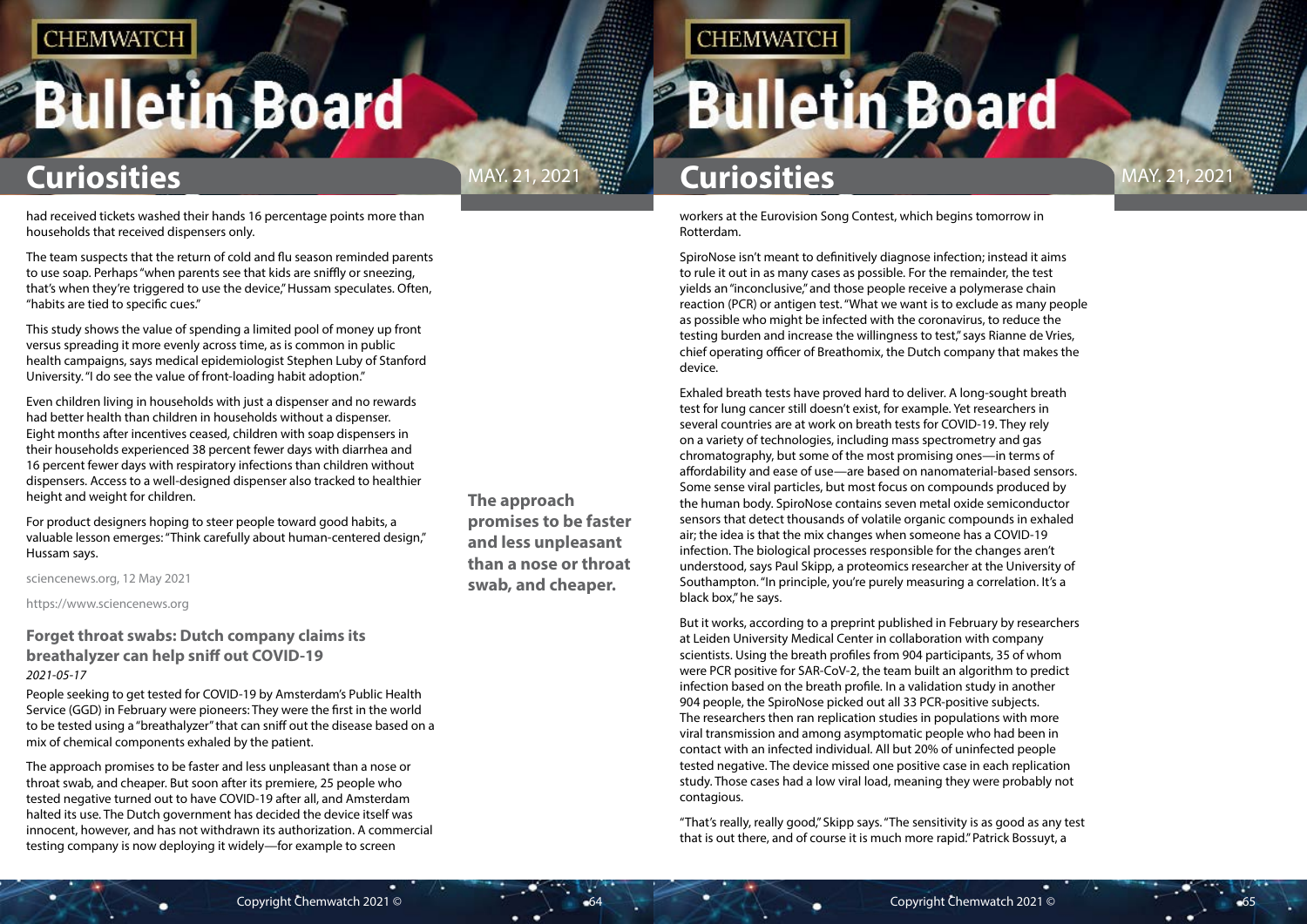# <span id="page-33-0"></span>**Bulletin Board**



**"It wasn't the most severe drought" the region has ever experienced, but it was the longest period of low rainfall in the region since about 1900.**

## **Curiosities Curiosities**

this by studying breath samples using sensors in parallel with mass spectrometry analyses," Lamote says.

sciencemag.org, 17 May 2021

https://www.sciencemag.org

### **Rivers might not be as resilient to drought as once thought**

#### *2021-05-13*

Rivers ravaged by a lengthy drought may not be able to recover, even after the rains return. Seven years after the Millennium drought baked southeastern Australia, a large fraction of the region's rivers still show no signs of returning to their predrought water flow, researchers report in the May 14 Science.

There's "an implicit assumption that no matter how big a disturbance is, the water will always come back — it's just a matter of how long it takes," says Tim Peterson, a hydrologist at Monash University in Melbourne, Australia. "I've never been satisfied with that."

The years-long drought in southeastern Australia, which began sometime between 1997 and 2001 and lasted until 2010, offered a natural experiment to test this assumption, he says. "It wasn't the most severe drought" the region has ever experienced, but it was the longest period of low rainfall in the region since about 1900.

Peterson and colleagues analyzed annual and seasonal streamflow rates in 161 river basins in the region from before, during and after the drought. By 2017, they found, 37 percent of those river basins still weren't seeing the amount of water flow that they had predrought. Furthermore, of those low-flow rivers, the vast majority — 80 percent — also show no signs that they might recover in the future, the team found.

Many of southeastern Australia's rivers had bounced back from previous droughts, including a severe but brief episode in 1983. But even heavy rains in 2010, marking the end of the Millennium drought, weren't enough to return these basins to their earlier state. That suggests that there is, after all, a limit to rivers' resilience.

Streamflow records going back to 1970 show that few of 161 selected river basins had low water flow levels relative to their normal flow (red line), even after a short drought in 1983 (left gray area). However, the lengthy Millennium drought, which lasted from around 1997 to 2010 (large gray

test evaluation researcher at Amsterdam University Medical Center who was not involved in the study, calls the results "quite stunning."

Based on the studies, the Dutch Inspectorate for Health and Youth Care granted Breathomix a temporary exemption from the authorization procedures required for marketing a test in the European Economic Area. The Dutch government bought hundreds of SpiroNoses, to be deployed throughout the country, and health minister Huge de Jonge launched the rollout by undergoing a test himself.

But GGD hit the brakes after the 25 PCR-confirmed COVID-19 cases in people who had a negative breath test. (One patient, sports law professor Marjan Olfers, tweeted that she was admitted to a hospital with COVID-19 within days after her test.) Urgent consultation between the Dutch health ministry, the health inspectorate, GGD, and Breathomix brought clarification a week later. The SpiroNose itself had not failed, the parties concluded. Most of the discrepancies were caused by user errors, which GGD blamed on a lack of clear instructions and assistance from the company; for the remainder, the interval between the SpiroNose test and the PCR test was long enough—two or more days—that people could have become positive after their breath test.

The health inspectorate agreed there were no fundamental issues, and De Vries says the company and GGD are working to improve the testing process. "We all learned a lot from the issue," she says, although she's frustrated about the negative publicity the pause generated. GGD has yet to resume breath testing, however; a spokesperson declined to explain the reasons but said, "We need to complete an additional validation first."

In the meantime, a large commercial testing provider in the Netherlands, Lead Healthcare, has teamed up with Breathomix. It carried out a pilot screening at a port company in Rotterdam and is also using SpiroNose to screen workers preparing Eurovision. During the festival itself, it may test as many as 3500 employees per day. By now, Lead Healthcare has carried out more than 30,000 tests; de Vries says the false negative rate is about 0.1%.

Kevin Lamote, a respiratory diagnostics researcher at the University of Antwerp, says he hopes the field can eventually move away from the black-box method. Ideally, researchers will find the components in exhaled air that are truly characteristic of a disease and develop more specific sensors for them, comparable to an alcohol test, he says. "We try to achieve

## **CHEMWATCH**

## **Bulletin Board**